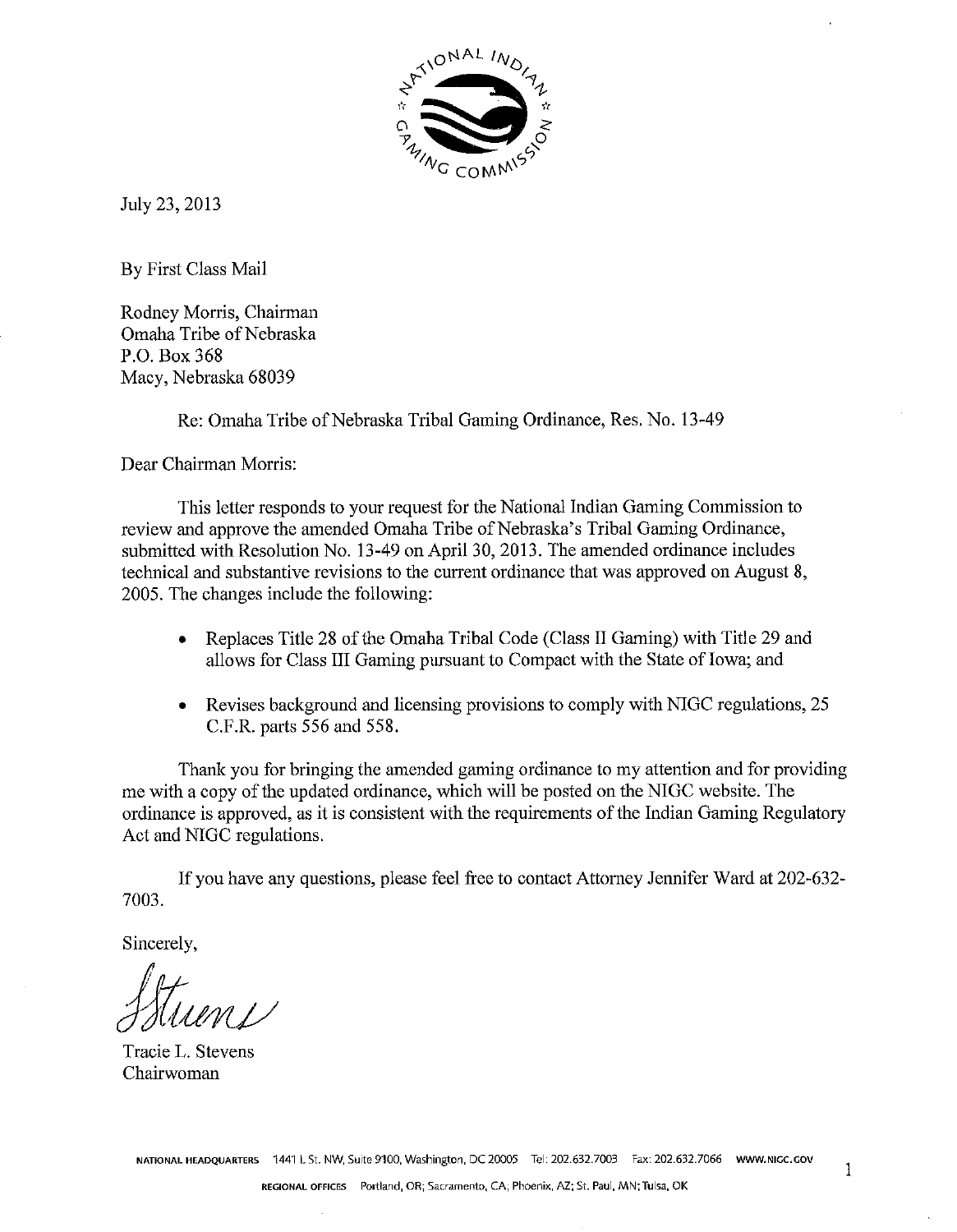# **TITLE 29. GAMING**

# **TABLE OF CONTENTS**

| SECTION 29-1-1. Title.                                                               |     |
|--------------------------------------------------------------------------------------|-----|
| SECTION 29-1-2. Authority.                                                           |     |
| SECTION 29-1-3. Findings.                                                            |     |
| SECTION 29-1-4. Purposes.                                                            |     |
| SECTION 29-1-5. Definitions.                                                         | 2   |
| SECTION 29-1-6. Interpretation of Code.                                              | 5   |
| SECTION 29-1-7. Severability.                                                        | 5   |
| SECTION 29-1-8. Repeal of Inconsistent Legislation.                                  | 5   |
| SECTION 29-1-9. Codification.                                                        | 5   |
| SECTION 29-1-10. Effective Date of Code.                                             | 5   |
| SECTION 29-1-11. Sole Proprietary Interest.                                          | 5   |
| SECTION 29-1-12. Classes of Games Authorized.                                        | 5   |
| SECTION 29-1-13. Protection of the Environment and Public Health and Safety.         | 5   |
| SECTION 29-1-14. Gaming Facility License Required.                                   | 6   |
| SECTION 29-1-15. Regulation of Gaming.                                               | 6   |
| SECTION 29-1-16. Use of Gaming Revenue.                                              | 6   |
| SECTION 29-1-17. Audits.                                                             | 6   |
| SECTION 29-1-18. Management Contracts.                                               | 6   |
| SECTION 29-1-19. Compliance With Applicable Federal Laws.                            | 7   |
| SECTION 29-1-20. Compliance with Compact.                                            | 7   |
| SECTION 29-1-21. Consent to Jurisdiction.                                            | 7   |
| SECTION 29-1-22. Noncompliance.                                                      |     |
| SECTION 29-1-23. Designation of Agent for Service of Process.                        |     |
| SECTION 29-1-24. Tribal Gaming Commission.                                           |     |
| SECTION 29-1-25. Chairman of the Gaming Commission.                                  | 14  |
| SECTION 29-1-26. Omaha Tribal Gaming Commission Regulations.                         | 15  |
| SECTION 29-1-27. Gaming Commission Meetings.                                         | 15  |
| SECTION 29-1-28. Confidentiality.                                                    | 16  |
| SECTION 29-1-29. License, Registration, or Permit Required.                          | 17  |
| SECTION 29-1-30. Facility Licenses.                                                  | 17. |
| SECTION 29-1-31. Gaming Licenses.                                                    | 19  |
| SECTION 29-1-32. Background Investigations.                                          | 20  |
| SECTION 29-1-33. Issuance of Licenses; Adverse Licensing Actions.                    | 22  |
| SECTION 29-1-34. Gaming Vendor License.                                              | 24  |
| SECTION 29-1-35. Non-Gaming Vendor Registration                                      | 25  |
| SECTION 29-1-36. Application/License Fee; Resident Agent; Notices.                   | 25  |
| SECTION 29-1-37. Minimum Standards for Inspection and Approval of Gaming Devices.    | 25  |
| SECTION 29-1-38. Gaming Management Responsibility; Operational Procedures.           | 26  |
| SECTION 29-1-39. Records; Inspections; Insurance Policy.                             | 26  |
| SECTION 29-1-40. Investigation.                                                      | 27  |
| SECTION 29-1-41. Violations.                                                         | 27  |
| SECTION 29-1-42. Forfeiture; Restraint.                                              | 29  |
| SECTION 29-1-43. Civil Jurisdiction.                                                 | 30  |
| SECTION 29-1-44. Hearings and Appeals.                                               | 31  |
| SECTION 29-1-45. Patron Disputes.                                                    | 32  |
| SECTION 29-1-46. Exclusion or Ejection of Certain Persons From Gaming Establishment. | 34  |
| SECTION 29-1-47. Communications between Members of the Commission and its Agents.    | 35  |
| SECTION 29-1-48. Calculation of Time.                                                | 35  |
| SECTION 29-1-49. Reserved                                                            | 35  |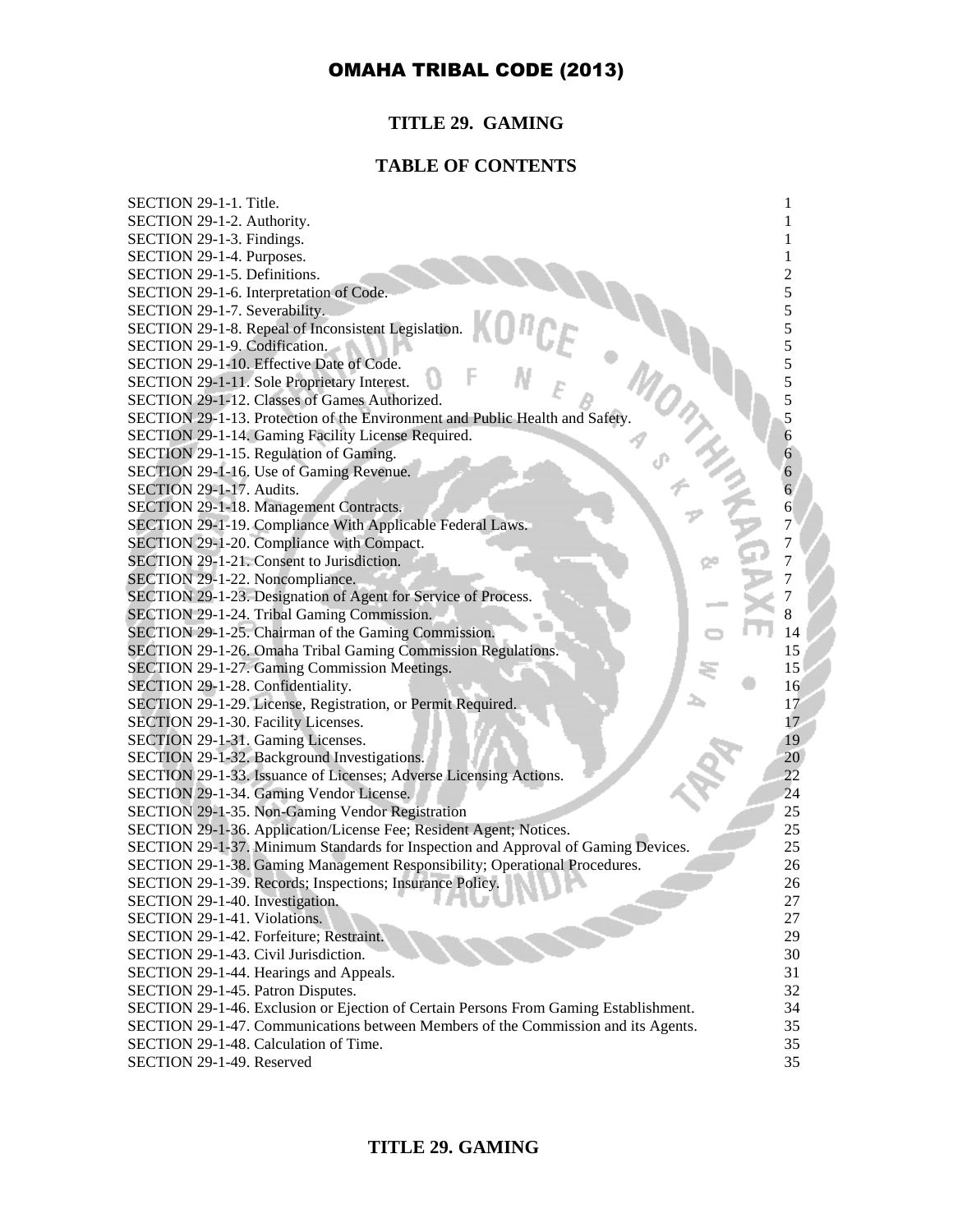### **TITLE 29. GAMING**

*Source: Omaha Tribal Council Ordinance No. 13-49 (3/21/13), approved by NIGC 7/23/13.* 

### **SECTION 29-1-2. Title.**

This Code shall be cited as the "Omaha Tribal Gaming Code."

#### **SECTION 29-1-3. Authority.**

The Code is promulgated pursuant to Article IV, Sections 1(j) of the Constitution, the Bylaws, and the inherent powers of the Omaha Tribe as a federally recognized sovereign Indian tribe.

### **SECTION 29-1-4. Findings.**

The Tribal Council of the Tribe finds as follows:

(a) The Indian gaming industry is vitally important to the economy of the Tribe and the health and general welfare of its Citizens as well as the economy of the area surrounding the Tribe's territories and the inhabitants of such surrounding areas.

(b) The continued growth and success of Indian gaming is dependent upon public confidence and trust that Indian gaming is conducted honestly and competitively and that Indian gaming is free from criminal and corrupt elements.

(c) Public confidence and trust can only be maintained by strict and fair regulation of all persons, practices and activities related to the operation of Indian gaming.

(d) It is essential to the health, safety and general welfare of the Citizens of the Tribe that standards and regulations to govern the conduct of gaming activities be established and promulgated.

(e) Gaming is a socially acceptable method of recreation and a valid and efficient means for enhancing governmental revenue, provided that it is properly, fairly and fully regulated.

(f) The Tribe has the sole proprietary interest in and responsibility for the conduct of gaming activities on the Indian Lands of the Omaha Tribe.

(g) The Indian Gaming Regulatory Act of 1988, 25 U.S.C. § 2701 et seq*.*, recognizes the authority of the Tribe to regulate gaming on the Indian Lands of the Omaha Tribe.

#### **SECTION 29-1-5. Purposes.**

This Code was promulgated in order to regulate the conduct of gaming on Indian Lands and to implement the following purposes:

(a) To authorize the conduct of Class I, II, and III Gaming activities pursuant to the Indian Gaming Regulatory Act of 1988, 25 U.S.C. § 2701 et seq., as a means of promoting tribal economic development;

(b) To enhance employment opportunities for Tribal Citizens as well as residents of the Tribe's territories and the surrounding area;

(c) To strengthen the economy of the Tribe and that of the surrounding areas;

(d) To generate revenue for use in improving the economic status, health, education and general welfare of Tribal Citizens and create economic opportunities for Tribal Citizens;

(e) To assure that the Tribe is the primary beneficiary of gaming and that a minimum of 20% of the profits received by the Tribe from the operation of gaming activities are used to promote economic development, education, governmental services, health and the general welfare of the Tribe and its Citizens;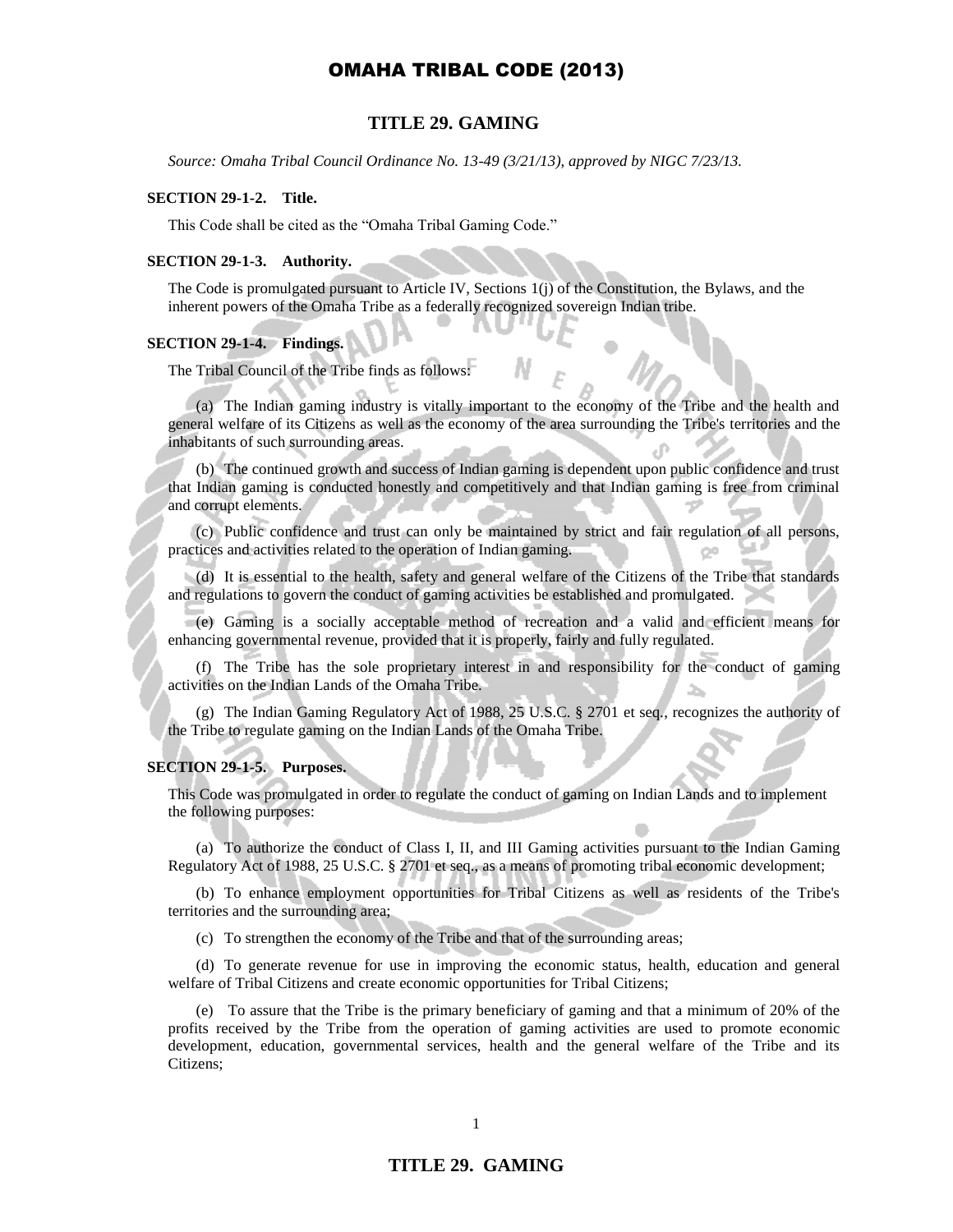(f) To develop and implement an effective regulatory scheme for the conduct of gaming on Indian Lands and to assure that each Gaming Facility is constructed, maintained, and operated in a manner that adequately protects the environment and the public health and safety;

(g) To provide a basis for the operation and regulation of gaming by the Tribe as a means of promoting Tribal economic development, self-sufficiency and full employment of Tribal Citizens and a strong Tribal government;

(h) To assure that all gaming activities will be conducted under the exclusive ownership, control and responsibility of the Tribe and the Operator;

(i) To assure that the Tribe will receive at least 60% of the net revenues of all gaming activities conducted pursuant to this Code;

(j) To ensure that such gaming activities are carried out in conformity with the Indian Gaming Regulatory Act of 1099, 25 U.S.C. § 2701 et seq., and any Compact as may presently be in effect or be executed hereafter.

(k) To protect the health, welfare and safety of the public;

(l) To assure that the profits derived from the Tribe's gaming activities are accurately reported, are transferred to the rightful parties and are used for the purposes intended;

(m) To assure honesty and financial integrity of all gaming conducted pursuant to this Code and the Compact;

(n) To establish as a matter of law that an Omaha Tribal license to operate a gaming activity is a revocable privilege, not a right or property interest;

(o) To deter any criminality, or the potential for any criminality to occur, and to shield gaming from any involvement with organized crime or other corrupting influences; and

(p) To protect, preserve and enhance the economic and general welfare of the Omaha people and ensure that the Tribe regulates gaming in a manner that is commensurate with the interests of the Omaha people.

#### **SECTION 29-1-6. Definitions.**

(a) "Applicant" means any person or entity applying for a license pursuant to the provisions of this Code.

(b) "Blackbird Bend Corporation" means the wholly owned tribal entity established under the laws of the Omaha Tribe by Omaha Tribal Council Resolution No. 10-95 for the purpose of operating the Tribe's Gaming Facilities, also referred to herein as "Operator."

(c) "Chairman" means the Chairman of the Omaha Tribal Gaming Commission

(d) "Class I Gaming" means Class I Gaming as defined at 25 U.S.C. § 2703(6), and any regulations promulgated hereunder.

(e) "Class II Gaming" means Class II Gaming as defined at 25 U.S.C. § 2703(7)(A), and any regulations promulgated hereunder.

(f) "Class III Gaming" means Class III Gaming as defined at 25 U.S.C. § 2703(8), and any regulations promulgated hereunder.

(g) "Commission" means the Omaha Tribal Gaming Commission and all members thereof, including the Chairman.

(h) "Compact" means an effective Tribal-State Compact, including the Appendices to the Compact, both as amended from time to time, between the Omaha Tribe and the State of Iowa and/or State of Nebraska.

(i) "Gaming Code" and "Code" means Title 29 of the Omaha Tribal Code, as it may, from time to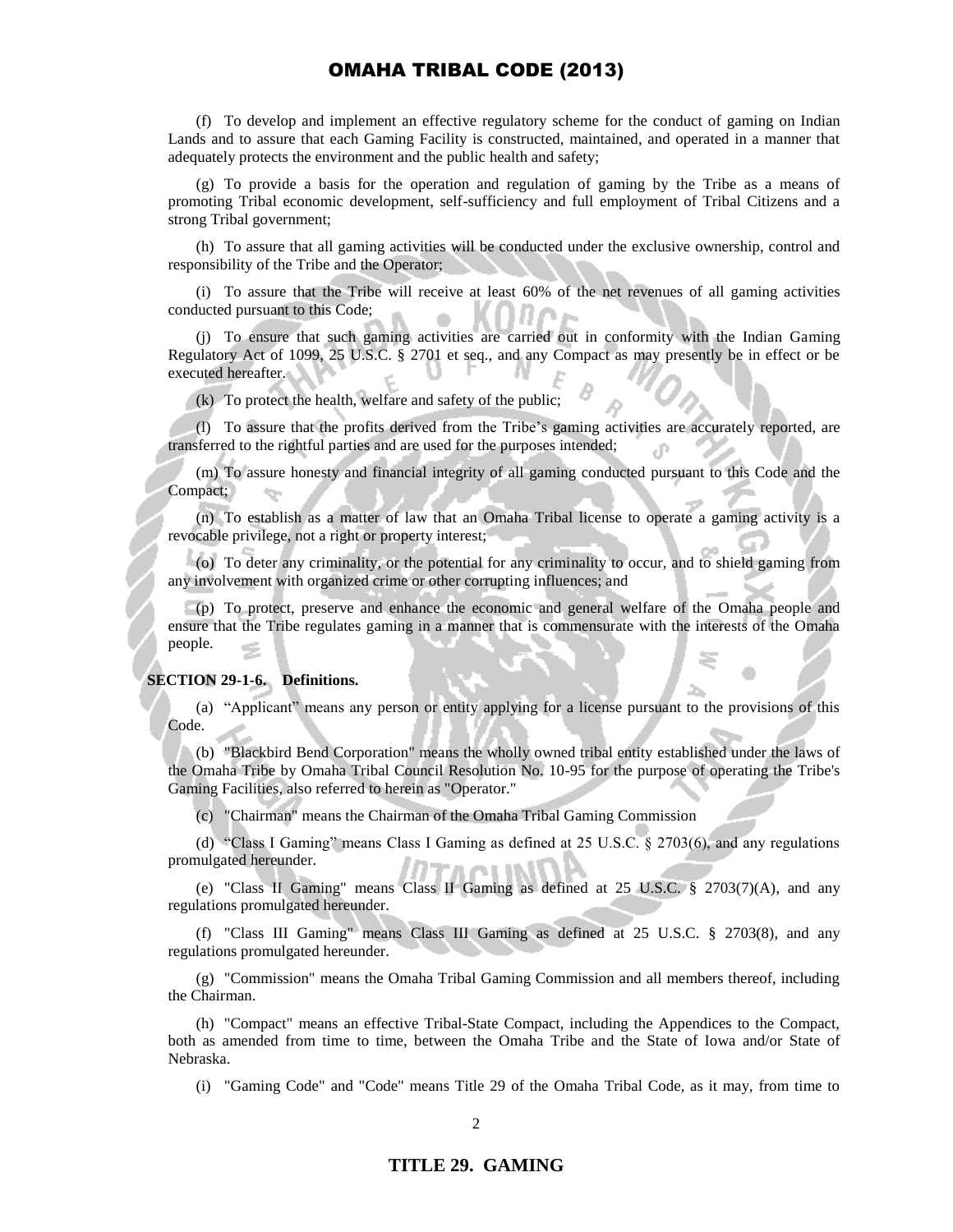time, be amended or renumbered.

(j) "Gaming Facility" means each location or structure in which authorized gaming is licensed, promoted, performed, conducted, or operated pursuant to the IGRA, the Compact, and this Code.

(k) "Gaming Financier" means a person or entity providing financing to the gaming operation that are required to be licensed pursuant to this Code, provided, however, that any federally regulated or stateregulated bank, savings and loan, or trust, or other federally or state-regulated lending institution; any agency of the federal, state, tribal or local government; or any other person or entity, including but not limited to an institutional investor who alone, or in conjunction with others, lends money through publically or commercially traded bonds or other commercially traded instruments, including but not limited to the holders of such bonds or instruments or their assignees or transferees, or which bonds or commercially traded instruments are underwritten by any entity whose shares are publically traded or which underwriter, at the time of underwriting, has assets in excess of one hundred million dollars (\$100,000,000.00) shall be exempt from the licensing and background investigation requirements pursuant to this Code.

(l) "Gaming Goods" means any items or supplies used for or in conjunction with games and gaming and the security for such games and shall include, but not be limited to, the games themselves (including gaming machines, gaming tables, cards, chips, dice, etc.); machines that count, weigh, or otherwise are used to process currency, chips, gaming tickets, gift cards, and other items of monetary value on the gaming floor or in backroom operations including currency and ticket counters, ticket redemption units, ticket and currency kiosks, and bill breakers; software and computer hardware that controls such games and/or that monitors or accounts for money and tickets for one or more games or that tracks players; security equipment such as surveillance cameras, recording equipment, key security systems, etc; and the parts and supplies for such games, machines, items, and systems.

(m) "Gaming Vendor" means any person or entity that (1) manufactures, sells, or supplies Gaming Goods, including gaming equipment, or services for the gaming activities and operations at the Tribe's Gaming Facilities, including accounting services, but excluding certified public accountants or attorneys and their firms to the extent that they are providing services covered by their professional licenses; (2) provides any other goods and services related to the gaming operation; (3) provides development and/or construction services in relation to a Gaming Facility licensed or required to be licensed pursuant to this Code; or (4) is engaged by the Tribe under a Management Contract.

(n) "IGRA" means the Indian Gaming Regulatory Act of 1988, 25 U.S.C. § 2701 *et seq.*

(o) "Indian Land" or "Indian Lands" means all lands that meet the definition of Indian lands as defined in 25 U.S.C. § 2703(4).

(p) "Key Employee" means a natural person who is employed in an executive capacity or is empowered by the Operator to make discretionary decisions or exercise significant influence over decisions which regulate casino operation and any other person designated by the Regulations, including a person who performs one or more of the following functions: bingo caller, counting room supervisor, chief of security, custodian of gaming supplies or cash, floor manager, pit boss, dealer, croupier, approver of credit or custodian of gambling devices including persons with access to cash and accounting records within such devises. This term shall also include any person whose total cash compensation is in excess of \$50,000 per year, the four most highly compensated persons in the gaming operation, and any other person designated by the Commission as a key employee.

(q) "Licensee" means any person or entity holding a valid and current license pursuant to the provisions of this Code.

(r) "Management Contract" means any contract, agreement or other document, including all collateral agreements, between the Omaha Tribe and a third-party contractor or between a Omaha Tribe contractor and a subcontractor if such contract or agreement provides for the management of all or part of a gaming operation.

(s) "Management Contractor" means a natural person or entity that has entered into a Management Contractor with the Tribe or the Operator which has been approved pursuant to 25 U.S.C. § 2710(d)(9) and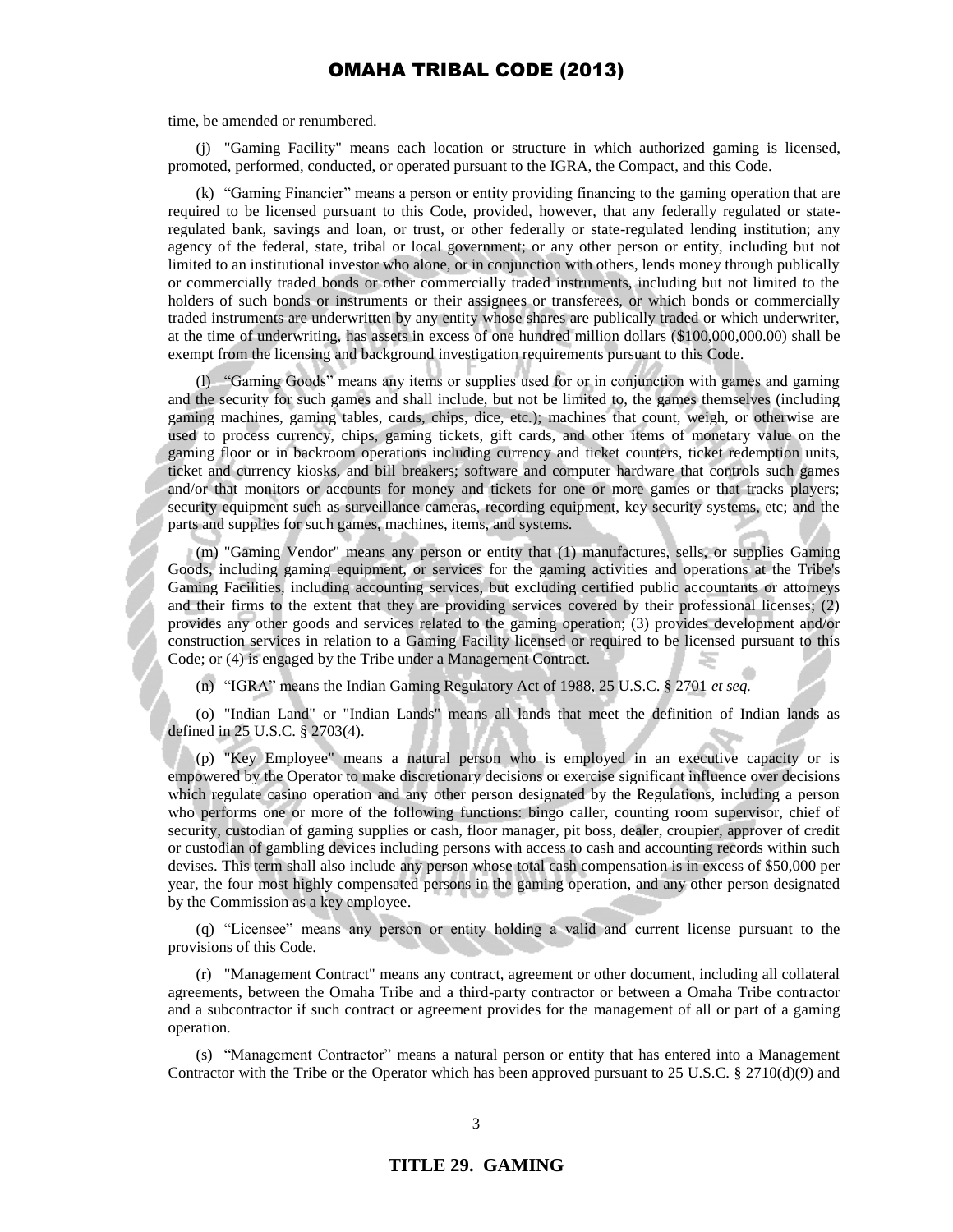2711.

(t) "NIGC Chairman" means the Chairman of the National Indian Gaming Commission.

(u) "Non-Gaming Vendor" means a provider of services or goods to a Gaming Facility that are not directly related to or used in connection with gaming activities or the handling, processing, and/or accounting of cash or cash equivalents from the gaming activities, but excluding goods and services provided by a publicly regulated utility company. Examples of such goods and services include, but are not limited to, providers of: uniforms or laundry services; food, beverages and goods; cleaning supplies and services; general purpose equipment or items such as light bulbs, vacuum cleaners, and decorations; entertainment services.

(v) "Net Revenue" means gross gaming revenues of a gaming operation less amounts paid out as, or paid for, prizes, and total gaming-related operating expenses, including all those expenses of the gaming operation commonly known as operating expenses and non-operating expenses consistent with professional accounting pronouncements, excluding management fees.

(w) "Omaha Hiring Preference" means the standard to be applied in the final selection process when there are two candidates for the same position, one of whom is a Tribal Citizen, and one of whom is not, who are equally qualified for the position in terms of education, background, training, and experience in which case hiring preference shall be accorded to the qualified member of the Omaha Tribe.

(x) "Omaha Tribe" or "Tribe" means the Omaha Tribe of Nebraska, tribal law enforcement authorities and all governmental persons or entities acting under the authority of the Omaha Tribe.

(y) "Operator" means the Blackbird Bend Corporation.

(z) "Primary Management Official" means the person having management responsibility for a Management Contract; or any person who has authority to hire and fire employees, set up working policy for the gaming operation, supervise, direct, or operate Gaming Facilities; or the Chief Financial Officer or other person who has financial management responsibility; or any other person designated by the Tribe as a Primary Management Official.

(aa) "Principals" means with respect to Gaming Vendors and Gaming Financiers, its sole proprietor or any partner, trustee, beneficiary, or shareholder holding fifteen (15%) percent or more of its beneficial or controlling ownership, or any officer, director, primary management employee including its Chief Financial Officer or other person who has financial management responsibility as an employee or under contract, or key employee thereof; and with respect to Management Contractors, any person or entity having a direct financial interest in, or management responsibility for the Management Contract, including any officer of a corporation, any individual who serves on the board of directors of a corporation, any shareholder who directly or indirectly owns five (5%) percent or more of the issued and outstanding stock of the corporation, all general partners in a partnership, and all managers of a limited liability company.

(bb) "Regulations" means the Regulations promulgated by the Commission pursuant to this Code.

(cc) "Revoke" shall mean to permanently void and recall all rights and privileges to hold or obtain license.

(dd) "Secretary" means the Secretary of the Department of the Interior.

(ee) "State" means the state with which the Tribe has duly entered an effective Tribal-State Compact, including individuals, entities, political subdivisions (including counties), and agencies thereof.

(ff) "Suspend" means to cause a temporary interruption of all rights and privileges of a license.

(gg) "Tribal Chairman" means the duly elected Chairman of the Omaha Tribe.

(hh) "Tribal Citizen" or "Citizen" means a person who is an enrolled member of the Omaha Tribe.

(ii) "Tribal Court" or "Court" means the judicial body of the Tribe.

(jj) "Tribal Council" or "Council" means the Omaha Tribal Council.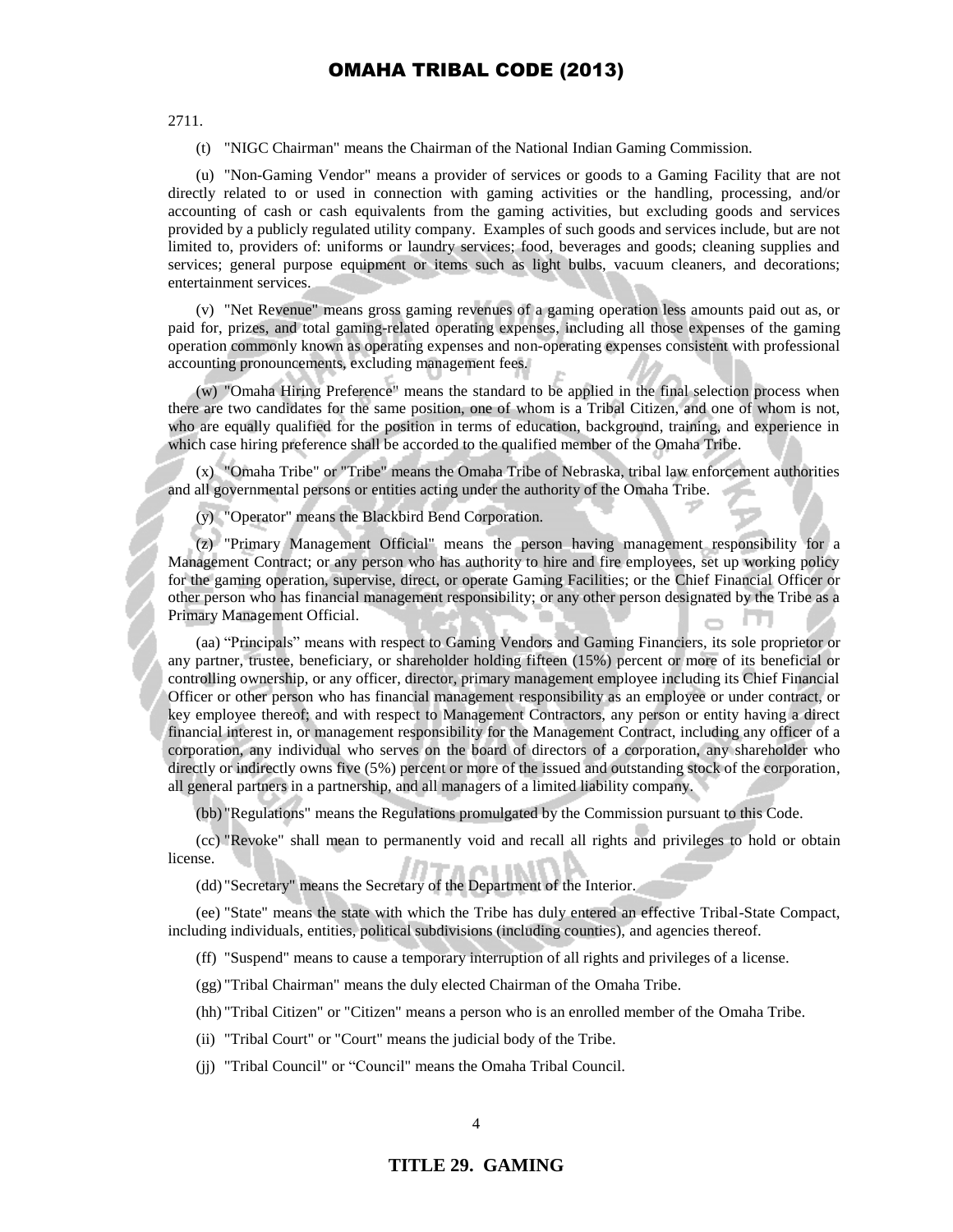(kk) "Tribal Gaming Commission," "Gaming Commission" and "Commission" means the Omaha Tribal Gaming Commission established by the Tribe pursuant to this Code as required by the Compact.

(ll) "Tribe" means the Omaha Tribe of Nebraska, a federally recognized Indian tribe organized under a constitution and bylaws approved by the Secretary of the Interior on April 30, 1936, pursuant to Section 16 of the Indian Reorganization Act of June 18, 1934 (48 Stat. Sec. 984) (25 USC Sec. 476), as amended by the Act of June 15, 1935 (49 Stat. Sec. 378).

### **SECTION 29-1-7. Interpretation of Code.**

The provisions of this Code, being necessary for the welfare of the Omaha Tribe and its inhabitants, shall be liberally construed to effect the purposes and objects thereof. Section headings contained herein shall not be deemed to govern, limit, modify or in any manner affect the scope, meaning or intent of the provisions of any article or section hereof.

#### **SECTION 29-1-8. Severability.**

The provisions of this Code are severable and if any part or provision hereof shall be held void by a court of competent jurisdiction, the decision of the court so holding shall not affect or impair any of the remaining parts or provisions of this Code.

### **SECTION 29-1-9. Repeal of Inconsistent Legislation.**

This Code revokes, supersedes, and replaces Title 28: Class II Gaming and Title 29: Class III Gaming, in their entirety. All other laws of the Omaha Tribe inconsistent with the provisions of this Code and existing as of the effective date of this Code are hereby repealed, including all inconsistent laws, ordinances, and resolutions. Repeal by this Code of any law, ordinance, or resolution shall not have the effect of reviving any prior law, ordinance, or resolution heretofore repealed or suspended by such repealed code.

### **SECTION 29-1-10. Codification.**

This Code is hereby codified as Title 29 of the Omaha Tribal Code and may be recodified as necessary to the extent the Omaha Tribal Code of Laws is recodified.

#### **SECTION 29-1-11. Effective Date of Code.**

This Code shall become effective as a replacement for the laws governing Class II and Class III Gaming, as codified in Title 28: Class II Gaming and Title 29: Class III Gaming of the Omaha Tribal Code of Laws, and any amendments to Titles 28 and 29 enacted prior to the date of this Code, immediately upon its approval by the Chairman of the NIGC.

#### **SECTION 29-1-12. Sole Proprietary Interest.**

The Omaha Tribe shall have the sole proprietary interest and responsibility for the conduct of gaming activities conducted on the Indian Lands of the Omaha Tribe.

### **SECTION 29-1-13. Classes of Games Authorized.**

(a) Classes I, II, and III Gaming are hereby authorized to be conducted upon Indian Lands of the Omaha Tribe, provided that Class III Gaming shall be permitted only if, and only to the extent, authorized by a duly executed Tribal-State Gaming Compact(s) and/or amendment(s) thereto approved by the Secretary of the Department of the Interior. No Class III Gaming activities may be conducted on Indian Lands of the Omaha Tribe in the absence of a valid, approved Compact or in contravention of such Compact.

#### **SECTION 29-1-14. Protection of the Environment and Public Health and Safety.**

The Omaha Tribe's Gaming Facilities shall be constructed, maintained, and operated in a manner that adequately protects the environment and the public health and safety.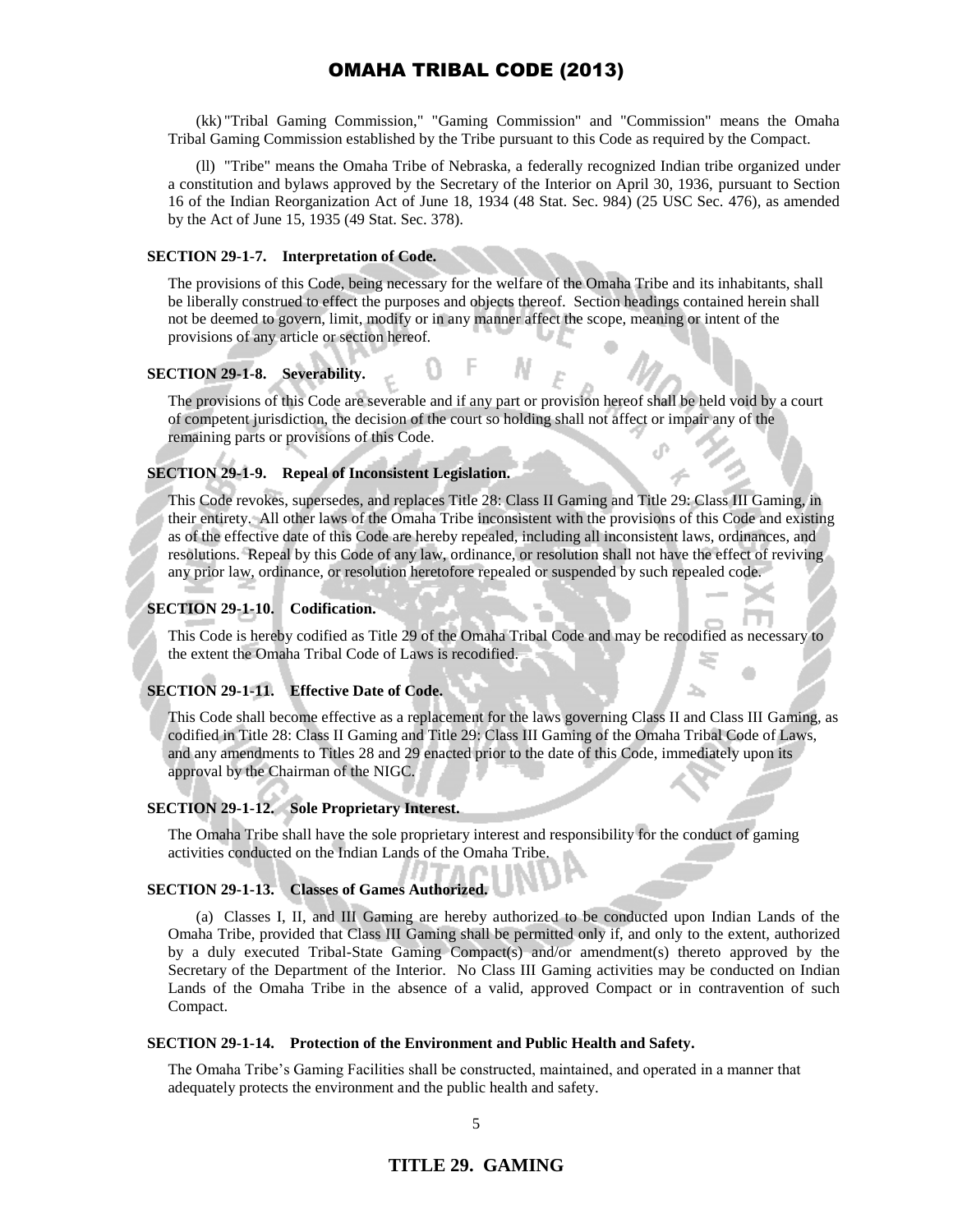### **SECTION 29-1-15. Gaming Facility License Required.**

The Omaha Tribe shall issue a separate license to each place, facility, or location where gaming is conducted under this Code. Every Gaming Facility shall display in a prominent place a current and valid license for that location.

#### **SECTION 29-1-16. Regulation of Gaming.**

All gaming activities of the Omaha Tribe and all related activities undertaken in connection with such gaming activities shall be regulated by the Omaha Tribal Gaming Commission, an independent regulatory agency of the Omaha Tribe.

### **SECTION 29-1-17. Use of Gaming Revenue.**

(a) Net Revenues. Net revenues from Class II and Class III Gaming shall be used only for the following purposes:

- (1) To fund the Tribe's government operations and programs;
- (2) To provide for the general welfare of the Tribe and its members;
- (3) To promote the Tribe's economic development activities;
- (4) To donate to charitable organizations; and
- (5) To help fund operations of local government agencies.

(b) Restrictions. The Tribe's gaming revenues may be expended for the purposes specified in subsection (a) of this Section only if administered by a governmental department, division, component, agency, and/or other governmental instrumentality of the Omaha Tribe as authorized by the Tribe's law(s) and/or as appropriated by the Tribal Council. The Tribe's gaming revenues shall not be subject to distribution to individual members on a per capita basis, provided that, nothing in this section shall be construed to prevent the Tribe from disbursing grants, scholarships, or providing other benefits or services administered by the Tribe to qualified members; provided further, that nothing in this Code shall be construed to limit the authority of the Omaha Tribe or any governmental instrumentality of the Omaha Tribe to make any purchase of any kind or to save, deposit, or invest any portion of the Tribe's gaming revenues in any authorized savings and/or investment fund, account, or program.

#### **SECTION 29-1-18. Audits.**

An independent financial audit of gaming operations and such reviews and internal audit procedures as may otherwise be specified in applicable federal laws or regulations governing casino audit requirements shall be conducted annual. The resulting audit reports shall be submitted to the National Indian Gaming Commission in accordance with applicable regulations. All gaming related contracts that result in the purchase of supplies, services, or concessions in excess of \$25,000.00 annually, except contracts for professional legal and accounting services, shall be specifically included within the scope of the annual independent audit. In addition to an annual independent financial audit, facilities licensees shall be subject to such other audits and procedures as may be required by federal law and regulations.

### **SECTION 29-1-19. Management Contracts.**

(a) General Prohibition. No management contract may be executed by or on behalf of the Omaha Tribe with any third-party unless authorized by a duly adopted resolution of the Tribal Council and in full compliance with all applicable provisions of IGRA, particularly, 25 U.S.C. Section 2711 and regulations issued pursuant thereto.

- (b) Terms. A Management Contract must:
	- (1) Prohibit the Management Contractor from subcontracting, assigning, or transferring its rights and duties or any ownership interest under the contract;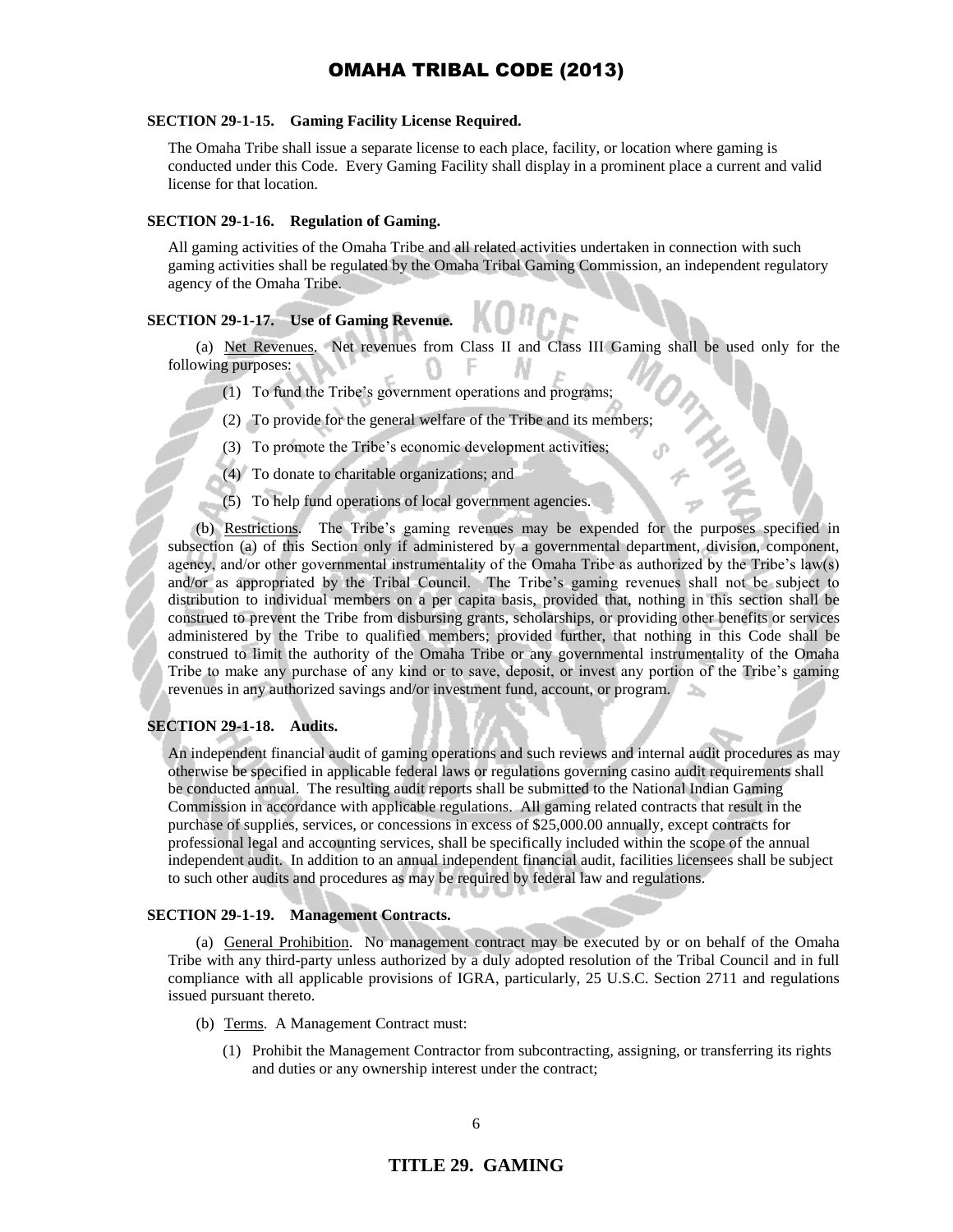- (2) Guarantee the Tribe a minimum monthly distribution of not less than 60% of the monthly net income of the gaming and gaming-related activities;
- (3) Not exceed a term of five years, to include all renewal terms;
- (4) Conform with all applicable statutory and regulatory requirements.

(c) Background Investigation. A background investigation must be completed by the Commission or its designee for each person or entity having a direct financial interest in, or management responsibility for a Management Contract and, in the case of a corporation, for each individual who serves on the board of directors, each officer, and each shareholder who directly or indirectly owns five percent or more of the issued and outstanding stock of the corporation. In the case of a management company, background investigations shall be conducted for direct or indirect owners of 5% or more of the equity interests in the management company. In the case of a partnership (general or limited), background investigations shall be conducted on all general partners, regardless of size of equity ownership. In the case of a limited liability company, background investigations shall be conducted on all managers, regardless of size or equity ownership.

#### **SECTION 29-1-20. Compliance with Applicable Federal Laws.**

In addition to its authority to enforce compliance with this Code and regulations issued hereunder, the Commission is hereby delegated the authority to monitor, enforce, and sanction violations of all federal laws and regulations applicable to the Tribe's gaming activities including, without limitation, the pertinent provisions of Title 25 of the United States Code and the Code of Federal Regulations, Title 26 of the United States Code and the Code of Federal Regulations, and Title 31 of the U.S. Code and Code of Federal Regulations, among others.

#### **SECTION 29-1-21. Compliance with Compact.**

The Commission is hereby delegated the authority to monitor, enforce, and sanction violations of the terms and conditions of the Tribe's gaming Compact(s).

### **SECTION 29-1-22. Consent to Jurisdiction.**

- (a) Consent. Any person who:
	- (1) Applies for and/or is granted a license under this Code;
	- (2) Applies for employment in any Gaming Facility licensed and/or regulated under this Code;
	- (3) Enters into any contract, engagement, or agreement related to gaming regulated under this Code;
	- (4) Participates in any gaming activity authorized by this Code or enters onto the premises of any Gaming Facility licensed under this Code –

is subject to the civil jurisdiction of the Tribe, Commission, and the Omaha Tribal Court and a person's performance of any of these acts shall constitute consent to the Tribe's exercise of such jurisdiction.

(b) Limitation. Nothing in this Section shall limit the jurisdiction of the Tribe, the Commission, or the Omaha Tribal Court under any circumstances not explicitly contemplated in this Code, nor shall this Code be construed to waive, in whole or in part, the Tribe's or Operator's sovereign immunity from unconsented suit.

#### **SECTION 29-1-23. Noncompliance.**

Failure to comply with any of the requirements of this Code, or the regulations promulgated hereunder shall constitute a violation of this Code.

#### **SECTION 29-1-24. Designation of Agent for Service of Process.**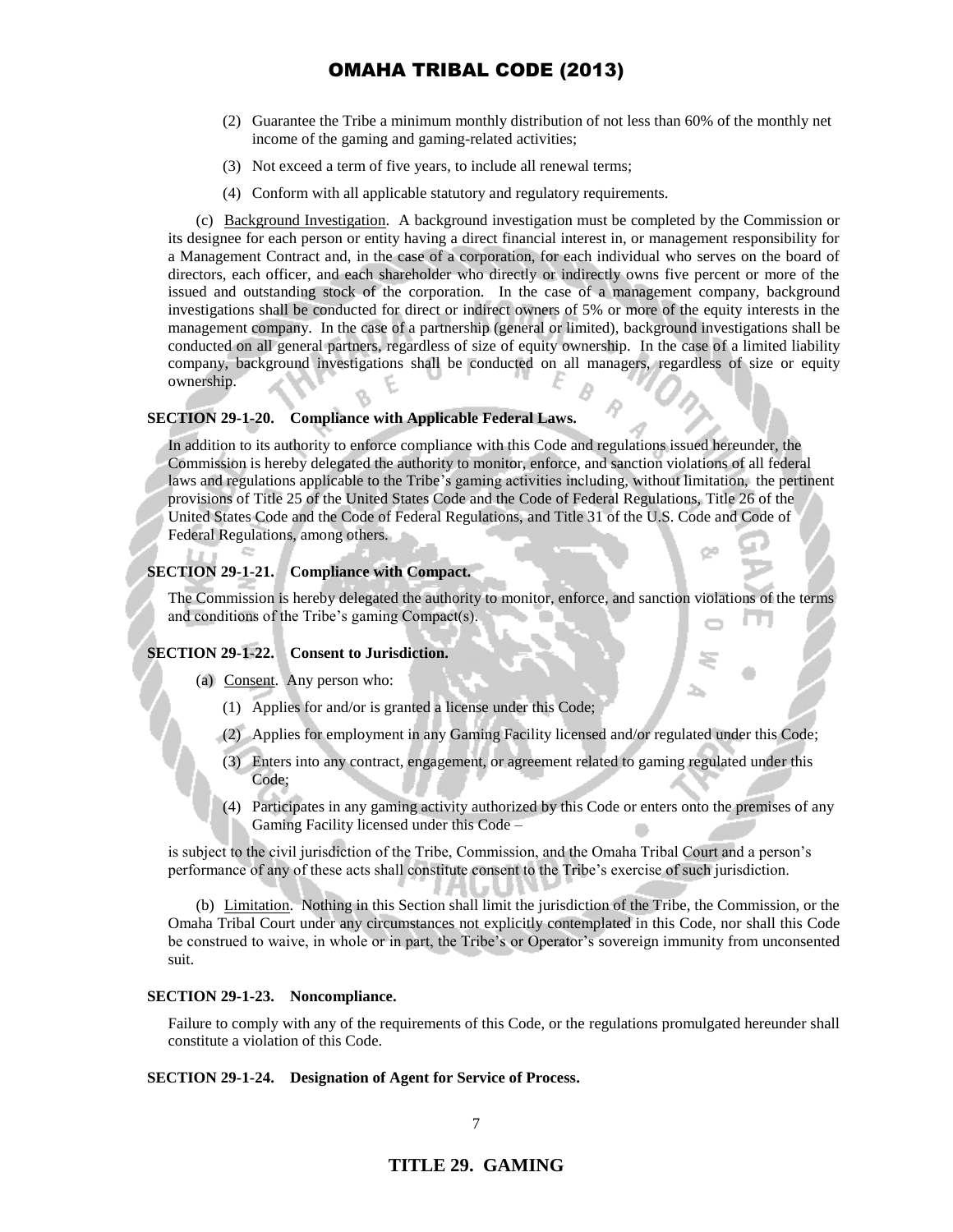The Chairman of the Commission is hereby designated as agent for service of any official determination, order, or notice of violation of this Code or of IGRA. The Chairman shall promptly report and provide copies of any such service to the Chairman of the Tribal Council and Operator, as appropriate.

#### **SECTION 29-1-25. Tribal Gaming Commission.**

(a) Establishment. The Omaha Tribal Gaming Commission, an independent regulatory agency of the Omaha Tribe, is hereby established. The purpose of the Commission is to regulate the manner in which Gaming is conducted. In order to provide for comprehensive and effective regulation of the Tribe's gaming activities, the Commission is authorized to develop and implement regulations regarding gaming activities; take necessary steps to ensure that the Gaming Facilities comply with the Indian Gaming Regulatory Act, the Code, and the Compact(s); to enforce all applicable tribal, state, and federal laws; and to shield the Tribe's gaming operation from corruption and criminal infiltration.

(b) Members; Terms; Appointments. Commission membership shall be made up of three (3) members, consisting of a Chairman, a Secretary and a Treasurer. The three Commissioners shall serve three year terms under the direct authority of the Tribal Council. Each Commissioner may continue to serve beyond the expiration of his or her term until the successor to such Commissioner has been appointed and confirmed. The Tribal Council shall appoint and confirm Commissioners. In selecting candidates for appointment to the Commission, the Tribal Council shall accord preference to members of the Omaha Tribe possessing the requisite credentials established in this Code in accordance with the Omaha Hiring Preference standard. All openings on the Commission shall be publicly advertised. Commissioners, as a prerequisite to appointment, shall be at least 25 years of age and may not hold any elected office of the Tribe.

(c) Commissioners; Compensation. The Chairman, the Secretary, and the Treasurer, respectively, shall be compensated in accordance with the approved Commission operating budget then in effect, provided that once established compensation shall not be reduced during a Commissioner's term. The employment status and rate of compensation paid to those members of the Commission serving on the date of enactment of this Ordinance shall continue unchanged unless and until modified in the Commission budget for the succeeding fiscal year following enactment of this Ordinance.

(d) Commissions; Business Expenses; Reimbursement. Members of the Commission shall be reimbursed from Commission funds for all necessary and reasonable travel and other reasonably necessary expenses which may be incurred by them from time to time, in accordance with tribal policies and procedures as may be in effect from time to time for the Tribe generally. Extraordinary expenses and any travel outside of Iowa or Nebraska must have the prior written approval of the Tribal Council in order to be reimbursable.

(e) Qualifications of Commissioners. To be eligible for appointment as a Commissioner, a nominee shall:

- (1) Never have been convicted of any gaming-related offense;
- (2) Have no financial interest in, or management responsibility for, any gaming activity;
- (3) Not have been convicted of any felony offense by any court of law within a period of ten (10) years preceding appointment;
- (4) Never have been convicted of any offense involving unthruthfulness or dishonesty, including but not limited to, fraud, theft, bribery, gaming offense, or embezzlement, regardless of the degree of the offense, by any court of law; and
- (5) Have no immediate family members who have a financial interest in the gaming activities or equipment specifically regulated by the Commission other than a financial interest enjoyed equally by all Tribal Citizens.

(f) Disqualification. An unfavorable finding with regard to any of the items set forth in subsection (e) above shall disqualify a candidate for appointment to the Commission.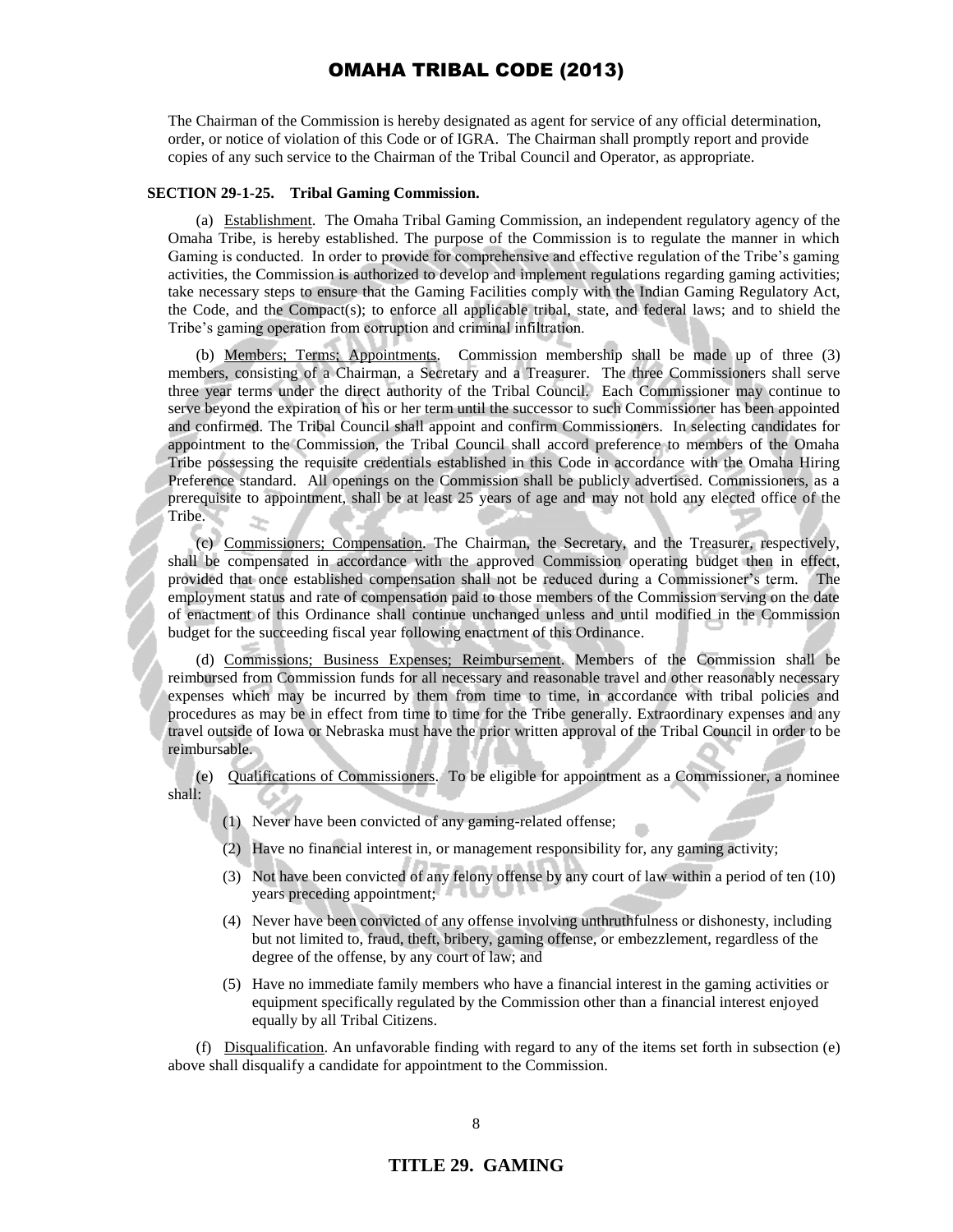(g) Education. Each Commissioner must have a four year college degree or comparable work experience, or a combination of both, and based on a combination of experience and education be considered capable of performing the duties of the position. The Tribal Council will also consider the candidate's combination of experience and education related to gaming, business or other management, law enforcement, criminal investigation, and/or accounting and auditing, in determining whether a candidate is capable of performing the duties of a Commissioner pursuant to this Code.

(h) Commissioners; Background Investigation; Failure To Qualify; Removal. Prior to appointing a permanent Commissioner, the Tribe shall conduct or cause to be conducted a background investigation on the proposed Commissioner, who shall be required to satisfy the requirements for background investigations set forth in Section 29-1-32 of this Code.

- (1) Review of Background Investigation. The Tribal Council shall review the background investigation(s) for each candidate, which shall be conducted by the Tribal police or other designee of the Tribal Council.
	- (A) The Tribal Council may not appoint a permanent Commissioner if the individual does not meet the criteria in Sections 29-1-31(b) and 29-1-32(g) of this Code.
	- (B) The Tribe may appoint a Commissioner pro tem pending the satisfactory completion of the background investigations as determined by the Tribal Council.
	- Should the background investigation on any proposed appointee be determined negative by the Tribal Council, then that appointee shall be disqualified for appointment to the Commission and the Tribal Council shall recommence the selection process.

(2) Failure to Qualify. The failure of a Commissioner pro tem to qualify as a permanent Commissioner or to maintain such qualification under this Code, the Compact or other applicable law shall cause the Tribal Council to appoint a successor within 10 business days after notice thereof and, in the event the Tribal Council fails to make such appointment in such 10-day period, the General Counsel to the Tribe may act as Commissioner pro tem until the Council appoints a successor.

#### (3) Removal.

- (A) A Commissioner shall be removed by the Tribal Council for any one or more of the following reasons:
	- (i) Conviction of a felony, any gaming related offense (misdemeanor, felony and other certain crimes), or any crime of moral turpitude;
	- (ii) Noncompliance with this Code, the Regulations or the Compact, or any other applicable gaming laws and regulations;
	- (iii) Solicitation or acceptance of bribes;
	- (iv) Failure to carry out his or her responsibilities;
	- (v) Conviction in any court of competent jurisdiction of any offense of any degree involving untruthfulness or dishonesty; or
	- (vi) Neglect of duty or misconduct reflecting adversely upon the integrity or reputation of the Omaha Tribe.
- (B) A Commissioner may be removed from office prior to the end of any term upon a majority vote of the Tribal Council for malfeasance in office, neglect of duty, or excessive absence from regularly scheduled Commission meetings.
- (4) Removal Procedure. A petition for removal hereunder may be filed with the Tribal Council by the Tribal Chairman or by a majority vote of the Tribal Council.
	- (A) A Commissioner accused of any of the foregoing causes shall be given a copy of the petition charging him or her at least fourteen days in advance of the date set for the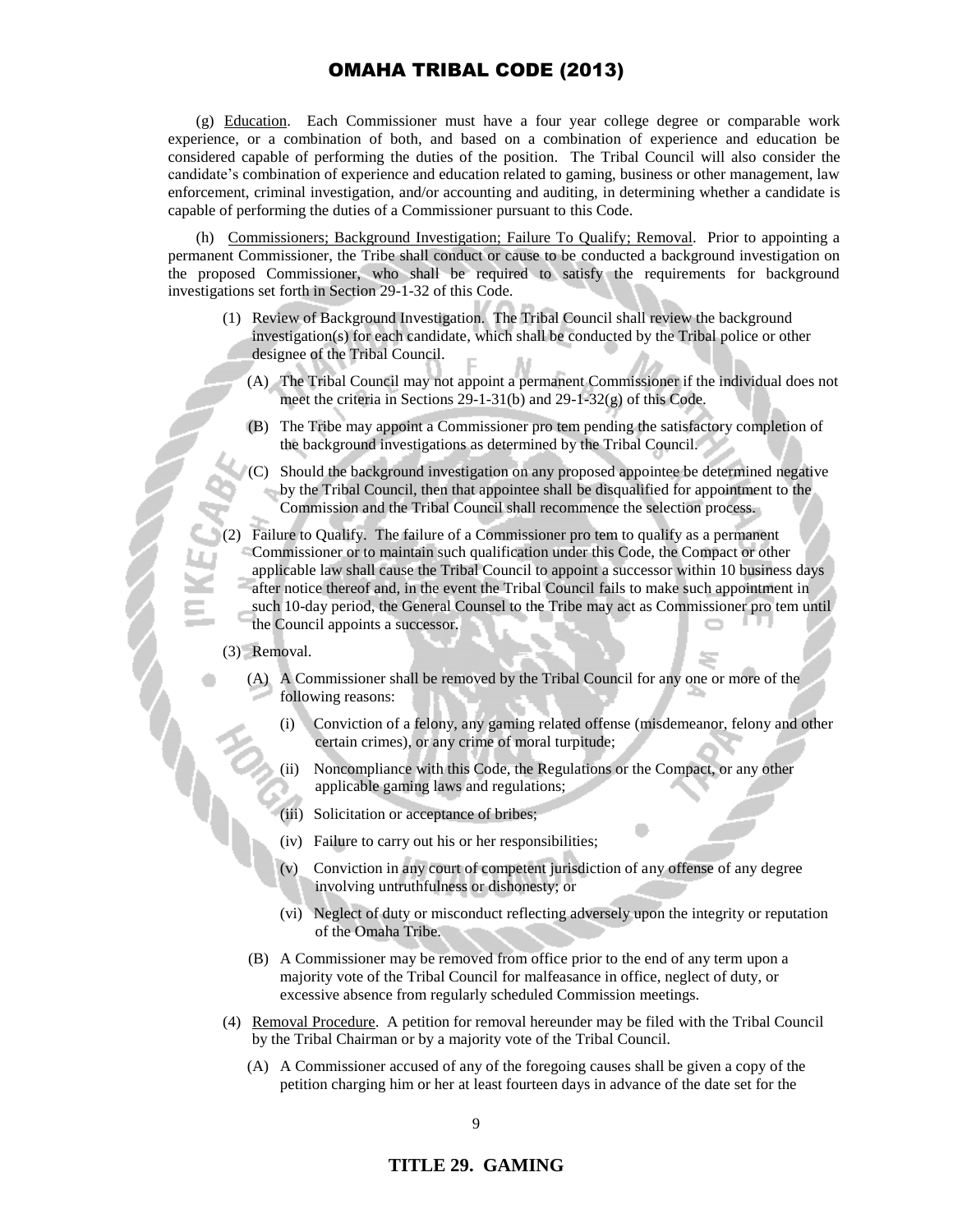hearing by the Tribal Council. The Commissioner shall be afforded the right to respond to the charges and present witnesses and other evidence in his or her defense at a hearing convened by the Tribal Council.

- (B) The petition shall state the cause or causes for removal with sufficient particularity to put the Commissioner on notice of the nature of the charges against him or her.
- (C) The Commissioner so accused shall have the right to be represented by an attorney at the hearing, provided that the Commissioner shall be responsible for paying his or her own attorneys fees and other expenses in defending against the petition.
- (D) Removal of the Commissioner shall require a majority vote of the Tribal Council.
- (E) The decision of the Tribal Council shall be final and binding, and shall not be subject to judicial review.
- (5) Suspension. A Commissioner may be suspended, with or without pay, by the Tribal Council for any reason that could subject the Commissioner to removal as provided above.
	- (A) If a Commissioner is so suspended, the Tribal Council shall appoint a qualified individual to serve as Acting Commissioner during the suspension.
	- (B) An Acting Commissioner shall have all powers of the position of Commissioner.
	- (C) In the event the Tribal Council fails or is unable to appoint an Acting Commissioner within 10 days of the suspension, the Attorney General of or General Counsel to the Tribe, as applicable, may serve as Commissioner pro tem until the Council appoints an Acting Commissioner.
- (6) Continuing Duty to Report. Commissioners shall serve under a continuing duty to apprise the Tribal Council of any charge, arrest, or conviction that occurs during his or her term of office.
- (i) Prohibitions; Conflicts of Interest.
	- (1) Commissioners shall refrain at all times during his or her term of office from participating in any gaming activities at a Gaming Facility. A Commissioner may not hold any other tribal position, including any position with a tribally owned business enterprise, except volunteer activities or temporary duties authorized by the Tribal Council to be performed without increase in compensation unless specifically authorized by resolution of the Tribal Council and only upon a finding that the holding of the position does not create a conflict of interest between the performance of duties in relation to either position.
	- (2) Conflicts of Interest.
		- (A) Members of the Commission and its officers, employees, and agents, including its attorneys, and their immediate family members and relatives who reside in the same household, may not have any interest, whether financial or proprietary, direct or indirect, in any gaming activity conducted under this Code, except as a member of the Tribe sharing in the benefits and revenues enjoyed equally by all Tribal Citizens.
		- (B) Members of the Commission and its officers, employees, and agents shall refrain at all times during his or her term of office, employment or service from participating in any gaming activities or related promotional activities in any Gaming Facility under the Commission's jurisdiction and shall not adjudicate any matter in which a party to the dispute is a member of the Commissioner's immediate family or is an entity in which the Commissioner has a pecuniary interest.
		- (C) In the event of a conflict of interest, the conflicted member or employee of the Commission shall recuse him or herself from the matter. Should the need for recusal arise, the Commissioner shall so notify the Tribal Chairman in order that an alternate may be selected to carry out the duties of the Commissioner in relation to the matter, if necessary.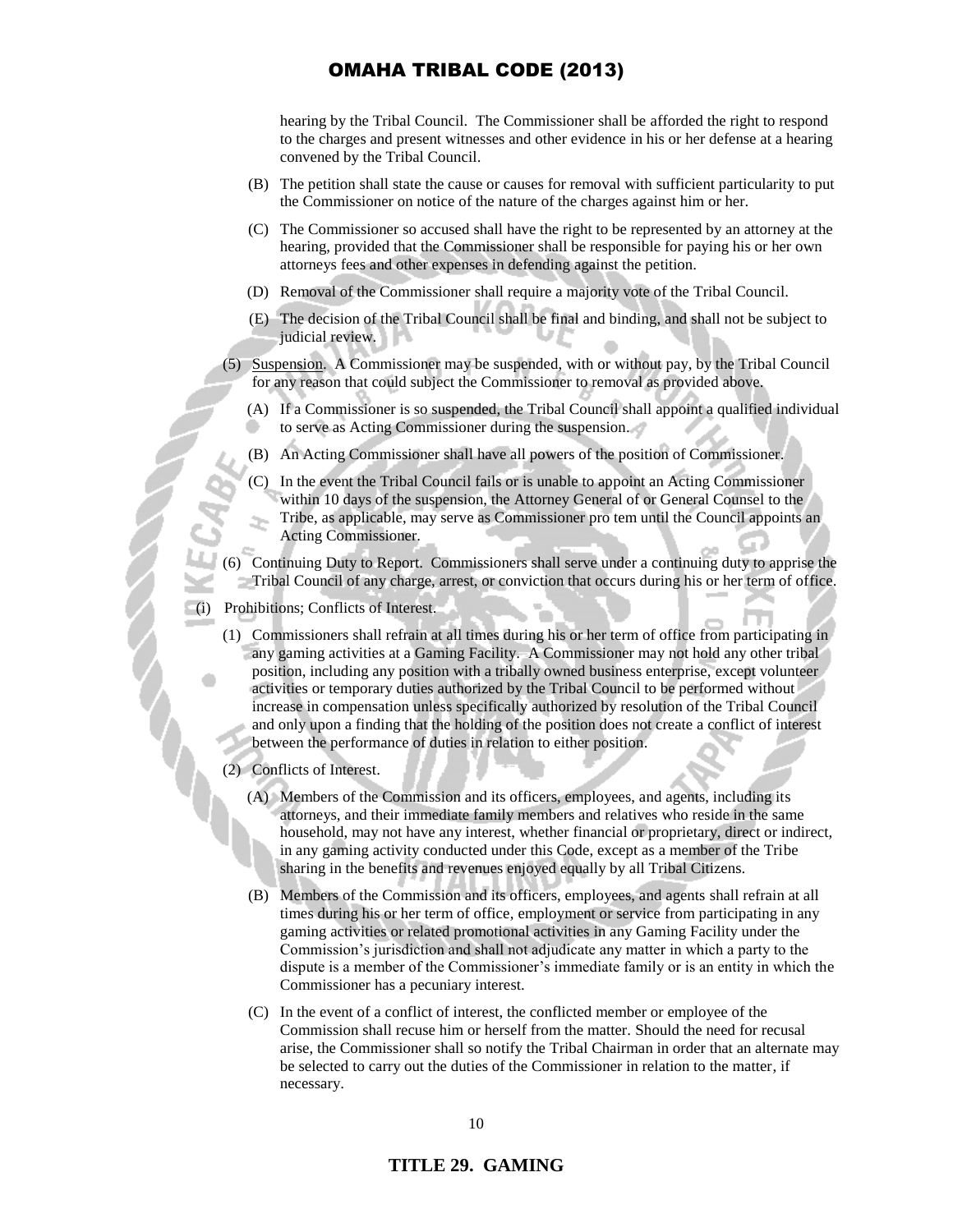- (D) No member, officer, agent or employee of the Commission shall be employed as a Primary Management Official or Key Employee. This prohibition applies to the Commission and all of its employees.
- (E) For purposes of this section immediate family shall include: spouse, child, sibling, parent, grandparent, grandchild, and such other person or persons with whom the Commissioner may reside.
- (F) No Commissioner may be engaged in a business or employment outside the Omaha Tribe which has commerce with any facility Licensee under this Code, or holds a financial or proprietary interest, whether direct or indirect, in any business which has commerce with any facility Licensee under this Code.

(j) Jurisdiction, Powers of Commission. The Commission shall have full, complete and perfect jurisdiction over all gaming matters arising under this Code, any Compact, and federal laws applicable to gaming activities, and shall have independent authority to regulate and supervise all gaming activities and to administer the provisions of this Code. However, to the extent that such decisions do not directly invoke the specific authorities of the Commission as specified hereunder, the Commission shall not have the power to direct, obstruct, or otherwise interfere with the business decisions of a Primary Management Official or Operator involving funds from the Operator's approved budget. The Commission shall have and perform duties and powers as prescribed by this Code which include the following duties and powers, which shall be exercised consistently with the IGRA, the Compact, this Code and the Regulations:

- (1) To draft, propose and promulgate Regulations with regard to engaging in, licensing and regulating all aspects of gaming as may be necessary or desirable in the judgment of the Commission for the effective, fair and efficient regulation of the Tribe's gaming operations. Such Regulations shall have the force of law and be consistent with the purposes of this Code, the IGRA and the Compact(s) under which all gaming activities shall be conducted and all Gaming Facilities maintained;
- (2) To resolve patron disputes, including disputes over prizes;
- (3) To classify and license Class I, II and III Gaming activities consistent with the IGRA;
- (4) To issue and serve subpoenas for the production of documents, things or persons and to administer oaths or affirmations and to require testimony under oath or affirmation before the Commission in the course of any investigation or hearing conducted under this Code or the Regulations, for which process and notices shall be served in the manner provided by the Tribal Code;
- (5) To propound written interrogatories and to appoint hearing examiners to whom may be delegated the power and authority to administer oaths or affirmations, issue subpoenas, propound written interrogatories and require testimony under oath;
- (6) To inspect, monitor and examine all premises where gaming is conducted and Gaming Goods are utilized, stored, sold or distributed;
- (7) To enter, inspect, observe or investigate at any time, with or without warrants, notice or warnings, the offices, facilities or other places of business of a Primary Management Official, wherever the same may be located, in order to determine compliance with the Compact, this Code, the Regulations and other applicable laws and regulations;
- (8) To investigate alleged violations of the Compact, this Code, the Regulations and other applicable laws and regulations and to take appropriate enforcement action or refer any matter to a criminal law enforcement agency for investigation and possible prosecution.
- (9) To determine, assess and collect civil and administrative fines and Revoke or Suspend licenses for conduct violating the terms of the Compact, this Code, the Regulations or other applicable laws and regulations;
- (10) To investigate the activities of any person, firm or other business entity relating to the conduct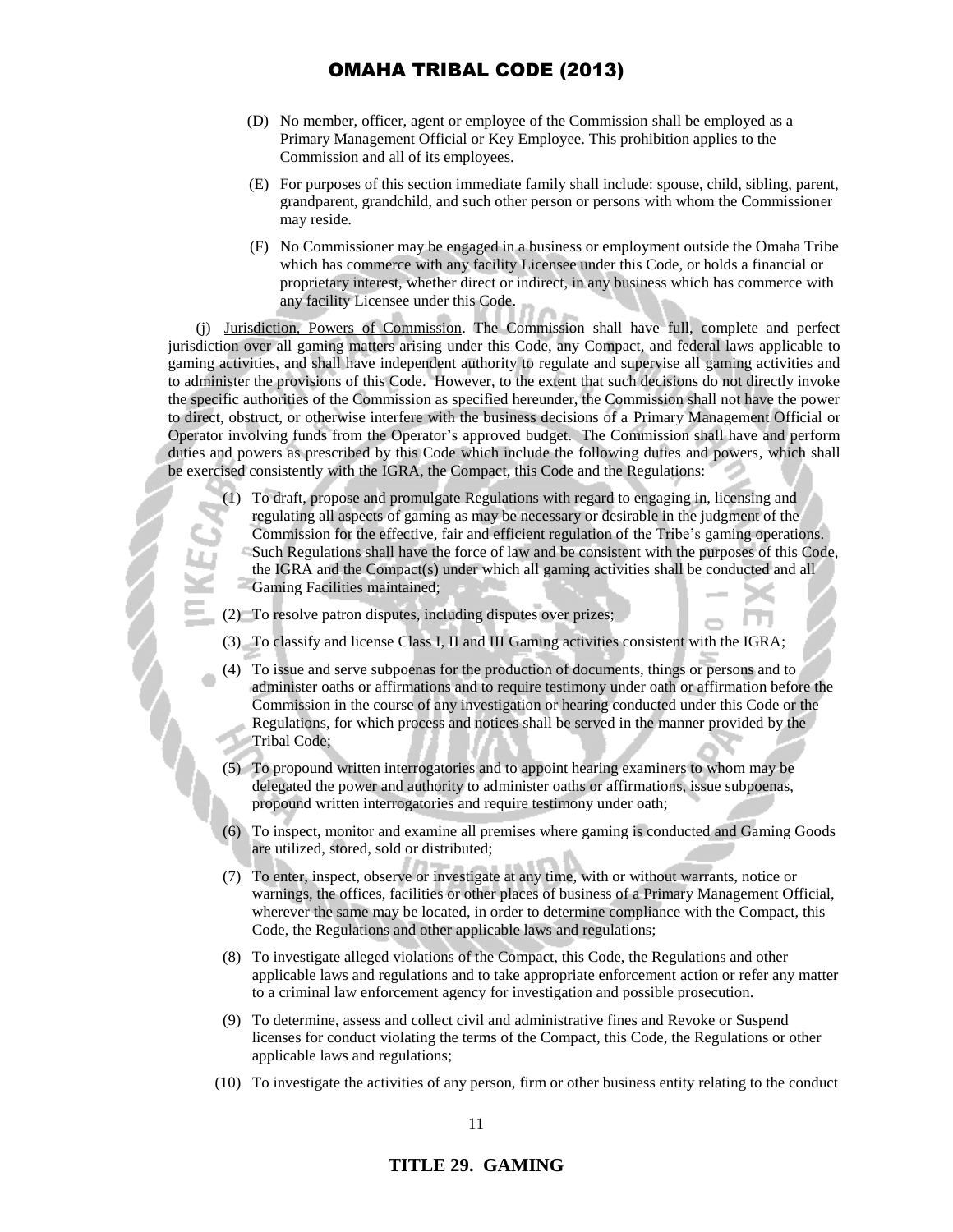of any gaming activity;

- (11) To compel, by order of the Commission, the attendance of witnesses or the production of any books, papers, correspondences, memoranda, documents, agreements or other records which the Commission, in the exercise of its discretion, deems relevant or material to any investigation;
- (12) To provide by Regulations for the surveillance and videotaping of all authorized gaming activities;
- (13) To provide by Regulations for requirements necessary for adequate security at all facilities in which authorized gaming is conducted;
- (14) To temporarily impound gaming equipment for investigation or analysis; and shut down gaming equipment failing to conform to the standards required under this Code, the Regulations, the Compact or the IGRA or other applicable laws and regulations;
- (15) To inspect, examine and photocopy all papers, books and records of Applicants and Licensees and require verification of income and expense of gaming activities and all activities conducted under or in violation of this Code, the Compact or the Regulations;
- (16) To collect all license, investigation and registration fees imposed by this Code and the Regulations;
- (17) To conduct all hearings pertaining to civil violations of this Code, the Regulations, the IGRA or the Compact;
- (18) To be present through its members and agents at all times during the operation of any gaming Facility for the purpose of certifying the revenue thereof and conducting such other investigations into the conduct of gaming, and the maintenance of Gaming Goods, as from time to time the Commission may deem necessary and proper;
- (19) To review and rule upon any complaint by a gaming Primary Management Official regarding any investigative procedures of the Commission which are unnecessarily disruptive of casino operations. The disruption of a gaming operation shall be proved by preponderance of the evidence and the complainant shall bear the burden of establishing that the procedures had no reasonable law enforcement or regulatory purpose and the procedures were so disruptive and without cause as to unreasonably inhibit operations of the Gaming Facility;
- (20) To review and approve operational procedures prepared by Primary Management Officials which govern the specific operation of Gaming Facilities, including security, accounting, game rules, cash control, game procedures and other matters, all of which, following approval, will have the force of law pursuant to this Code;
- (21) To develop licensing procedures and issue permanent, probationary, conditional, and temporary licenses and to oversee, regulate and enforce compliance by all Licensees;
- (22) To conduct or cause to be conducted background investigations and a review of the prior activities, reputation, habits and associations, as prescribed by law, of all Key Employees and Primary Management Officials, Principals of Gaming Vendors and Gaming Financiers and Management Contractors, and such other persons as the Commission shall determine to be necessary in the exercise of its discretion;
- (23) To forward notification of results reports for Key Employees and Primary Management Officials to the National Indian Gaming Commission prior to issuing a license, pursuant to the IGRA and the NIGC's regulations, and to notify the NIGC if, after completing the background investigations on the Key Employee or Primary Management Official, the Tribe does not license the individual Applicant;
- (24) To ensure that all licensed gaming Primary Management Officials are properly accounting for all revenues and expenses (provided that the Commission shall not interfere with a Primary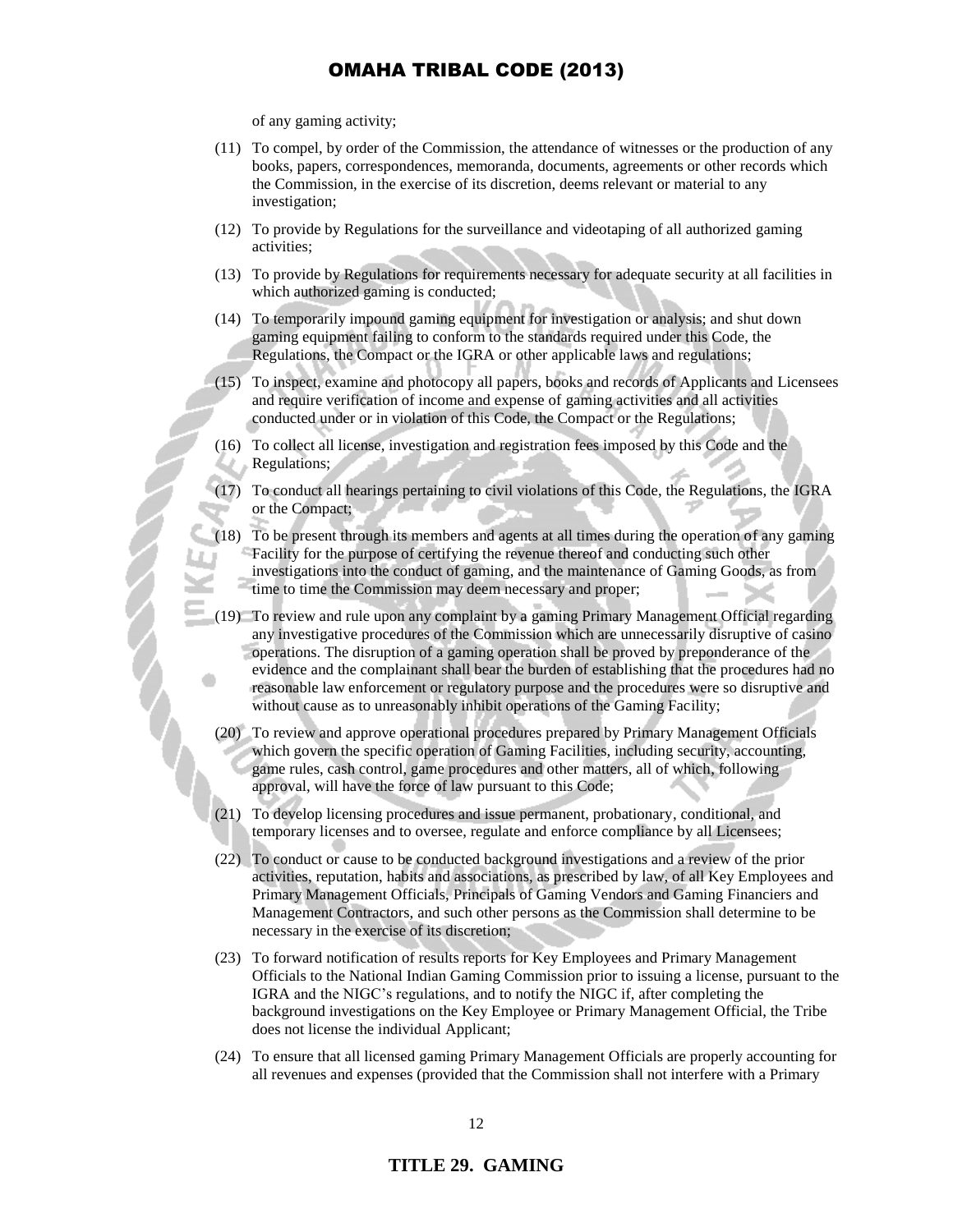Management Official's or Operator's decisions respecting implementation of a Operator budget approved by the Tribe) and that these revenues and expenses are properly assigned and disbursed in a manner consistent with Tribal and applicable federal law;

- (25) To review the rules of any gaming promotion that require game play as a condition of eligibility;
- (26) To assist other law enforcement agencies in the investigation, enforcement and prosecution of gaming violations of this Code, the Regulations and federal law and regulations, and to issue orders to enforce the lawful orders of other gaming regulatory agencies and the courts;
- (27) To adopt an operating budget for the Commission, which shall set forth monthly expenditures, and submit such budget annually to the Tribal Council for approval;
- (28) To report to the Council and/or Tribal Citizens;
- (29) To appoint, supervise and terminate staff as necessary, and to delegate them authority to act, subject to the limits of the Commission's approved budget. All costs arising out of such necessary staffing will be paid out of Commission funds and the general revenues of the Tribe, subject to approval of the Council. All costs for independent audits, investigations and other independent consultants may be paid out of the general revenues of the Tribe, subject to the approval of the Council, provided these services are competitively selected in advance, and further provided that this competitive selection requirement shall not be applicable when the Commission determines that an emergency exists;
- (30) To hear and decide promptly and in reasonable order all license application requests and the issues affecting the granting, suspension, revocation or renewal thereof consistent with due process of law;
- (31) To identify occupations within gaming operations which require licensing and to adopt by Regulation additional standards for licensing such occupations, including designating additional positions as key employees;
- (32) To deny any license application for cause and to revoke, cancel, condition, or suspend for cause any license issued by it;
- (33) To issue and cause to be served upon the holder of a license issued by it orders to cease and desist, compel, cure, or such other orders as may be appropriate under the circumstances;
- (34) To impose or levy on a Licensee, for cause, reasonable civil fines pursuant to a written schedule to be established by the Commission, subject to approval of the Tribal Council. For purposes of this subsection, "cause" shall include instances in which the Licensee intentionally violated the provisions, requirements, conditions, limitations or duties imposed by the Compact, this Code or any Regulations;
- (35) To conduct or cause to be conducted audits and compliance reviews;
- (36) To ensure and verify that an independent financial audit of the gaming operation(s) is performed annually, which encompasses a sampling of contracts for services and supplies totaling over \$25,000 in a year as well as agreed upon procedures to measure compliance with the operation(s)'s internal control procedures. Such independent audits must be submitted to the NIGC pursuant to the IGRA;
- (37) To compute, determine, assess and collect accurate amounts required to be paid to the Commission as fees, which may be used to defray the costs incurred by the Commission in the regulation of gaming;
- (38) To develop and administer forms as are necessary to carry out the provisions of this Code and the Regulations; and
- (39) To possess such other powers and authority as may be necessary to fulfill its obligations under this Code, the Regulations, applicable federal laws and regulations, and any Gaming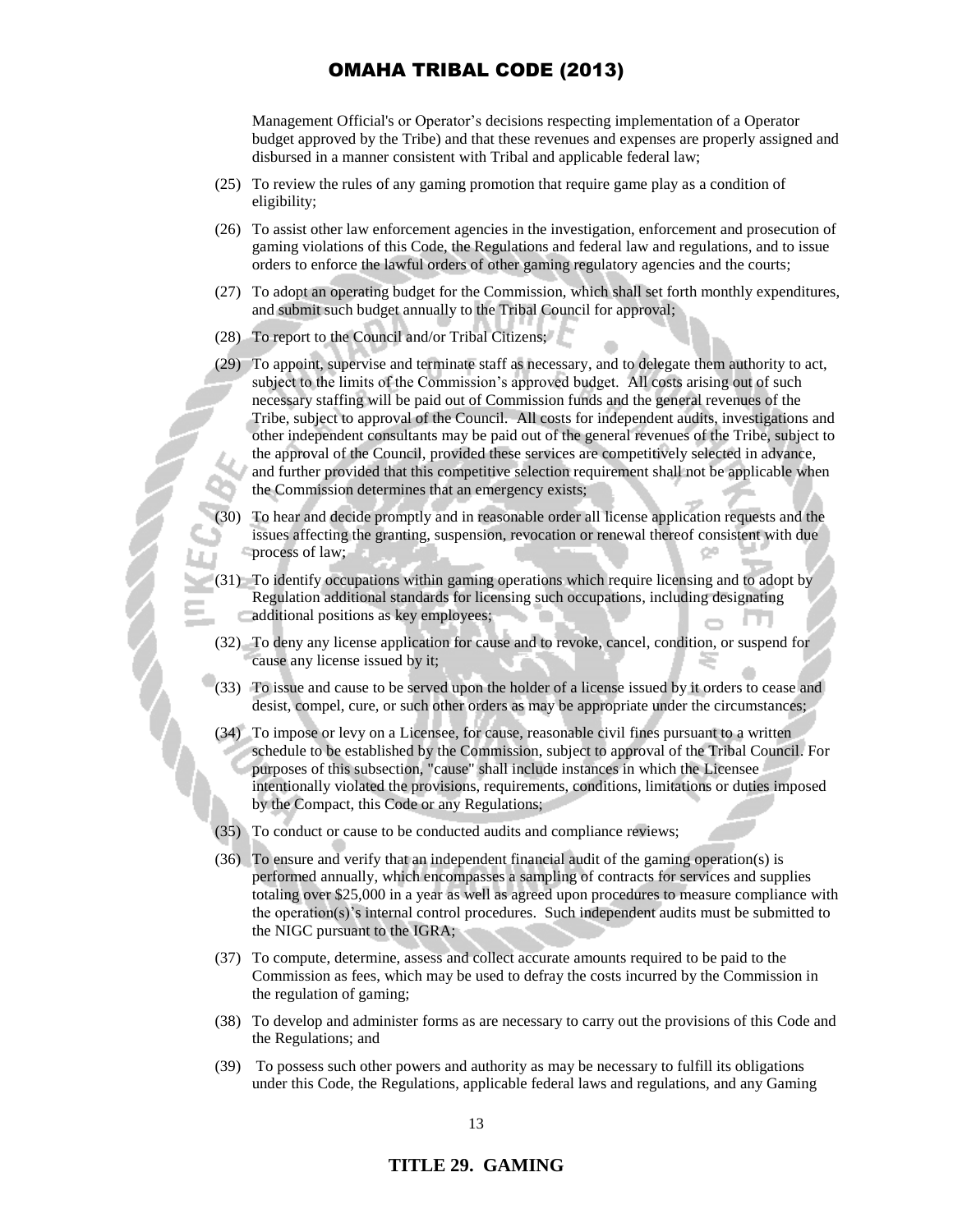#### Compact.

(k) Sovereign Immunity. The Commission is an instrumentality of the Tribe and is created by the sovereign powers of the Tribe and, as such, shares the same privileges and immunities of the Tribe, including the sovereign immunity of the Tribe.

- (1) The Commissioners, except when being removed from office under Sections 29-1-24(h), shall enjoy the sovereign immunity of the Tribe, provided that the Commissioner(s) are acting lawfully and within the scope of their authority. Except as specifically provided herein, no waiver of sovereign immunity for acts of the Commission or its members is made or implied hereby in any manner nor may any party under any circumstances be awarded monetary damages from the Commission.
- (2) However, persons aggrieved by the decisions of the Commission may appeal such decisions to the Tribal Court, as provided in Section 29-1-44 hereof, and such appeal shall constitute the sole and exclusive method of review.

(l) Reports and Recommendations Concerning Gaming Regulation. The Commission shall carry on a continuous study of gaming issues, including the operation and administration of gaming laws which may be in effect in other jurisdictions, the literature on gaming which may from time to time become available, the federal laws which may affect the operation of gaming and the reaction of Licensees, Primary Management Officials and Tribal Citizens to existing and potential features of gaming under this Code.

- (1) The Commission shall be responsible for ascertaining any defects in this Code or in the Regulations issued hereunder, for formulating recommendations for changes in this Code to prevent abuses thereof, for guarding against the use of this Code and the Regulations as a cloak for the carrying on of illegal gambling or other criminal activities, and for insuring that this Code and the Regulations shall be in such form and be so administered as to serve the true and just purposes of this Code.
- (2) The Commission shall make an annual report to the Tribal Council, on or before February 1 of each year, of all revenues, expenses and disbursements, and shall include therein such recommendations for changes in this Code as the Commission deems necessary or desirable.
- (3) The Commission shall report immediately to the Tribal Council any matters which, in the Commission's judgment, require changes in the law of the Tribe in order to prevent abuses and evasions of the Compact, this Code or the Regulations or to conform with changes in applicable law.

#### **SECTION 29-1-26. Chairman of the Gaming Commission.**

(a) Powers. The Chairman is responsible on a full-time basis for the conduct of the Commission's administrative matters. The Chairman and his designees shall have the following powers:

- (1) To hire, supervise, direct the actions of all employees of the Commission and delegate them authority to act;
- (2) To employ or contract for legal and other professional services by providers of the Chairman's choosing;
- (3) To supervise the day-to-day operations of the Commission;
- (4) To report to the Commission concerning the operations thereof;
- (5) To supervise audits and investigations; and
- (6) To prepare reports and recommendations to the Commission concerning Applicants and Licensees.

(b) Limitations. Except for those powers specifically enumerated herein as exclusive to the Chairman, all other powers of the Commission shall be carried out by the Commission as a body.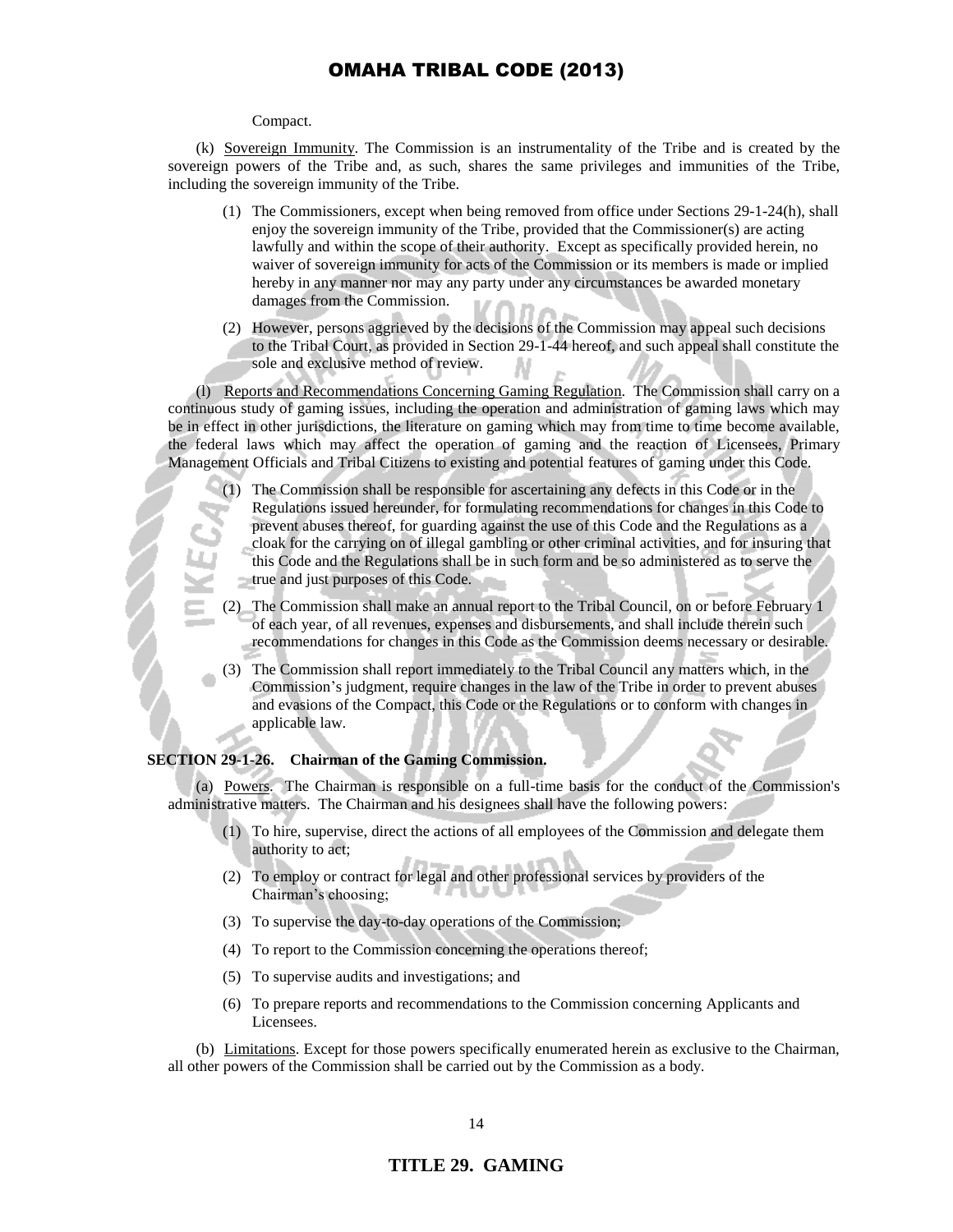### **SECTION 29-1-27. Omaha Tribal Gaming Commission Regulations.**

(a) General Authority. The Commission shall draft and promulgate Regulations for the orderly transaction and conduct of its business and such other substantive Regulations as may be proper and that concern the following: the application for, issuance of, Revocation and Suspension of gaming licenses, the conduct of Licensees, game rules and operation of gaming activities, technical standards for Class II and Class III Gaming equipment, Gaming Goods, security requirements, cash control standards and accounting procedures and any other subject the Commission determines necessary or desirable to carry out the purposes of this Code. The Commission shall also promulgate Regulations necessary to resolve complaints and disputes which may be received from the public.

(b) Regulations; Specific Provisions. The Commission may, without limitation on the powers conferred in the preceding section, include within its Regulations the following specific provisions in accordance with the provisions of this Code:

- (1) The methods and forms of application which any Applicant shall follow and complete prior to consideration of his or her application by the Commission;
- (2) The manner and procedure of all hearings conducted by the Commission or any hearing examiner, including special rules of evidence applicable thereto and notices thereof;
- (3) The manner and method of collection of administrative fines, assessments, fees and penalties;
- The rules of authorized games, the odds, and the devices permitted, and the method of operation of such games and devices;
- (5) The grounds and procedures for the Revocation or Suspension of licenses;
- (6) The procedures for approving the forms and methods of management controls, including employee and supervisory tables of organization and responsibility, rotation schedules and minimum security standards, security personnel structure, alarm and other electrical, auditory or visual security measures;
- (7) The minimum procedures for the exercise of effective control over the internal fiscal affairs of a Primary Management Official, including provisions for the safeguarding of assets and revenues, the recording of cash and evidence of indebtedness, and the maintenance of records and reports of transactions, operations and events, including all such reports to the Commission;
- (8) The procedures for approval of accounting methods, procedures, forms and accounting classifications and such other operating procedures as may be necessary to assure consistency, comparability and effective disclosure of all financial information, including calculations of percentages of profit by games, tables and gaming devices; and
- (9) The required periodic financial reports and the form thereof, which shall include an annual financial audit prepared by a certified public accountant attesting to the financial condition of a gaming enterprise and disclosing whether the accounts, records and control procedures examined are maintained by the Licensee as required by the Compact, this Code and the Regulations.

(c) Notice and Comment. In carrying out its rulemaking functions, the Commission shall notify and consult meaningfully with the operator and primary management officials prior to the adoption of a final rule, regulation, schedule, form, procedure, or other document containing requirements intended to be enforceable by the Commission. The Commission shall provide the Operator the opportunity to comment on the proposal and shall full give consideration to such comments in the rulemaking process. Copies of all rules, regulations, procedures, schedules, forms, or other documents shall be made available to the Tribal Council and operator without cost or demand and to any person or entity subject to the authority of the Commission upon request.

#### **SECTION 29-1-28. Gaming Commission Meetings.**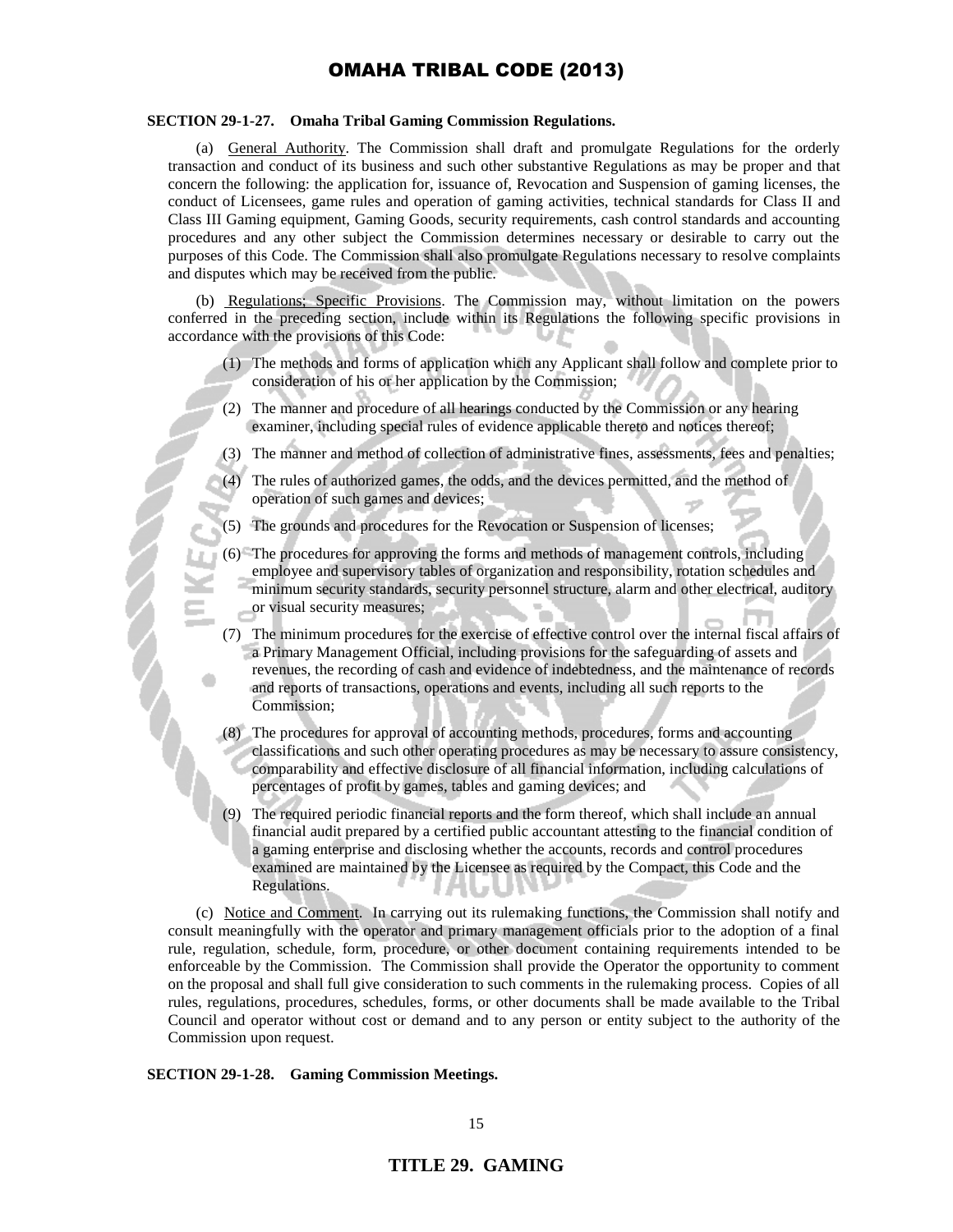(a) Regular and Special Meetings. The Commission may hold regular and special meetings at such times and places as it may deem convenient, but at least one regular meeting shall be held quarterly. Meetings may be held by telephonic conference call. Special meetings may be called by any member of the Commission.

(b) Quorum. A majority of the appointed members constitutes a quorum of the Commission.

(c) Open Meetings. All actions and proceedings of the Commission shall be conducted during meetings open to the public except actions and proceedings which the Commission, by a majority vote, at an open meeting, determines best conducted during an executive session closed to the public for the reasons set forth in subsection (d) hereof.

(d) Purposes for Executive or Closed Meetings. The Commission may hold executive sessions or closed meetings for any of the following purposes:

- (1) Considering applications for licensing when discussing the background investigations, financial information or personal information of Applicants;
- (2) Meeting with the gaming officials of other Indian Tribes or other jurisdictions, or meetings with tribal law enforcement officials, the tribal prosecutor, the United States Attorney General, the Federal Bureau of Investigation, the Office of the Inspector General, the United States Attorney and other law enforcement officials relating to possible criminal violations;
	- Consulting with the employees and agents of the Commission concerning possible civil or criminal violations of this Code, the Regulations, the IGRA or the Compact;
- (4) Deliberating to reach a decision after hearing evidence in a contested case;
- (5) Discussing business strategies, marketing or pricing strategies of a Licensee or an Applicant for a license, if the Commission determines public discussion may be harmful to the competitive position of the Licensee or Applicant for license or discussions with a Licensee or an Applicant for a license for the purposes of overseeing gaming contracts;
- (6) Meeting with attorneys and General Counsel to the Tribe and/or the Operator; and
- (7) Ruling on whether a document and/or information contained therein used during a hearing should be made part of the public record or designated confidential.

### **SECTION 29-1-29. Confidentiality.**

(a) Confidentiality of Records. Any record or document maintained by the Commission shall not be subject to being produced, copied or disclosed in any manner, except by order of a court of competent jurisdiction, by request pursuant to a compact provision, or by request of an administrative agency of the United States, if the Commission determines that the disclosure of such information would be harmful to the effective and fair regulation of gaming, would disclose trade secrets or proprietary information, or would impair ongoing investigations. Information and records of the Commission shall be deemed confidential and may not be disclosed except pursuant to the discretion of the Commission in proceedings before it, as required by the Compact or this Code, or pursuant to a court order of competent jurisdiction. Information and records considered confidential include:

- (1) Tax returns and financial statements of individual Licensees;
- (2) Applications, credit, medical and security reports of Applicants for licenses and other persons seeking or doing business with the Commission;
- (3) Marketing, financial or sales data, the disclosure of which may be harmful to the competitive position of Tribal gaming, Licensees or persons seeking or doing business with the Commission;
- (4) Audit work papers, worksheets and auditing procedures used by the Commission, its agents or employees; and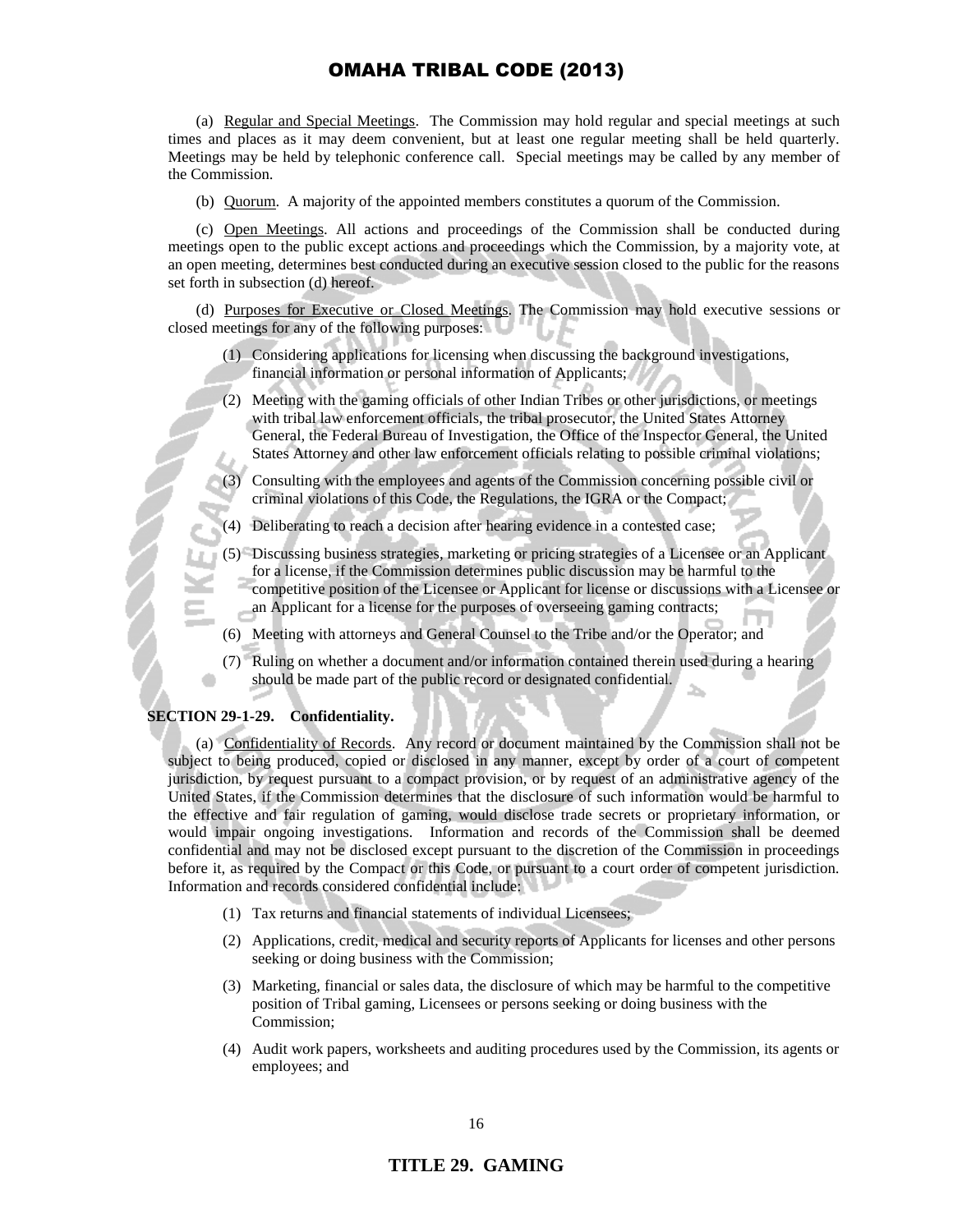(5) Results of investigations, work products and other such privileged communications.

#### **SECTION 29-1-30. License, Registration, or Permit Required.**

(a) Persons, Entities, and Facilities Required to Be Licensed. The following persons, entities, and facilities shall be required to have, and facility licensees shall, display prominently an appropriate, valid, and current gaming license issued pursuant to the provisions of this Code:

- (1) Gaming Facilities operated by the Tribe where gaming activities are conducted;
- (2) Primary Management Officials;
- (3) Key Employees; and
- (4) Gaming Vendors.

(b) Withdrawal of Application. An application for a license pursuant to this Code may not be withdrawn without the permission of the Commission. An Applicant may request to withdraw an application by submitting to the Commission a written request for withdrawal. The Commission shall have the right, in its sole discretion, to grant or deny a request for withdrawal. A decision to deny a request for withdrawal shall be final and unappealable.

(c) License Fees. The Commission may adjust the amount of the annual license fee, provided, however, that such adjustments are subject to the review and approval of the Tribal Council, and further provided that any increase shall take effect only on the ensuing January 1.

(d) Licensee Rights. Any license that is issued under this Code is a revocable privilege and no person holding a license acquires any vested rights or other property rights in it. Any Applicant for a license has the burden of proof of his, her, or its qualification as regards to his or her past conduct, as may be required by the Commission.

(e) Non-Gaming Vendor Registration. Every Non-Gaming Vendor providing services or goods to the gaming operation, other than a federally, state, or tribally regulated publicly traded public utility company, shall be subject to a requirement to register with the Commission and provide such information to the Commission as the Commission may by regulation require prior to contracting with or providing such goods and/or services to the Gaming Facility, provided that:

- (1) The Chairman of the Commission may, by regulation, exempt Non-Gaming Vendors from this registration requirement where the contract amount is de minimis, or the potential for unlawful or criminal conduct is negligible.
- (2) The Chairman of the Commission may, by regulation, require federally, state, or tribally regulated publically traded utility companies to register or be registered under this provision if he or she determines that there is a potential for criminal activity relating to the gaming operation contracting with such entities.

(f) Non-Key Employee Work Permit. Every employee of the gaming operation who is not a Primary Management Official or a Key Employee shall be required to have a work permit issued by the Commission. Such work permit shall not authorize an employee to conduct any activities requiring a gaming license under this Code, provided that the Commission may require any or all gaming employees to be licensed upon a finding by the Commission that the gaming operation is not compliant with the restrictions on the permissible duties and functions of work permittees.

### **SECTION 29-1-31. Facility Licenses.**

(a) License Requirements. The Commission shall issue a separate facility license to each place, facility, or location where gaming takes place under this Code; provided:

- (1) Documentation is provided demonstrating that the Gaming Facility is located, or will be located if it is to be constructed, on the Tribe's Indian Lands;
- (2) The Gaming Facility is of sound physical structure with adequate, safe, and operational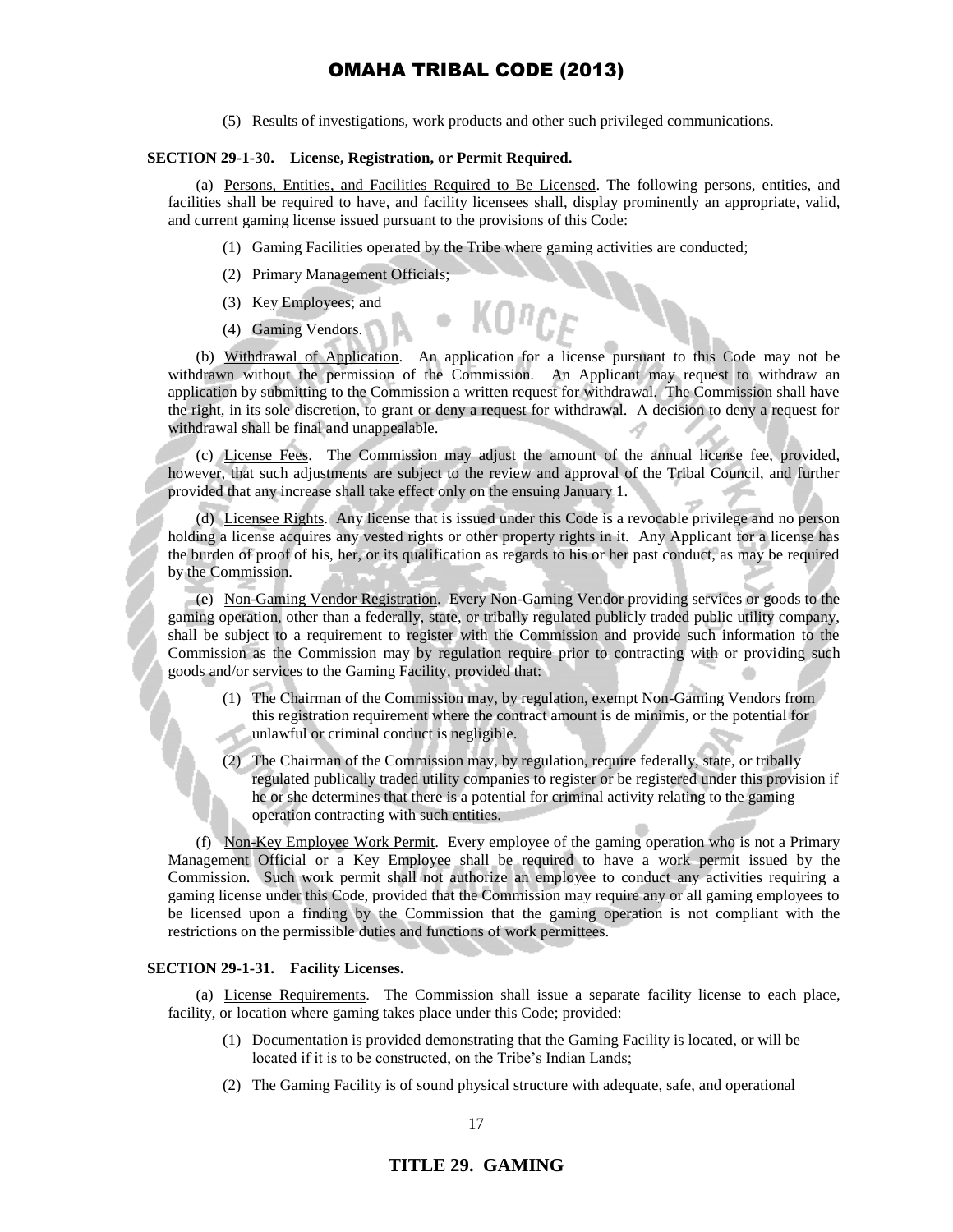plumbing, electrical, heating, cooling and ventilation systems in place;

- (3) The gaming operation has provided a complete description of the premises and the name and address at which gaming will be conducted;
- (4) The Gaming Facility has been inspected and approved for safety by a qualified building and fire inspector approved by the Commission;
- (5) The Gaming Facility is equipped with security and surveillance equipment meeting or exceeding provisions set forth in Regulations established by the Commission;
- (6) The gaming operation has prepared and the Gaming Facility is subject to an emergency preparedness plan approved by the Commission;
- (7) The gaming operation has submitted all documentation required by applicable regulations of the NIGC for a new facility or, for renewal of a license, such information required for reissuing a license;
- (8) The gaming operation has provided such other information as the Commission shall require by regulation; and
- (9) The gaming operation has paid all applicable license and regulatory fees and assessments.

(b) Requirements of a Licensee. All facility Licensees shall comply with orders, directives, and regulations of the Commission, which, at a minimum, shall include the following requirements:

- (1) The Gaming Facility shall at all times be maintained in an orderly, clean and neat condition, both inside and outside the premises of the facility.
- (2) The Gaming Facility shall be subject to patrol by the Tribe's security and law enforcement personnel and, when authorized, local and state law enforcement and the Licensee shall cooperate at all times with such security and law enforcement officials.
- (3) The Gaming Facility shall be open to inspection by the Commission at all times.
- (4) The Gaming Facility shall continuously meet all applicable environmental, public health, and safety standards as established by the Commission or other authorized governmental units of the Tribe.
- (5) The gaming operation shall pay all appropriate regulatory fee assessments to the NIGC pursuant to 25 U.S.C. §2710(b)(4)(B)(i)(IV), and all other regulatory fees, fines, and assessments as may be applicable or required by Compact.
- (6) The Gaming Facility shall operate its gaming activities without any discrimination by reason of race, color, sex, or creed, provided, however, that nothing herein shall prevent the Licensee from granting hiring preferences to members of the Omaha Tribe in accordance with the Omaha Hiring Preference.

(c) Term. A facility license shall be valid for a term of three (3) years.

(d) Application and Renewal Deadlines. Applications for a facility license shall be submitted at least 120 days prior to the initial conduct of business, and at least sixty (60) days prior to its expiration if renewal is sought;

(e) Display of License. Every facility Licensee shall display in a prominent place a current and valid license for that location.

(f) License Unassignable. If the gaming operation elects to move operation of a Gaming Facility to a different location and operate under the same trade name, such action shall nonetheless be deemed to require the issuance of a new facility license for purposes of this Section and the Commission shall issue a new license in accordance with this Section.

(g) Penalties for Violations. Facility Licensees may be fined or have their privilege to conduct gaming activities and their license to game suspended, provided that any such suspension is authorized only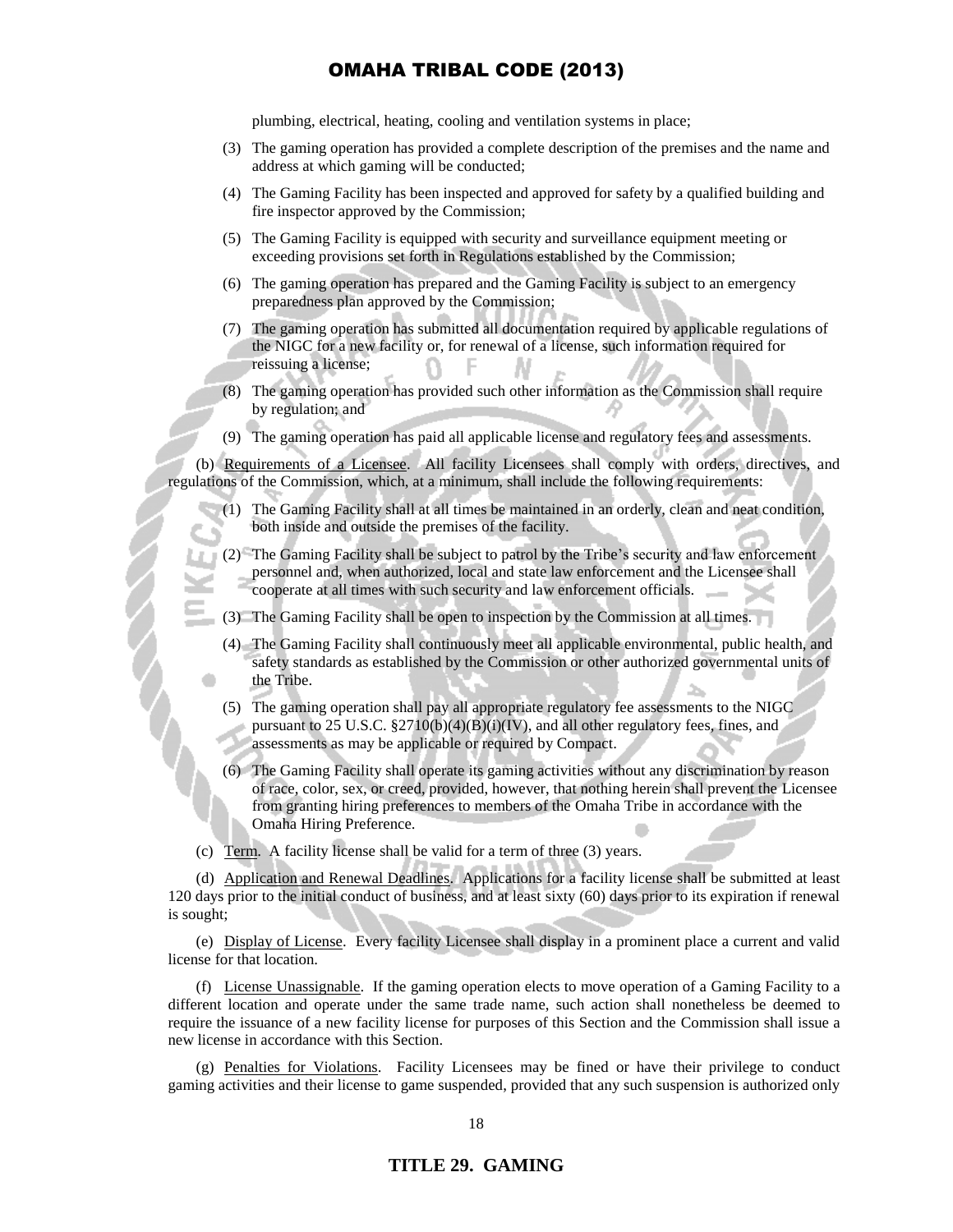in the event of the presence of a condition creating actual and imminent jeopardy to public health and safety, and may extend only so long as may be required to abate such condition; or may be subject to such other penalties or orders as may be appropriate by the Commission and the Courts of the Omaha Tribe if found in violation of any of the requirements of this Act, regulations issued under this Code, the Compact, or other applicable laws including IGRA.

#### **SECTION 29-1-32. Gaming Licenses.**

(a) Licenses. Every Key Employee and Primary Management Official must be licensed by the Commission. All such licensing shall be consistent with the NIGC's regulations found at 25 C.F.R. Parts 556 and 558. The Commission shall specify by promulgation of Regulations the licensing requirements for each position as may be necessary for the effective regulation of gaming.

- (b) Eligibility. All Applicants must:
	- (1) Be at least eighteen (18) years of age;
	- (2) Not have been convicted, within the last ten (10) years of:
		- (A) any felony;
		- (B) any gambling-related offense;
		- (C) any offense of any degree involving fraud, misrepresentation or deception; or
		- (D) a drug-related offense.
	- Not ever have been convicted of any felony involving dishonesty or untruthfulness.
	- (4) Not have been denied a gaming license by any gaming licensing jurisdiction; or currently have a gaming license presently under suspension by any gaming licensing jurisdiction or have had a gaming license Revoked by any other gaming licensing jurisdiction;
	- (5) Not be employed in any part-time or full-time employment with a tribal, governmental or private employer in any capacity which would create a conflict of interest between the Applicant's employment and the interests and objectives of the licensed employment;
- (6) Be of good moral character;
	- (7) Be qualified or trainable (by experience or otherwise) to perform the duties required;
	- (8) Agree to comply with the Regulations, this Code, the Compact and with all other applicable laws and submit to the jurisdiction of the Commission and the civil jurisdiction of the Tribal Court;
	- (9) Agree that the license shall be nontransferable thus prohibiting the Licensee from transferring any of its rights or duties relating to the license either directly or indirectly; and
	- (10) Otherwise meet and maintain the suitability standards set forth in § 29-1-32(g) of this Code.
- (c) Notices.
	- (1) The following notices shall be placed on the application form for a Key Employee or a Primary Management Official before that form is filled out by an Applicant.

In compliance with the Privacy Act of 1974, the following information is provided: Solicitation of the information on this form is authorized by 25 U.S.C. 2701 et seq. The purpose of the requested information is to determine the eligibility of individuals to be granted a gaming license. The information will be used by the Tribal gaming authorities and by the National Indian Gaming Commission members and staff who have need for the information in the performance of their official duties. The information may be disclosed by the Tribe or the NIGC to appropriate Federal, Tribal, State, local, or foreign law enforcement and regulatory agencies when relevant to civil, criminal or regulatory investigations or prosecutions or when pursuant to a requirement by a tribe or the National Indian Gaming Commission in connection with the issuance, denial, or revocation of a gaming license, or investigations of activities while associated with a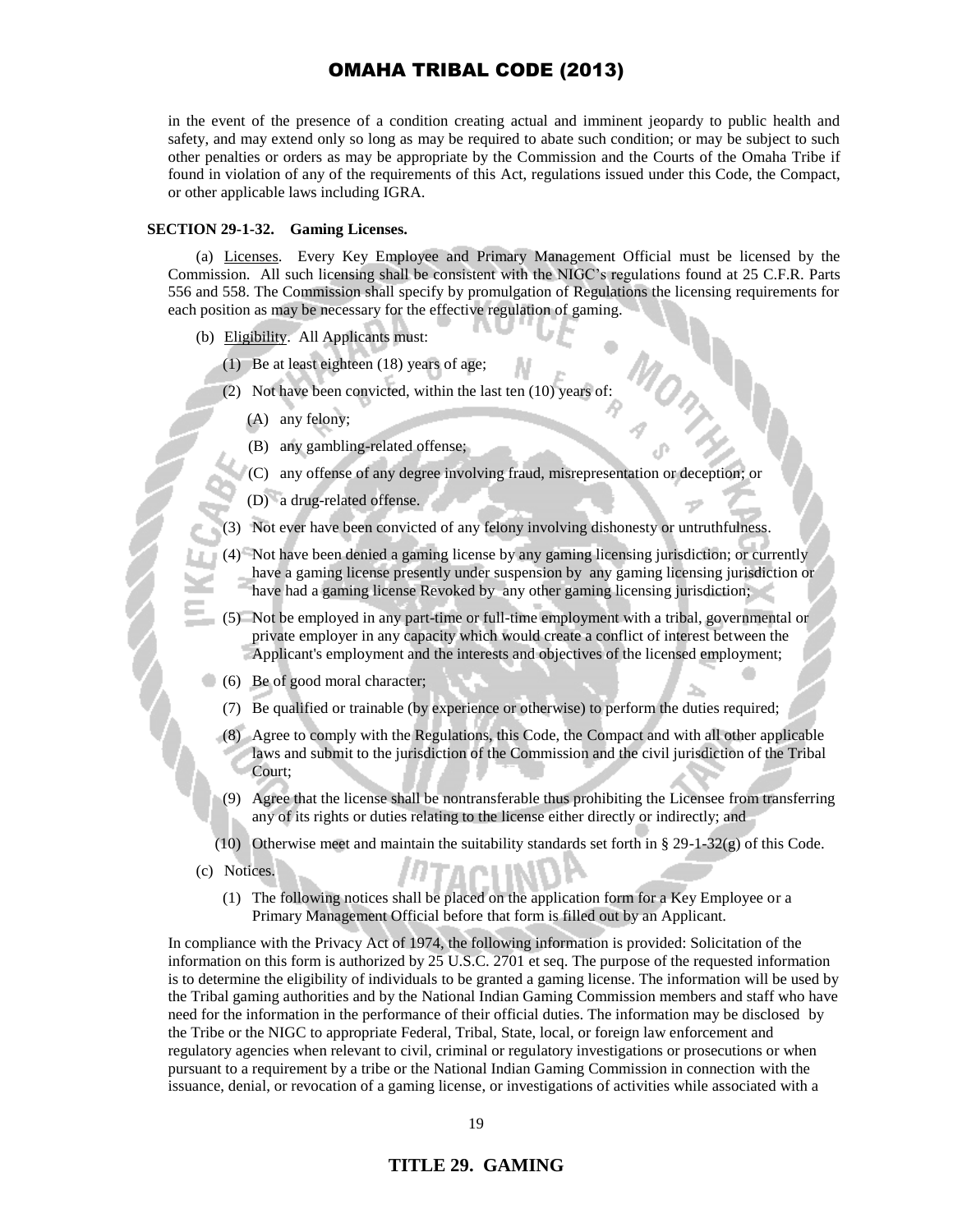tribe or a gaming operation. Failure to consent to the disclosures indicated in this notice will result in a tribe's being unable to license you for a primary management official or key employee position.

The disclosure of your Social Security Number (SSN) is voluntary. However, failure to supply a SSN may result in errors in processing your application.

A false statement on any part of your license application may be grounds for denying a license or the suspension or revocation of a license. Also, you may be punished by fine or imprisonment (U.S. Code, title 18, section 1001).

(d) Sworn Application. No license shall be issued under this Code except upon a sworn application filed with the Commission in such form as may be prescribed by the Commission and containing all of the mandatory information required for the license. Such form shall require agreement by the Licensee to abide by all requirements and restrictions in the license, this Code, the Compact, and all applicable laws, rules, and regulations.

### **SECTION 29-1-33. Background Investigations.**

(a) Mandatory Background Investigations; Confidentiality. The Commission shall conduct, or cause to be conducted, a background investigation of Principals of a Gaming Vendor and Management Contractors and each Applicant for a position who is designated as a Key Employee or a Primary Management Official. Background investigations performed for the Commission may be performed by Tribal law enforcement authorities, provided that such authorities have access to the law enforcement records of the Federal Bureau of Investigation and such authorities are certified graduates of the federal law enforcement academy or the Nebraska or Iowa law enforcement academy, or the Federal Bureau of Investigation. In conducting the investigation, the Commission shall keep confidential the identity of each person interviewed during the course of the investigation.

(b) Background Information. The Commission shall request from each Principal, Primary Management Official, and Key Employee a sworn statement containing all of the following information:

- (1) Full name, other names used (oral or written), social security number(s), birth date, place of birth, citizenship, gender, all languages (spoken or written);
- (2) Currently, and for the previous years since the age of 18, business and employment positions held, ownership interests in those businesses, business and residence addresses and drivers license numbers;
- (3) The names and current addresses of at least three personal references, including one personal reference who was acquainted with the Applicant during each period residence listed under paragraph (B) (ii) of this section;
- (4) Current business and residence telephone numbers;
- (5) A description of any existing and previous business relationships with Indian tribes, including ownership interests in those businesses;
- (6) A description of any existing and previous business relationships with the gaming industry generally, and for any investments in any gaming operation, information on the ownership interests in the gaming operation, the exact dates and nature of the investment, the name and address of all other investors holding an interest of five (5) percent or more in the gaming operation, and the name and address of the gaming operation;
- (7) Military service history;
- (8) The name and address of any licensing or regulatory agency with which the person has filed an application for a professional or occupational license, whether or not such license or permit was granted;
- (9) A description of experience related to any gaming operation, the exact nature of the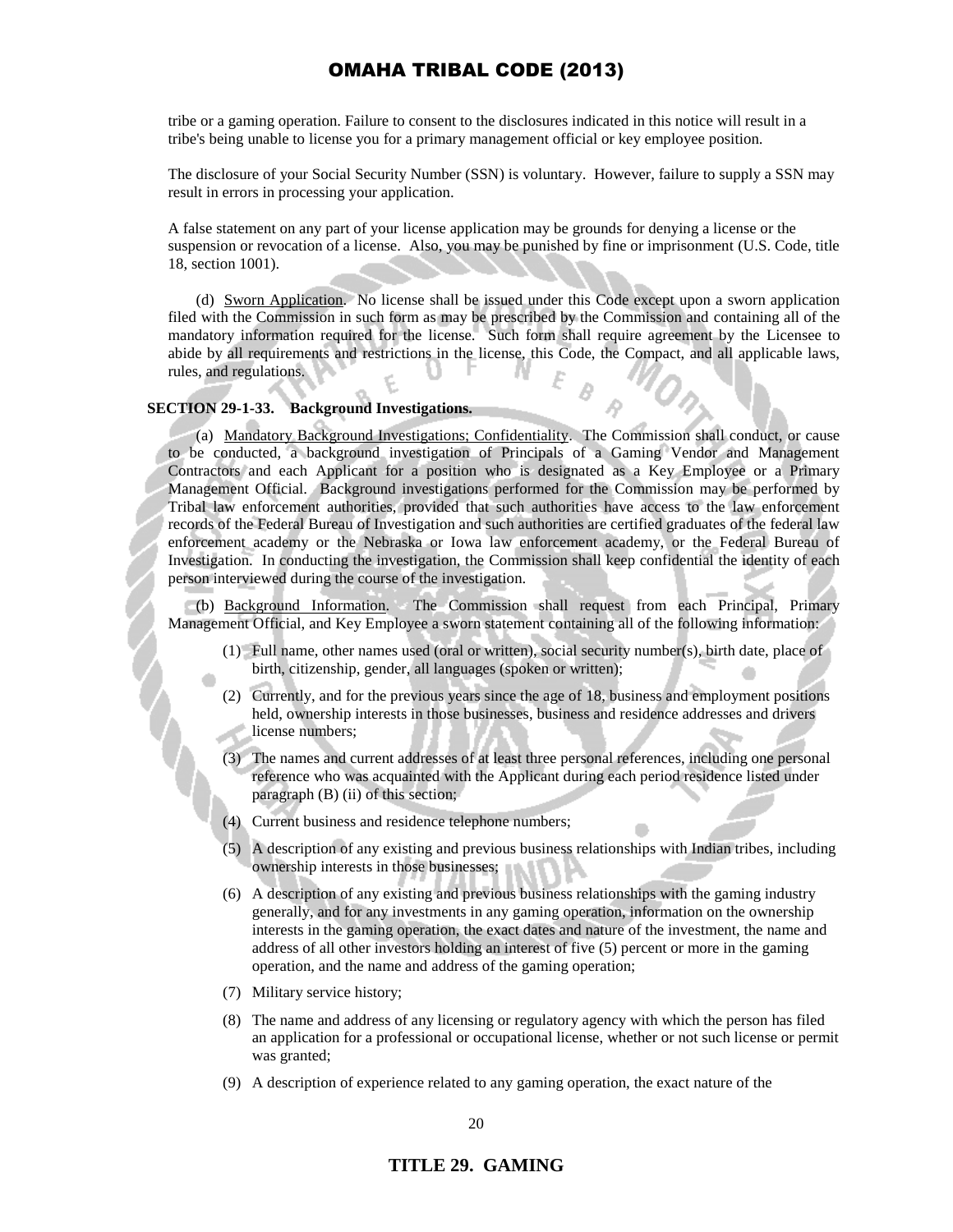Applicant's role in the operation, the name and address of all immediate supervisors or parties to any gaming related agreement, the place any such agreement was performed, and the dates covered by the agreement, or when services or products were provided;

- (10) A complete financial statement;
- (11) For each felony for which there is an ongoing prosecution or a conviction, the charge, the name and address of the court involved, and the date and disposition if any;
- (12) For each misdemeanor conviction or ongoing misdemeanor prosecution (excluding minor traffic violations), within 10 years of the date of the application, the name and address of the court involved and the date and disposition;
- (13) For each criminal charge (excluding minor traffic charges), whether or not there is a conviction, if such, criminal charge is within 10 years of the date of the application and is not otherwise listed pursuant to paragraph (b) (viii) or (b) (ix) of this section, the criminal charge, the name and address of the court involved and the date and disposition;
- (14) Information relevant to an occupational or professional license or permit, whether or not such license or permit was granted, including the type of license, the license number, dates held, the details surrounding any suspension, revocation, or other disciplinary action taken based on the license, and if not current, the reason it is not current; c.
- (15) A current photograph;
- (16) A physical description;
- (17) Agreement to provide any additional information as may be required by the Commission; and
- (18) Two (2) sets of fingerprints consistent with procedures adopted by the Commission according to 25 C.F.R. § 522.2(h), which shall be taken by the Commission and forwarded to the NIGC to be processed by the Federal Bureau of Investigation National Criminal Information Center. The Commission may submit an Applicant's fingerprint card to any additional Tribal, local or c state criminal history check system or center as the Commission deems necessary or appropriate. Reports obtained from such fingerprint processing shall be incorporated into the
	- Applicant's file.

(c) Interviews. In conducting a background investigation, the Commission or its agent shall interview the Applicant and a sufficient number of knowledgeable people, but not less than 3, such as previous employers, personal references and any other person(s) who may provide the Commission with a knowledgeable basis for making its eligibility determination. The Commission or its agent shall keep confidential the identity of each person interviewed in the course of the investigation.

(d) Reimbursement to Commission for Investigations. Any Applicant for a license under this Code shall reimburse the Commission for the costs of all investigations to determine if he/she is a suitable Licensee under this Code which are over and above the initial license fee charged at the time of application. By signing and filing an application, the Applicant authorizes the Commission to obtain information from other states, tribal governments, the United States, and all agencies and instrumentalities of the foregoing, regarding prior professional or gaming licenses, license applications, conduct of the Applicant or such information regarding any of the Applicant's shareholders, partners, agents or employees.

(e) Investigative Report. The Commission shall create and maintain an investigative report pursuant to 25 C.F.R. Part 556 of the NIGC's regulations. An investigative report shall include all of the following:

- (1) Steps taken in conducting a background investigation;
- (2) Results obtained;
- (3) Conclusions reached; and
- (4) The bases for those conclusions.
- (f) Temporary or Probationary Licenses. Prior to issuing a permanent license the Commission shall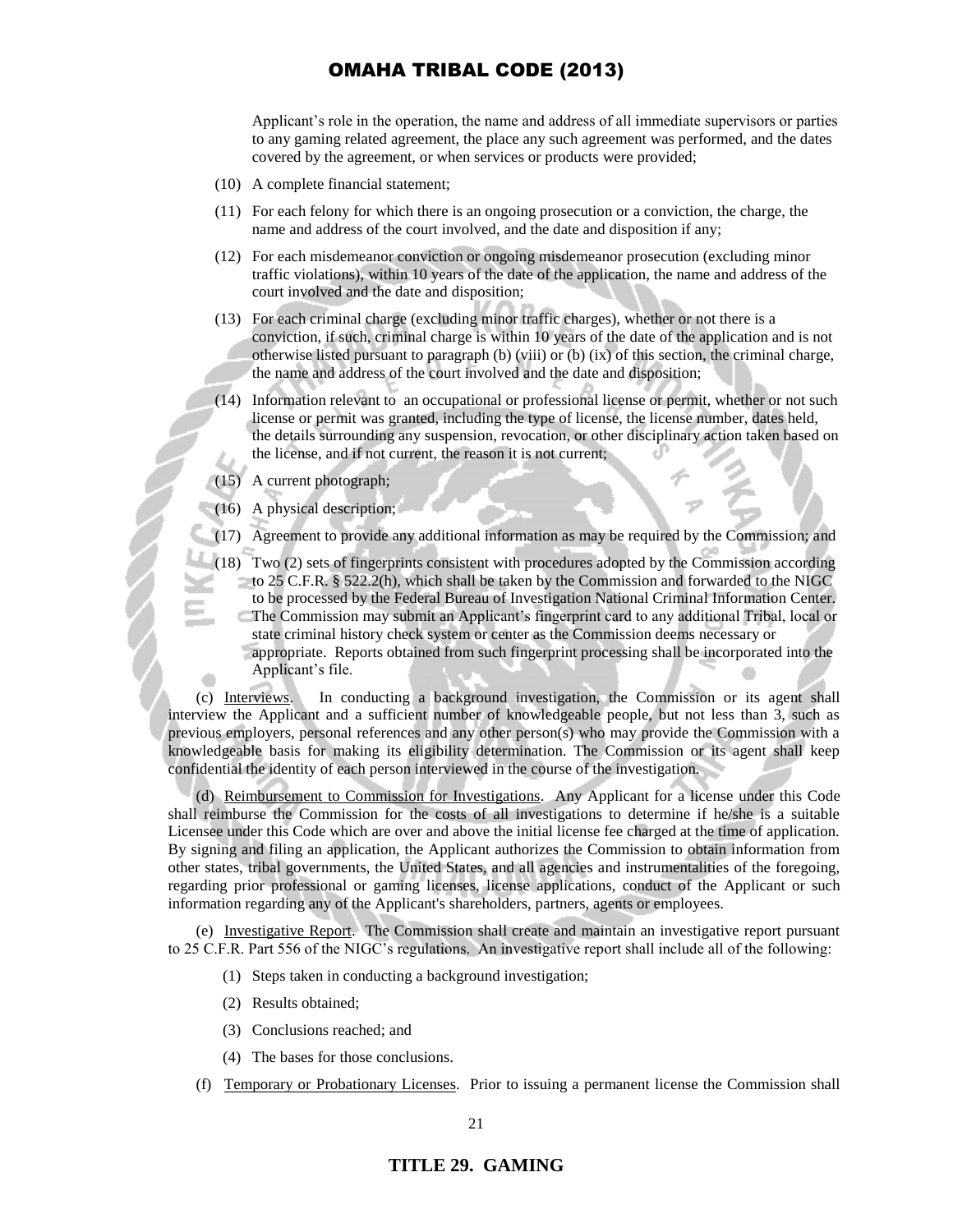verify the truthfulness of the background information provided by the Applicant to the Commission and ensure that persons and entities licensed by the Commission are suitable for licensure. However, upon payment of the appropriate fees and the completion of such forms as the Commission deems appropriate, temporary licenses may be issued pending completion of background investigations and approval by the NIGC, provided that a permanent license is issued within ninety (90) days of the individual beginning work.

(g) Suitability Determination. The Commission shall review a person's prior activities, criminal record, if any, and reputation, habits and associations to make a finding concerning the eligibility of an applicant for a Key Employee or Primary Management Official license for employment in a gaming operation. If the Commission determines that employment of the person poses a threat to the public interest or to the effective regulation of gaming, or creates or enhances dangers of unsuitable, unfair, or illegal practices and methods and activities in the conduct of gaming, a tribal gaming operation shall not employ or contract with that person.

(h) Continuing Duty to Report. Applicants and Licensees shall have a continuing duty to provide any materials, assistance, or other information required by the Commission and to fully cooperate in any investigation conducted by or on behalf of the Commission. If any information provided on the application changes or becomes inaccurate in any way, the Applicant or Licensee must promptly notify the Commission of such changes or inaccuracies.

(i) Notice of Results. The Commission shall submit a notice of results of an Applicant's background investigation to the NIGC's Regional Office in St. Paul, Minnesota no later than sixty (60) days after an employee begins work. The notice of results shall contain:

(1) The Applicant's name, date of birth, and social security number;

- (2) The date on which the Applicant began or will begin work as a Key Employee or Primary Management Official;
- (3) A copy of the suitability determination pursuant to Section 29-1-32(g); and
	- (4) A summary of the information presented in the investigative report, which shall at a minimum include a listing of:
		- (A) Licenses that have previously been denied,
		- (B) Gaming licenses that have been revoked, even if subsequently reinstated,
		- (C) Every known criminal charge brought against the Applicant within the last ten (10) years of the date of application, and
		- (D) Every felony of which the applicant has been convicted or any ongoing prosecution.

(j) Records Retention. With respect to Key Employees and Primary Management Officials, the Commission shall retain the following for no less than three (3) years from the date of termination of employment:

- (1) Complete application files containing the background information listed in Section 29-1-  $32(b)$ ; a li
- (2) Investigative reports; and
- (3) Suitability determinations for inspection by the NIGC Chair for no less than three (3) years from the date of termination of employment.

#### **SECTION 29-1-34. Issuance of Licenses; Adverse Licensing Actions.**

- (a) Granting a Gaming License.
	- (1) Once the Commission has submitted a complete notice of results to the NIGC, the Commission may issue the license to the Applicant.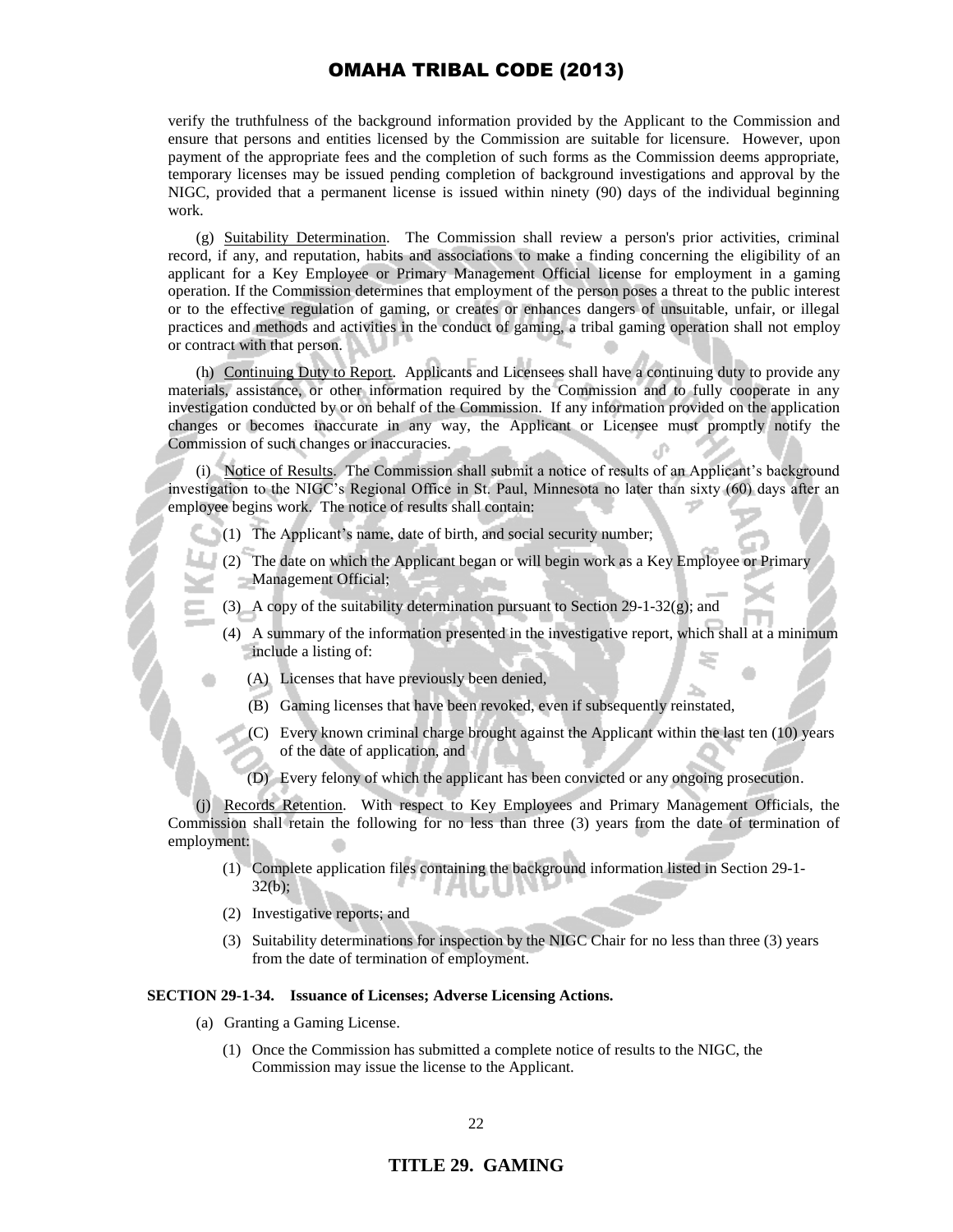- (2) Upon issuance of the license, the Commission shall notify the NIGC of such issuance within thirty (30) days.
- (3) If, within a thirty (30) day period after the NIGC receives a complete notice of results, the NIGC requests additional information or provides the Commission with a statement itemizing objections to the issuance of a license to the subject of the notice of results, the Commission shall respond to the NIGC's request and/or reconsider the application, taking into account the objections itemized by the NIGC. The Commission shall make the final decision whether to issue a license to such Applicant.
- (4) The gaming operation shall not employ as a Key Employee or Primary Management Official a person who does not have a license after ninety (90) days of beginning work.
- (5) If a license is not issued to an Applicant, the Commission shall notify the NIGC and shall forward copies of its suitability determination and notice of results to the NIGC for inclusion in the Indian Gaming Individuals Records System.

(b) Revocation or Suspension of License. Any license granted pursuant to this Code, except as may otherwise be specifically provided herein, may be Suspended or Revoked for any cause which may have prevented its issuance, or for violation by the Licensee, or any officer, director, agent, member or employee of the Licensee of this Code, or for violation of any Regulations adopted by the Commission or for conviction of a crime of moral turpitude or a felony. Such Suspension of Revocation may occur only after notice to the Licensee and an opportunity for a hearing and only upon evidence determined adequate by the Commission.

- (1) If, after the issuance of a permanent gaming license, the Commission receives notice from the NIGC that the NIGC is in possession of reliable information indicating that a Licensee is not suitable for employment, the Commission shall immediately suspend such license and provide the Licensee with written notice of suspension and proposed revocation.
	- (A) The Commission shall notify the Licensee of a time and a place for a hearing on the proposed revocation of a license.
	- (B) After a revocation hearing, the Commission shall decide to revoke or to reinstate a gaming license. The Commission shall notify the NIGC of its decision within forty-five (45) days of receiving notice from the NIGC regarding the Licensee's suitability pursuant to Section 29-1-33(b)(1).
- (2) In addition to Revocation or Suspension or in lieu of Revocation or Suspension, the Commission may impose a reprimand or an administrative fine not to exceed the following amounts:
	- (A) If a Licensee is a Primary Management Official, the amount of \$50,000 for each violation; and
	- (B) If a Licensee is a Key Employee, the amount of \$25,000 for each violation.
- (3) A standard of reasonableness shall apply to the Commission in relation to the exercise of its authority to assess fines, penalties, and other sanctions, taking into account the seriousness of the violation, degree of culpability of the offending licensee, and other relevant factors. The Tribal Court shall have authority to abate or set aside any fine, sanction, or penalty assessed by the Commission upon a finding that the assessment was excessive in relation to the offense or otherwise unreasonable under the circumstances.
- (c) Adverse Licensing Action Procedure.
	- (1) Notice. The Commission shall issue notice to an Applicant or Licensee of the Commission's preliminary decision to deny an application for a license or to suspend, revoke, limit, modify, restrict, condition or cancel the Licensee's gaming license, which notice shall inform the Licensee of the basis for the Commission's preliminary decision and of all due process rights available to the Applicant or Licensee.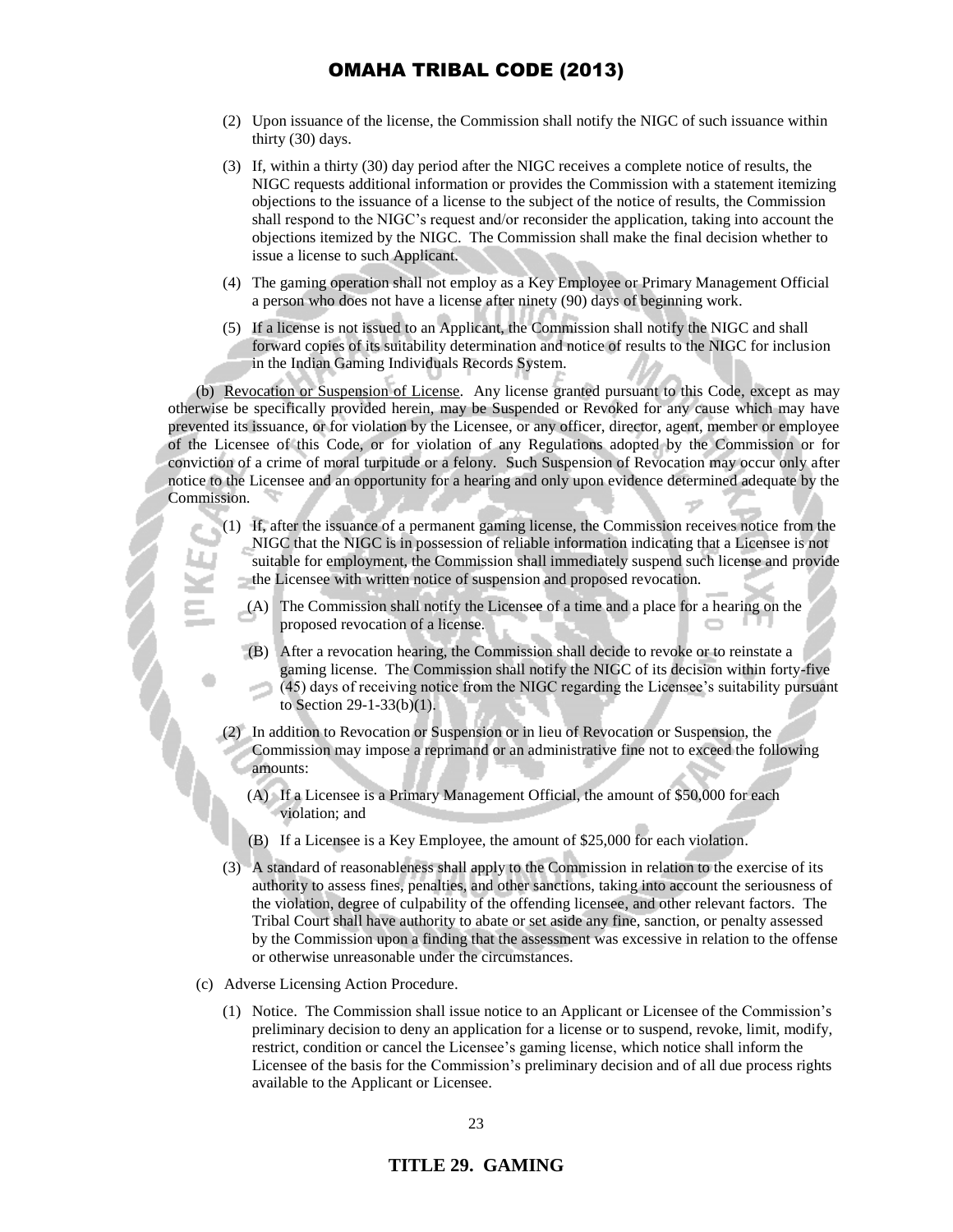- (2) No Adverse Action. The Commission's decision to limit, modify, restrict, condition, or cancel a license shall not be deemed an adverse action requiring a hearing and shall not be appealable except upon a showing, supported by substantial evidence, that such decision was the result of bias, prejudice, or other wrongful purpose; provided that the Commission may in its discretion accord a Licensee an opportunity to show cause why the license should not be limited, modified, restricted, conditioned, or cancelled. The Commission may, in its sole discretion, grant an oral hearing or require a written submission, however, the Commission's denial of a hearing upon an allegation of bias, prejudice, or other wrongful purpose and proffer of evidence to such effect shall be appealable to the Tribal Court.
- (3) Entitlement to Hearing. Unless otherwise provided in this Code, an Applicant or Licensee, as appropriate, shall, upon written petition, be entitled to a hearing before the Commission prior to denial of an application or the revocation or suspension of a license.
- (4) Petition for Hearing. Denial of a license may be contested by an Applicant and the revocation or suspension of a license may be contested by a Licensee as an adverse action in accordance with the procedures set out in Section 29-1-44. To invoke the right to a hearing, the Applicant or Licensee must submit a written petition for hearing to the Commission within ten (10) days from the date of service or delivery of the Commission's notice of proposed denial or revocation.

Right to Counsel. An Applicant or Licensee subject to a notice of adverse action shall be entitled to be represented by an attorney and must be present and participate in the proceeding.

- (6) Waiver of Right to Hearing. If the Applicant or Licensee fails to invoke the right to a hearing within ten days from the date the Commission's notice or proposed denial or revocation is delivered to or served upon the Applicant or Licensee, such inaction shall operate as a waiver of the right of appeal, in which case, the Chairman's preliminary decision shall be entered as a final order not subject to further appeal.
- (7) Hearing Date. If the Applicant or Licensee invokes the right to a hearing, the Chairman shall set a date for such hearing to take place within sixty (60) days unless extended by mutual consent of the Chairman and the respondent.
- (8) Right to Appeal. If, after such hearing, the Chairman renders a final adverse determination with regard to a gaming license, the Licensee may appeal the decision to the Tribal Court.
- (9) Prohibition on Limitations. Nothing in this Section shall limit the Chairman's authority to summarily issue an order directing action by a Licensee, an order to cease and/or desist, or an order suspending a gaming license pending hearing upon a written finding that such order is necessary to:
	- (A) Cure an imminent threat to the integrity of gaming at the gaming enterprise;
	- (B) Protect the Tribe's property or assets; or
	- (C) Ensure the public health and safety of patrons and employees.

#### **SECTION 29-1-35. Gaming Vendor License.**

(a) License Requirements and Scope. The Commission shall issue a license to each Gaming Vendor that qualifies for a license under this Code. The license shall grant the Applicant the revocable privilege of contracting with or entering into a financing arrangement or other business arrangement with the gaming operation.

(b) Application and Licensing Deadlines. Before a Gaming Vendor may contract or enter into any other business arrangement with the gaming operation, a completed application for a license shall be provided to the Commission by the Applicant, which application shall contain all of the information required under this Section. The Commission shall conduct the background investigation and make the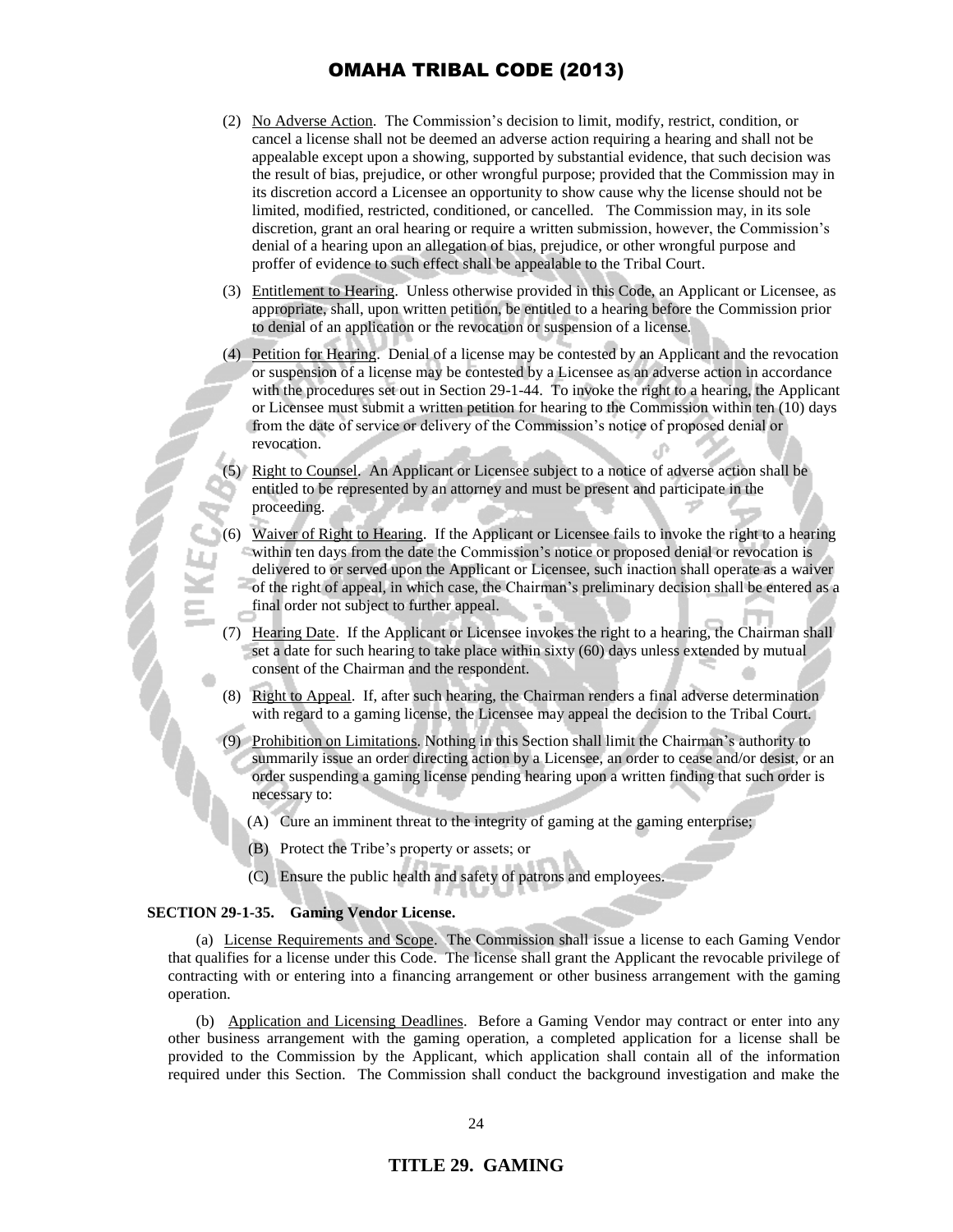suitability determination in this Section to determine whether or not to grant the license.

(c) Background Investigation. A background investigation for each prospective Gaming Vendor or Gaming Financier requiring a license shall be conducted by the Commission. The background investigation must include all of the following actions:

- (1) Verification of the Applicant's identity and the information submitted by the Applicant on the license application;
- (2) Contacts with the Applicant's personal and business references;
- (3) A civil, criminal, and credit history check; and
- (4) A background investigation, as more specifically described in Section 29-1-32, of all individuals who are a Principal, Key Employee, or Primary Management Official of the Gaming Vendor.

(d) Suitability Determination. The Commission may deny the Applicant a Gaming Vendor license if the Commission concludes the Applicant:

(1) Is not sufficiently stable and capitalized;

- (2) Is owned, operated, or managed by persons who fail to meet the suitability standards in this Code; or
- (3) Has a history of performance failure or contentious business relationships.

#### **SECTION 29-1-36. Non-Gaming Vendor Registration**

(a) The Commission shall establish a program for the registration of Non-Gaming Vendors.

**SECTION 29-1-37. Application/License Fee; Resident Agent; Notices.** 

(a) Fees. The Commission may establish an application fee which, at the option of the Commission, shall include the cost of the background investigation. The fee may vary with the type of license for which application is made and is nonrefundable.

(b) Resident Agent. Any person who does not reside within the Tribe's territories or any corporation, firm, partnership or other entity that does not have an agent present within the Tribe's territories shall appoint the Secretary of the Tribal Council as agent for the service of process and other documents under this Code. The Commission shall maintain a list of all such nonresidents and when serving documents upon the Secretary of the Tribal Council shall also provide the Secretary with an envelope addressed to such nonresident, first-class postage prepaid, and the Secretary shall mail the documents to the nonresident no later than the first business day following receipt. Service upon the Secretary shall be made in the manner specified for civil suits under Tribal law and shall be deemed complete upon such service, regardless of whether the papers or documents are ultimately received by the Licensee or Applicant. It is the responsibility of Licensees and Applicants to keep their addresses listed with the Commission current.

(c) Notices. Notice, when required by this Code, shall be given by registered or certified mail and shall be considered to be complete upon placing the properly addressed notice in the U.S. mail, postage prepaid, regardless of whether such notice is actually received. The burden shall be on Licensees and Applicants to keep the Commission advised of their current mailing address. In all contested cases, papers shall, be served in the manner provided for in civil matters under the Tribal Code.

#### **SECTION 29-1-38. Minimum Standards for Inspection and Approval of Gaming Devices.**

(a) Prior to the installation and use of a gaming device, the Commission shall inspect, test and consider the gaming device for its approval or cause such inspection and testing to be done. The Commission shall not approve a Class III gaming device unless the tests conducted indicate that such Class III gaming device meets the minimum standards set forth in the Compact.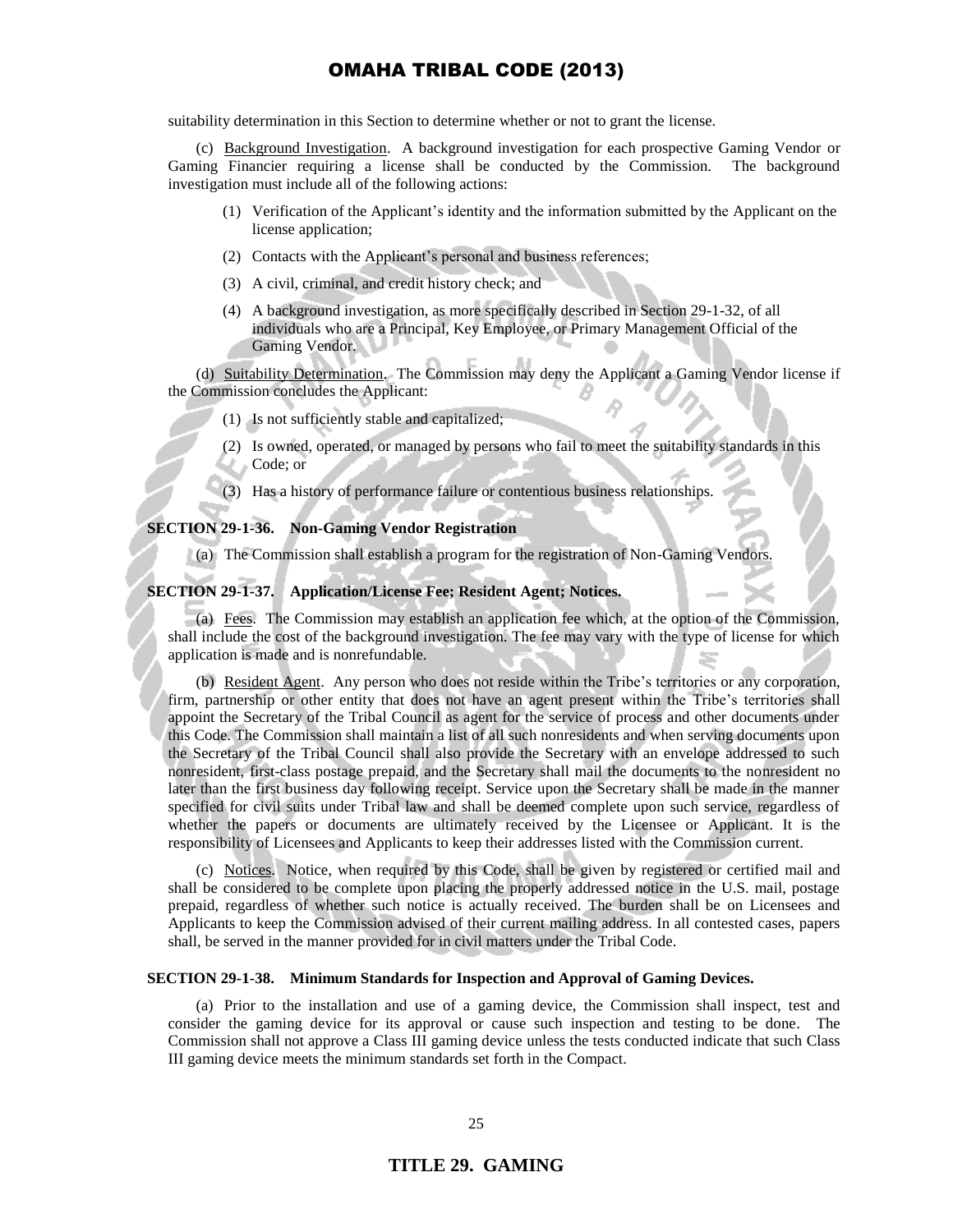### **SECTION 29-1-39. Gaming Management Responsibility; Operational Procedures.**

(a) Gaming Management Responsibility. The Operator of any Gaming Facility shall supervise and be directly responsible for all activities in such Gaming Facility licensed under this Code and for:

- (1) The compliance of all such activities with the terms of the facility license and the applicable terms of this Code and regulations issued under this Code;
- (2) The compliance by all employees of the gaming operation licensed under this Code with the terms of their licenses;
- (3) Assuring that the gaming operation works with Gaming Vendors and Gaming Financers in a manner that assures that they are not engaged in any activities exceeding the scope of their licenses under this Code as they relate to functions of the gaming operation or in contravention of any applicable laws;
- Securing a license from the Commission for each electronic or other game to be placed into operation at a Gaming Facility, including providing such Gaming Vendor information to the Commission as it may require related to the procedures and policies for payout, accumulation, and account restrictions for funds, including for progressive payout games, and the safeguards built into the hardware and software associated with the electronic game.

## (b) Gaming Requirements.

- (1) Restriction on Games Allowed. The gaming operation may only use or employ games authorized by IGRA and/or the Compact and approved by the Commission. Electronic games may only be used when supplied by Gaming Vendors licensed by the Commission meeting the applicable technical standards. The Commission may assess a fee for such approval and for re-approval when required by a modification to the hardware or software of the game.
- (2) Prize Awards. Every prize awarded by the gaming operation may be awarded only to the person(s) actually winning the prize, provided that prizes shall not be awarded to minors or any person subject to an order of exclusion from the gaming premises.
- (3) Malfunctions. A malfunction of a gaming system and/or gaming hardware shall void all pays and plays. A notice of this restriction shall be affixed to each gaming device.
- (4) Exclusion of Licensee from Participating in Promotions. No Licensee employed by the gaming operation or providing Gaming Goods or services shall be eligible to participate in any promotion of the gaming operation or to receive any promotional prize.

(c) Accounting and Cash Control. The Commission shall require all Primary Management Officials to adhere to accounting and cash control procedures as stringent as those set forth in the Compact.

(d) Game Rule Posting. Specific rules for card games, if any, shall be approved by the Commission and clearly posted within plain view of the card table or be available in pamphlet form.

#### **SECTION 29-1-40. Records; Inspections; Insurance Policy.**

(a) Maintenance of Records; Time. Each Gaming Facility shall keep and maintain sufficient books and records to substantiate the receipts, expenses, and uses of revenues relating to the conduct of gaming activities authorized under a license. Included in the records shall be operational budgets and projections and compensation. All books and records relating to gaming activities, including the records of any Primary Management Official, the Tribe and the Commission must be maintained separately from each other in order to facilitate auditing of these books and records to ensure compliance with this Code, the Regulations and the Compact. All records shall be maintained for a period of twelve (12) years pursuant to generally accepted accounting principles and shall be suitable for audit pursuant to the standards of the American Institute of Certified Public Accountant (AICPA).

(b) Inspection by Commission. All books and records of each Gaming Facility relating to licensed gaming activities shall be subject to inspection, examination, photocopying and auditing by the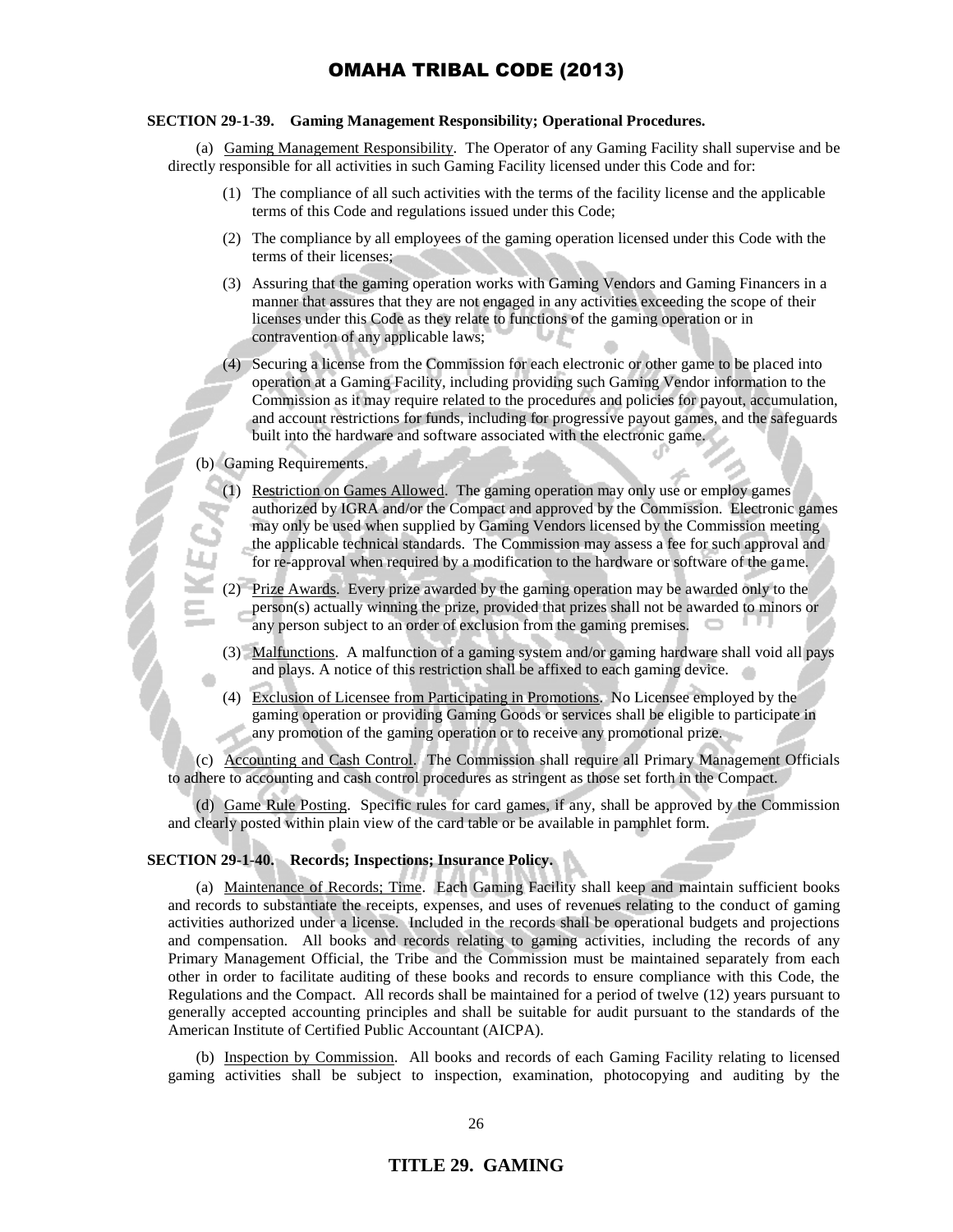Commission or a person designated by the Commission at anytime during reasonable hours.

(c) Insurance Policies. A copy of all insurance policies covering each Gaming Facility or any part thereof shall be filed with the Commission.

#### **SECTION 29-1-41. Investigation.**

(a) Whenever the Tribal Council or the Commission has reason to believe that any person or entity has violated criminal law(s), the Tribal Council or the Commission may request that appropriate law enforcement authorities investigate the violation. The Tribe shall take all reasonable steps to ensure that all criminal violations are detected and appropriately prosecuted by the Tribe or referred to the United States Attorney.

#### **SECTION 29-1-42. Violations.**

(a) Generally. In addition to other acts that may be regulated or prohibited by this Code, other Omaha Tribal laws, the Compact, or other applicable laws and regulations, the following prohibited activities shall constitute civil violations under this Code and may subject any person or entity to the enforcement authority of the Commission as provided in this Code:

- (1) Gaming License. No person shall operate or conduct any gaming activity in a Gaming Facility without a gaming license issued by the Commission, as required by this Code.
- (2) Falsifying or Omitting Information. No Licensee or license Applicant shall intentionally omit or provide false information in connection with any document or proceeding under this Code.

(3) Accounting and Inspection.

- (A) No Primary Management Official shall fail to account fully for all monies received or collected in connection with gaming activities. æ.
- (B) In compliance with 25 C.F.R. Part 571 of the NIGC's regulations, a Gaming Facility shall not refuse to allow an authorized representative of the NIGC or an authorized Commission official to enter to inspect a Gaming Facility.
- (4) Age Limit. No person under the age of twenty-one shall participate in Class III Gaming. In the event a person who has not attained the age of twenty-one participates in any Class III Gaming and wins a prize, the prize shall not be awarded, but instead shall be forfeited to the Tribe and the consideration wagered shall be returned to the under-age participant.
- (5) Cheating. No person shall engage in cheating in any gaming activity.
- (6) Possession of a Firearm. No person, other than a law enforcement officer duly authorized by the Tribe or invited by the Tribe to be on the premises, may enter or remain in a Gaming Facility while in the possession of a firearm or other weapon.
- (7) Violation of Any Provision, Rule, Regulation, or Order. No person shall violate any provision of this Code or any order of the Commission.
- (8) Fraudulent Scheme or Techniques. No person playing in or conducting any gaming activity authorized under this Code shall:
	- (A) Use bogus or counterfeit cards, or substitutes or use any game cards that have been tampered with;
	- (B) Employ or have on one's person any cheating device to facilitate cheating in any gaming activity;
	- (C) Use any fraudulent scheme or technique, including when an operator or player of games of charitable gaming tickets directly or indirectly solicits, provides, or receives inside information of the status of the game for the benefit of either person; or
	- (D) Knowingly cause, aid, abet, or conspire with another person or any person to violate any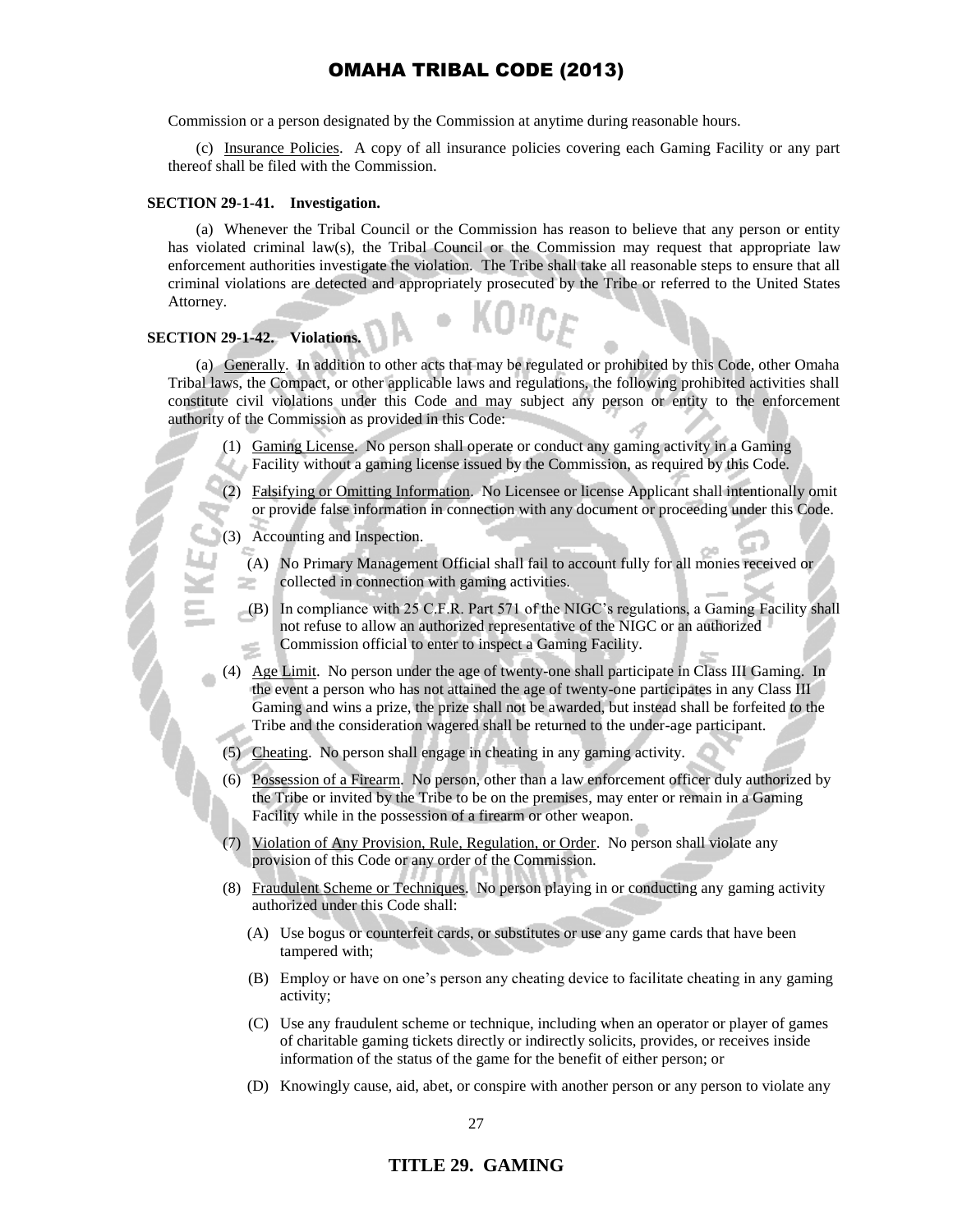provision of this Code or any regulation adopted pursuant to this Code.

- (9) Failure to Maintain Suitability. It shall be a substantial violation for any Licensee to fail or cease to meet the suitability standards established by this Code.
- (10) Fraudulent Conduct. It shall be a substantial violation of this Code for any person or entity to engage in any fraudulent conduct, which shall include:
	- (A) Defrauding the Operation, Omaha Tribe, any Licensee, or any participant in any gaming activity or promotion;
	- (B) Providing information that is known or should have been known to be false or making any false statement with respect to an application for employment or for any license or permit;
	- (C) Claiming, collecting or taking or attempting to claim, collect or take money or anything of value in or from a Gaming Facility with intent to defraud or claiming, collecting or taking an amount greater than the amount actually won in such Game;
	- (D) Providing information that is known or should have been known to be false or misleading or making any false or misleading statement to the Tribe, Commission, or other civil or criminal law enforcement agency of the Tribe in connection with any contract for services or property related to gaming;
	- (E) Making any statement that was known or should have been known to be false or misleading in response to any official inquiry by the Commission or other civil or criminal law enforcement agency of the Tribe;
	- (F) Falsifying, destroying, erasing, or altering any books, computer data, records, or other information relating to gaming operations or a Gaming Facility;
	- (G) Entering into any contract, or making payment on any contract for the delivery of goods or services to a Gaming Facility, when such contract fails to provide for or result in the delivery of goods or services of less than fair value for the payment made or contemplated;
	- (H) Concealing, altering, defacing, or destroying any records, documents, information, or materials of any kind, including but not limited to, photographs, audio recordings, or videotapes;
		- Offering or attempting to offer anything of value, to a Licensee in an act that is an attempt to induce, or may be perceived as an attempt to induce, the Licensee to act in a manner contrary to the official duties of the Licensee; and
	- (J) Acceptance by a Licensee of anything of value with the expectation that the receipt of such thing of value is intended, or may be perceived as intended, to induce the Licensee to act in a manner contrary to the official duties of the Licensee.
- (11) Unlawful Diversion of Tribal Gaming Revenue. It shall be a substantial violation of this Code for any person or entity to divert gaming revenues for any unauthorized purpose of any kind.
- (12) Impeding a Tribal Investigation. It shall be a substantial violation of this Code for any person or entity to impede a Tribal investigation.
- (13) Improper Interference. It shall be a substantial violation of this Code for any person or entity to engage in:
	- (A) Acts or omissions of an individual that interfere with or prevent the Commission from fulfilling its duties and responsibilities under this Code; or
	- (B) Making any offer or any promise of consideration or thing of value for the purpose of affecting a decision or actions of the Commission.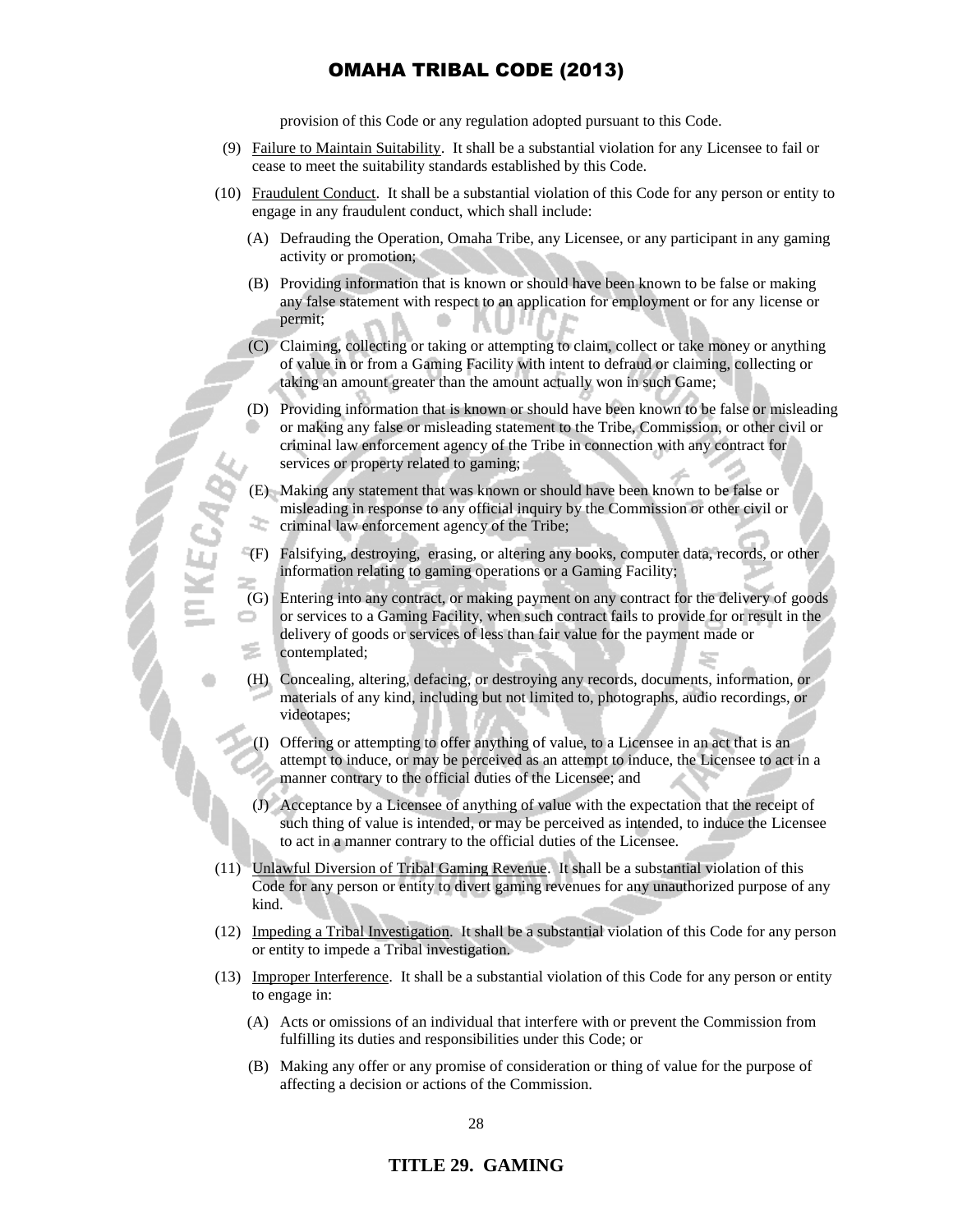- (14) Failure to Comply With Omaha Tribal Gaming Commission Regulations. It shall be a violation of this Code for any person or entity subject to the jurisdiction of the Omaha Tribe to:
	- (A) Handle cash in a manner inconsistent with Tribal Regulations;
	- (B) Allow, assist in, or carry out the installation of gaming machines in a manner that is inconsistent with installation requirements established by the Commission;
	- (C) Fail to adhere to gaming license Regulations or promptly report to the Commission the presence on the floor of any Gaming Facility any gaming machine that is not properly licensed; or
	- (D) Refuse to comply with any lawful order, directive, request, or demand of the Commission.

(b) Gaming Management. In addition to any other violation set forth in subsection (a) above in this Section, it shall be a violation of this Code for any gaming manager, employee, or other responsible person or Tribal official to:

- (1) Fail to keep appropriate books and records sufficient to substantiate the income and expenses and to verify the propriety of all expenditures and disbursements by any component of the gaming operation or activity;
- (2) Falsify any books or records related to any transaction connected with the holding, operating, or conducting of any gaming activity or gaming promotion;
- (3) Make any unauthorized payments or disbursements;
- (4) Convert for one's personal use any funds, property, or other assets of gaming operations;
- Place unlicensed or unauthorized gaming equipment on the gaming floor or permit the play of unauthorized games;
- (6) Fail to report observed violations of this Code to the Commission;
- (7) Fail to comply with any lawful order or directive of the Commission; or
- (8) Fail or refuse to report any matter so required to be reported to the Commission by this Code.

(c) Duty to Report. It shall be a duty of the gaming operation to refer any suspected violations of this Code to the Commission.

(d) Discretion of Commission. Any person found to be in violation of any of the foregoing by the Commission may be permanently excluded from the Gaming Facility, have his or her license suspended or revoked, or be subject to such lesser sanction as may be imposed by the Commission. The Commission shall have the discretion to bring an enforcement action against any person or entity whose actions or inactions present an actual or imminent threat or danger to the public health and safety of the facility or its patrons or to the integrity of gaming. Actions taken by the Commission under this provision shall at all times be reasonable and prudent and the specific grounds for such action must be documented.

### **SECTION 29-1-43. Forfeiture; Restraint.**

(a) Forfeiture. Any property used in the commission of a violation of this Code or the Regulations may be seized and, following a hearing, forfeited to the Tribe and disposed of by the Commission.

- (b) Restraining and Questioning of Person Suspected of Violating Code.
	- (1) Any Primary Management Official, his/her officers, employees or agents, may question any person in his/her establishment suspected of violating any of the provisions of this Code.
	- (2) Any Primary Management Official or any of his/her officers, employees or agents who have probable cause for believing that there has been a violation of this Code or the Regulations in his/her establishment by any person may restrain that person for the sole purpose of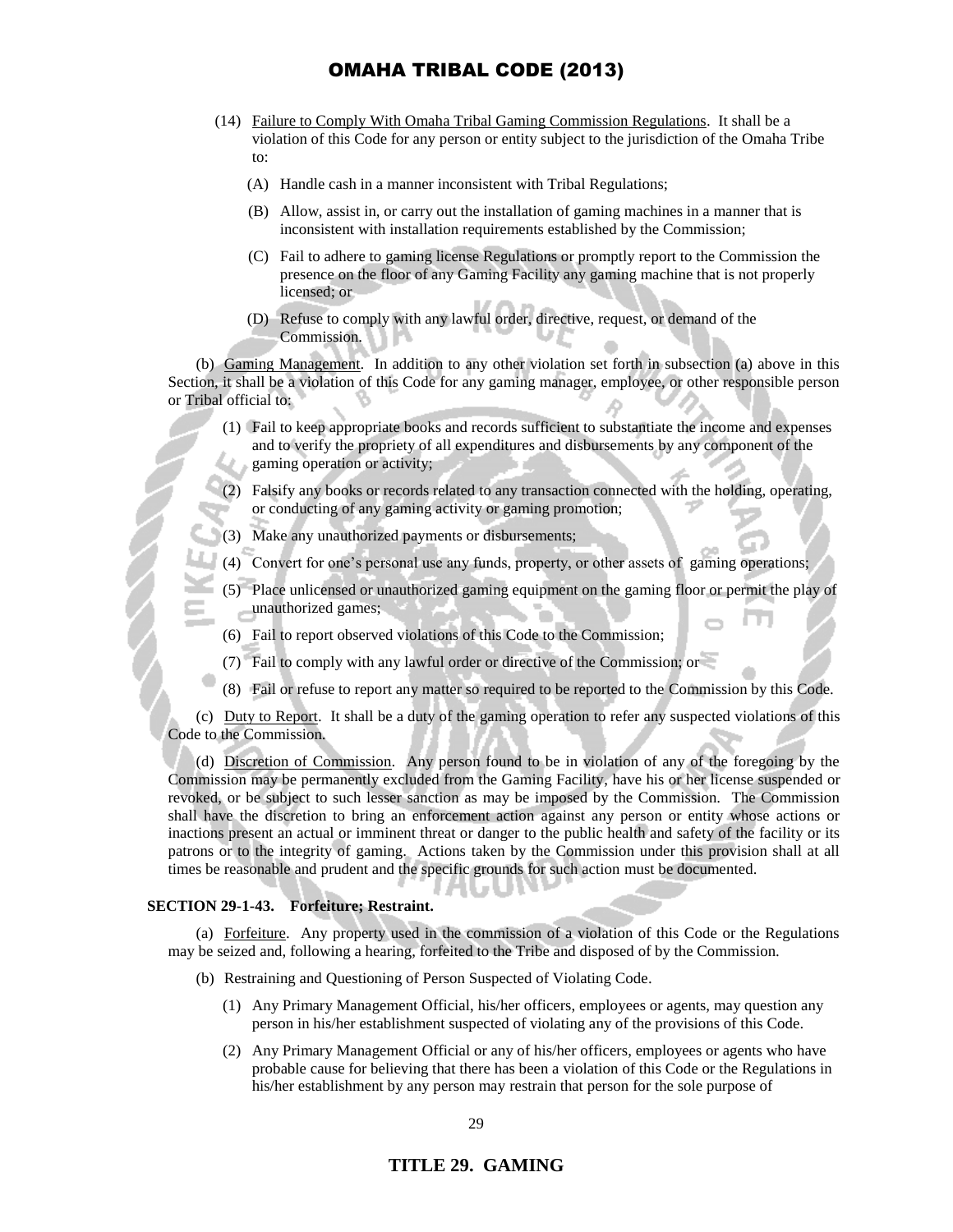transferring the person to the custody of appropriate law enforcement officials. In no event shall such person be detained for more than two (2) hours except upon request of law enforcement officials.

#### **SECTION 29-1-44. Civil Jurisdiction.**

(a) Civil Enforcement Actions. The Commission may take any or a combination of the following actions with respect to any person or entity who violates any provision of this Code:

- (1) Impose a civil fine for each violation, and if such violation is a continuing one, for each day of such violation;
- (2) Suspend, deny, or revoke any gaming or gaming-related license;
- (3) Temporarily or permanently exclude, bar, or deny admission from or to the Gaming Facility, provided that the sanction shall be commensurate with the seriousness of the violation; and/or
- (4) Issue, as appropriate, orders to cease and desist, compel, cure, or such other orders as may be appropriate under the circumstances.

(b) Notification. The Commission shall provide notice to the affected person or entity, explaining the alleged violation, the proposed action or sanction, and the steps needed for cure, if any. Such notice may be delivered in person or by letter to his/her last known address and shall describe the procedures to be followed for appeal.

### (c) Civil Fines.

- (1) In determining whether to levy an administrative fine and the amount of the fine, a standard of reasonableness shall apply, taking into consideration the seriousness of the violation, the Licensee's history of violations, and whether the Licensee derived financial gain as a result of the violation.
- (2) If an administrative fine is levied, such fine shall be remitted by the Licensee to the Commission within 30 days from the date of the order issued by the Commission imposing such fine. Any unpaid administrative fine shall constitute a debt to the Commission, which debt may be sued upon and recovered in any proper form of action in the name of the Commission in either the Tribal Court or the United States District Court or in any other court of competent jurisdiction.

(3) All fines levied by the Gaming Commission shall be deposited into Tribe's general fund.

- (d) Cease and Desist Orders.
	- (1) An order to cease and desist shall give reasonable notice of the rights of the license holder to request an administrative hearing before the Commission and shall state the reason for the entry of the order. Failure to cease and desist upon service of such an order shall be grounds for disciplinary action by the Commission.
	- (2) A hearing shall be held not later than 10 days or upon mutual agreement of the Commission and the party after the request for the hearing is received by the Commission and, within 20 days after the date of the hearing, the Commission shall issue an order vacating the cease and desist order or making it permanent, as the facts require. Licensees shall be entitled to a single continuation of not more than thirty days upon good cause shown. All hearings shall be held in accordance with the Code and Regulations.
	- (3) If the license holder to whom a cease and desist order is issued fails to request a hearing within 30 days following the entry of such order or fails to appear at the hearing after being duly notified, the license holder shall be deemed in default and the proceeding may be determined against the license holder upon consideration of the cease and desist order, the allegations of which may be deemed to be true.
- (e) Acknowledgement. Every person or entity that applies for a gaming license and accepts such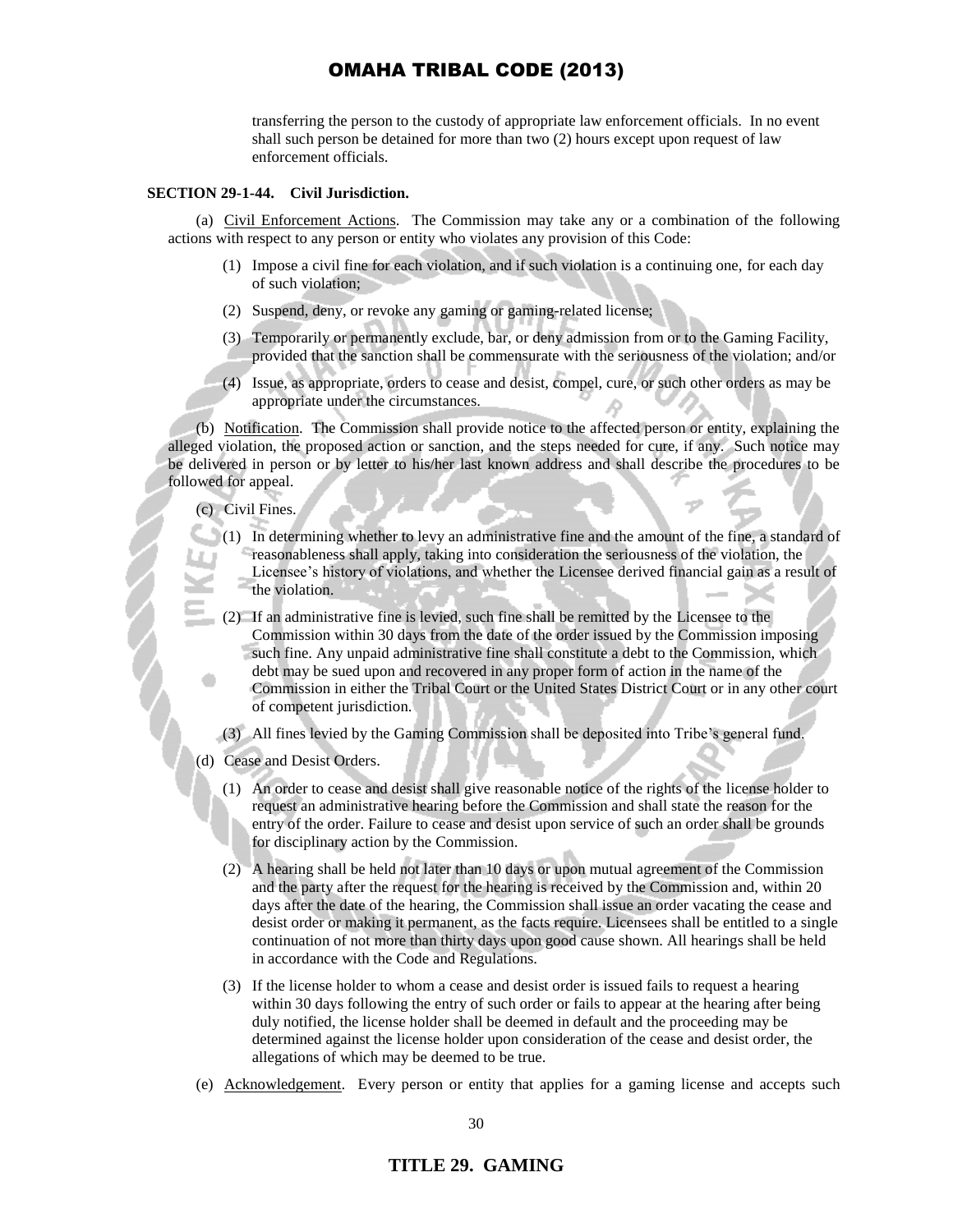license thereby acknowledges the civil enforcement jurisdiction and authority of the Commission under this Code.

#### **SECTION 29-1-45. Hearings and Appeals.**

(a) Applicability. All hearings conducted pursuant to this Code except hearings regarding the removal of a Commissioner shall be governed by this Section.

(b) Adverse Licensing Action Hearings. The Commission shall afford an Applicant an opportunity for a hearing prior to any final action by the Commission on an application for licensure. The Commission shall afford a Licensee the opportunity for a hearing prior to taking final action resulting in the revocation of a license or the imposition of any penalties which the Commission is authorized to impose under this Code. To invoke the right to a hearing, an Applicant or Licensee must submit a written petition for hearing to the Commission within ten (10) days from the date of service or delivery of the Commission's notice of proposed denial or revocation. Such notice may be served by registered or certified mail or it may be personally served on the Applicant or Licensee. If the Applicant or Licensee invokes the right to a hearing, the Commission shall set a date for such hearing to take place within sixty (60) days unless extended by mutual consent of the Commission and the respondent.

(c) Notice of Hearings. The Commission shall provide written notice to the Applicant or Licensee of a hearing at least seven days prior to the date set for the hearing. The day the Applicant or Licensee receives the notice shall be considered a full day's notice under this Section. The notice shall be sent by registered or certified mail, or may be personally served upon the Applicant or Licensee. The notice shall state the date, time, and place of the hearing. The notice shall also contain an indication of the actions being considered by the Commission.

(d) Ex Parte Communications. Ex parte communications with the Commission by or on behalf of an Applicant, Licensee, or alleged violator subject to a hearing under this Section shall be prohibited and no person or party shall act to unduly influence the outcome of any matter pending in such a hearing. Nothing in this Section shall prohibit the Applicant or Licensee from communicating with the Commission's legal counsel, its investigators, or other authorized personnel or agents.

(e) Appearance through Counsel. Parties to all hearings may appear personally or through an attorney, except that an Applicant or Licensee subject to a notice of adverse licensing action must be present and participate in the proceeding. For all other non-licensing matters, a party must personally attend any hearing on the merits unless his or her attendance has been waived, in writing, by the Commission. When a party appears through an attorney, service of all notices, motions, orders, decisions, and other papers shall thereafter be made upon the attorney, unless the party requests otherwise in writing. When a party is represented by an attorney, the attorney shall sign all motions, notices, requests, and other papers on behalf of the party, including a request for subpoenas.

(f) Discovery Procedures for Hearings. The Commission by regulation shall prescribe the method and means through which discovery shall be effected.

(g) Subpoenas. The Commission has the power and discretion to issue subpoenas and to impose such reasonable penalties for noncompliance. Subpoenas may be issued to compel any person to appear at the hearing on the merits of the case, to give oral testimony, or to produce documents or other tangible things.

(h) Hearing Procedures. The Commission may preside over all hearings, in which case the Chairman shall call the proceedings to order, control the presentation of evidence, the appearance of witnesses, and the order of the proceedings. Alternatively, the Commissioner may, in his or her discretion, appoint a hearing officer to conduct the adjudication and shall do so in the event of a conflict of interest.

(1) The Commission may require any person including, but not limited to, any Applicant or Licensee, or any agent, employee or representative of any Applicant or Licensee, to appear and testify before it with regard to any matter within its jurisdiction at such time and place as it may designate. Such testimony shall be under oath and may include any matters which the Commission deems relevant to the discharge of the Commission's official duties. A written record or audio recording of the proceeding shall be kept.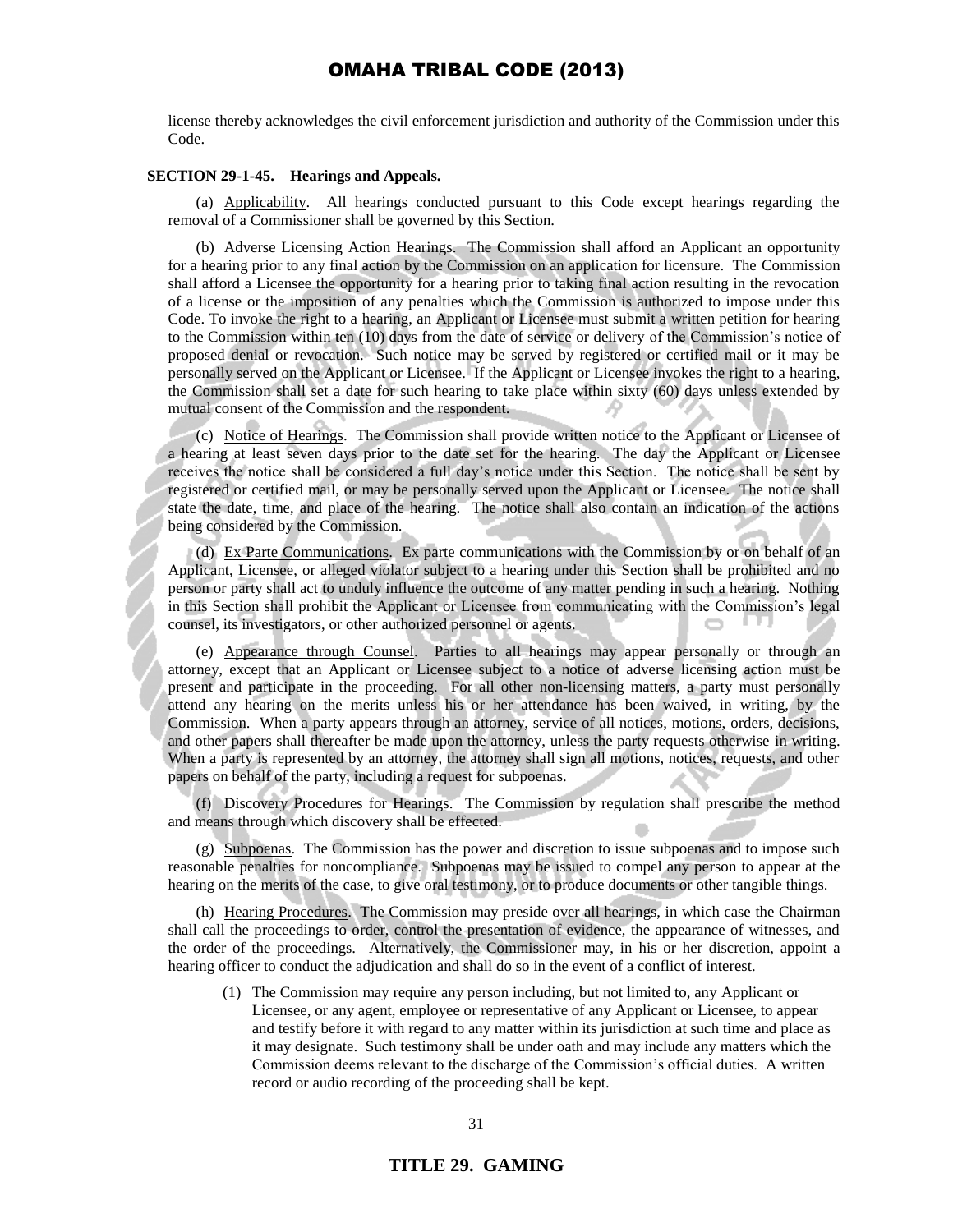- (2) Failure to appear and testify fully at the time and place designated shall be deemed an admission of the facts alleged by the Commission, and any notices issued by the Commission, including but not limited to a Preliminary Notice of Violation, shall be deemed final.
- (3) Any party to the hearing may call and examine witnesses. The Commission shall exercise its discretion to limit the testimony of witnesses where that testimony is repetitive, irrelevant, or immaterial.
- (4) The Commission shall have the authority to eject from the hearings any person who is disruptive, disorderly, or who shows a lack of proper respect for the Commission or the nature of the proceedings.
- (5) Any member of the Commission may ask questions of witnesses, and may request or allow additional evidence at any time.
- (6) Any party to the hearing may conduct cross examinations reasonably required for a full and true disclosure of the facts. -F W
- (7) All hearings held under this Section shall be open to the public.
- (8) The Commission, in its discretion, has the power to sequester witnesses.

(i) Evidence. In hearings governed by this Section, the Commission shall not be bound by technical rules relating to evidence and witnesses. The Commission shall admit all testimony having reasonable probative value, but shall exclude immaterial, irrelevant or unduly repetitious testimony. The Commission shall give effect to the rules of privilege unless such privilege is waived. Basic principles of relevancy, materiality and probative force shall govern the proof of all questions of fact. Objections to evidentiary offers and offers of proof of evidence not admitted may be made and shall be noted in the record.

(1) All evidence, including records and documents in the possession of the Commission or of which the Commission desires to avail itself, shall be duly offered and made a part of the record in the case. Every party shall be afforded adequate opportunity to rebut or offer countervailing evidence.

(j) Determinations by the Commission. The Commission shall make all determination of issues before it by a majority vote of the Commission. The imposition of any sanctions or penalties shall be made by motion and on the record. A copy of any resolution reached by the Commission shall be served upon the Applicant or Licensee by registered or certified mail, or may be served personally.

(k) Appeals. If, after a hearing, the Commission renders a final adverse determination, such final determination may be appealed to the Omaha Tribal Court. Failure to file an appeal with the Omaha Tribal Court within thirty (30) days of the date of the final determination shall make the decision of the Commission final and not subject to further judicial review.

- (1) Upon hearing of the appeal, the Tribal Court shall give proper deference to the administrative expertise of the Commission. The Tribal Court shall not set aside, modify, or remand any determination, except in relation to the reasonableness of fines, penalties, or sanctions, by the Commission unless it finds the determination to be arbitrary and capricious, unsupported by substantial evidence, or contrary to law.
- (2) The Tribal Court shall issue a written decision on all appeals. In no event shall the Court be authorized to award or order payment of damages by the Commission.

#### **SECTION 29-1-46. Patron Disputes.**

(a) Prize Claims. In the event of a dispute between a patron and the Gaming Facility regarding the payment of a wager or distribution of winnings, the patron may make a claim against the Gaming Facility as follows:

- (1) Notice.
	- (A) Any person having a prize claim shall file a written prize claim notice with the gaming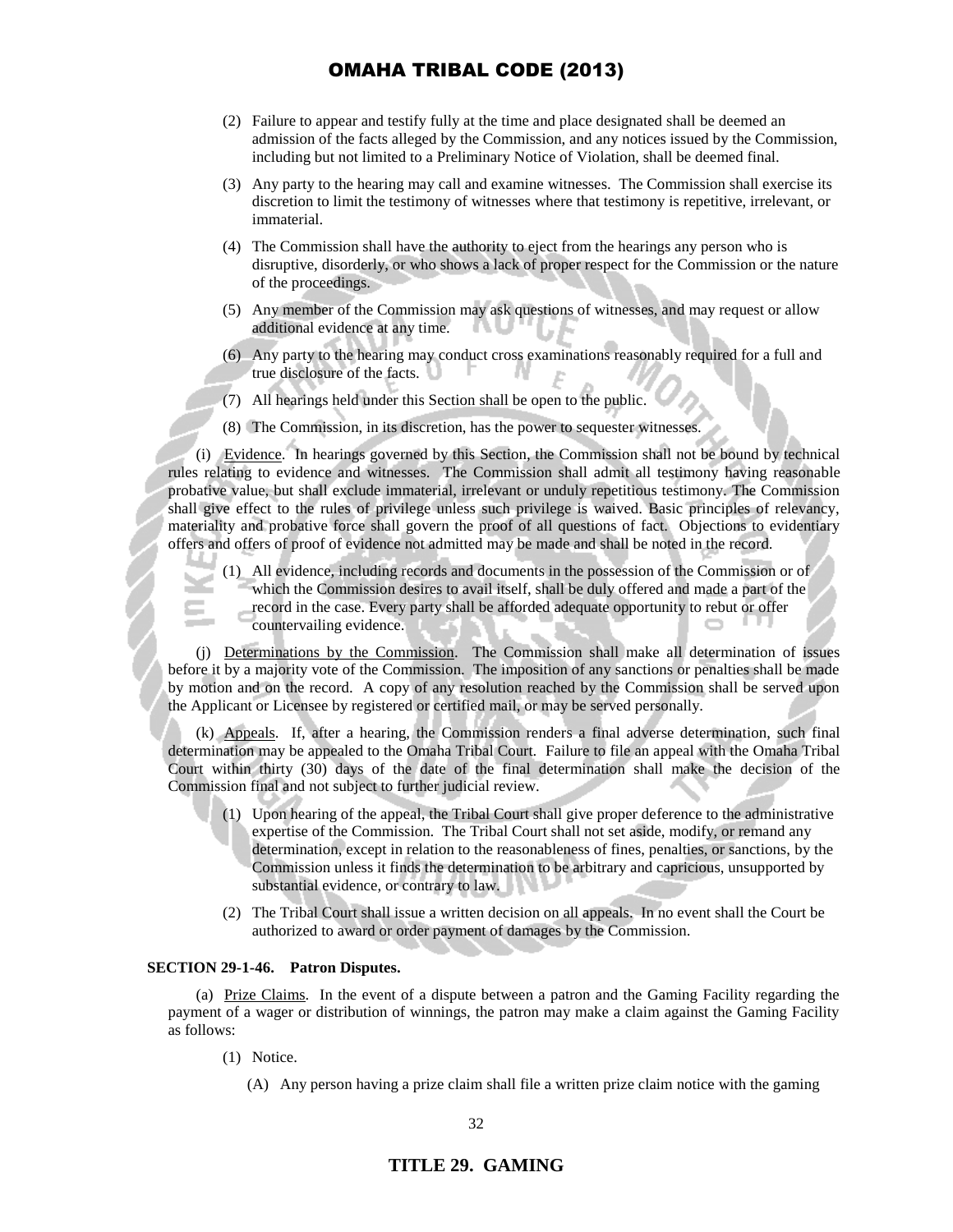operation on the date of the alleged incident and prior to leaving the Gaming Facility premises.

- (B) If the operation denies the prize claim, the claimant shall have forty-eight (48) hours from the date the claim was denied to file the prize claim with the Commission. Failure to file the prize claim during such 48-hour period of time shall forever bar such prize claim.
- (C) The written notice of the prize claim shall state the time; date; place and circumstances of the claim; the identity of the affected Licensees or employees, if known; the amount of relief demanded; the name, address, and telephone number of the claimant.
- (D) Notices explaining this procedure shall be posted in the Gaming Facility. Such notices shall explain that this procedure is the exclusive method of making a claim or registering a patron's dispute. Such notices shall also explain that upon denial of a claim by the Commission, redress must be sought exclusively in Tribal Court.

### (2) Procedure Upon Notice.

- (A) Upon receipt of notice of prize claims, the Commission shall promptly review, investigate, and make a determination regarding the prize claim.
- (B) Any portion of the prize claim, which remains unresolved after thirty (30) days from the date of filing, shall be deemed denied if the Gaming Commission fails to notify the claimant in writing of its approval within such 30-day period.
- (C) To appeal the Gaming Commission's decision, the claimant must file an appeal in the Omaha Tribal Courts no later than on the thirtieth  $(30<sup>th</sup>)$  day after the date on which the claimant received notice of the Gaming Commission's decision.

(3) Judicial Proceeding. A judicial proceeding for any cause arising from a prize claim may be maintained in accordance with and subject to the limitations set forth in this Section only if the following requirements have been met:

- (A) The claimant has followed all procedures required in this Section, including without limitation, the delivery of a valid and timely written prize claim notice to the Gaming Commission;
- (B) The Gaming Commission has denied the prize claim; and
- (C) The claimant has filed an appeal in the Omaha Tribal Court no later than thirty (30) days after denial of the claim by the Gaming Commission.
- (4) Limitation on Claims. In no event shall a prize claim result in a monetary award of an amount in excess of the available prize.

(b) Other Claims. In the event of any alleged personal injury or property damage suffered within a Gaming Facility, the patron may make a claim against the Gaming Facility as follows:

- (1) Notice.
	- (A) Any person having a claim other than a prize claim against the Gaming Facility must present that claim to the Gaming Facility on the date of the alleged incident and prior to leaving the Gaming Facility premises. If, due to the circumstances, the patron is unable to file such claim on the date of the alleged incident, the patron or the patron's representative must file the claim within ten (10) calendar days from the date of the event which allegedly caused the loss.
	- (B) The written notice of a claim against the Gaming Facility shall state the time; date; place and circumstances of the claim; the identity of the effected Licensees or employees, if known; the amount of relief demanded; the name, address, and telephone number of the claimant.
	- (C) Notices explaining this procedure shall be posted in the Gaming Facility. Such notices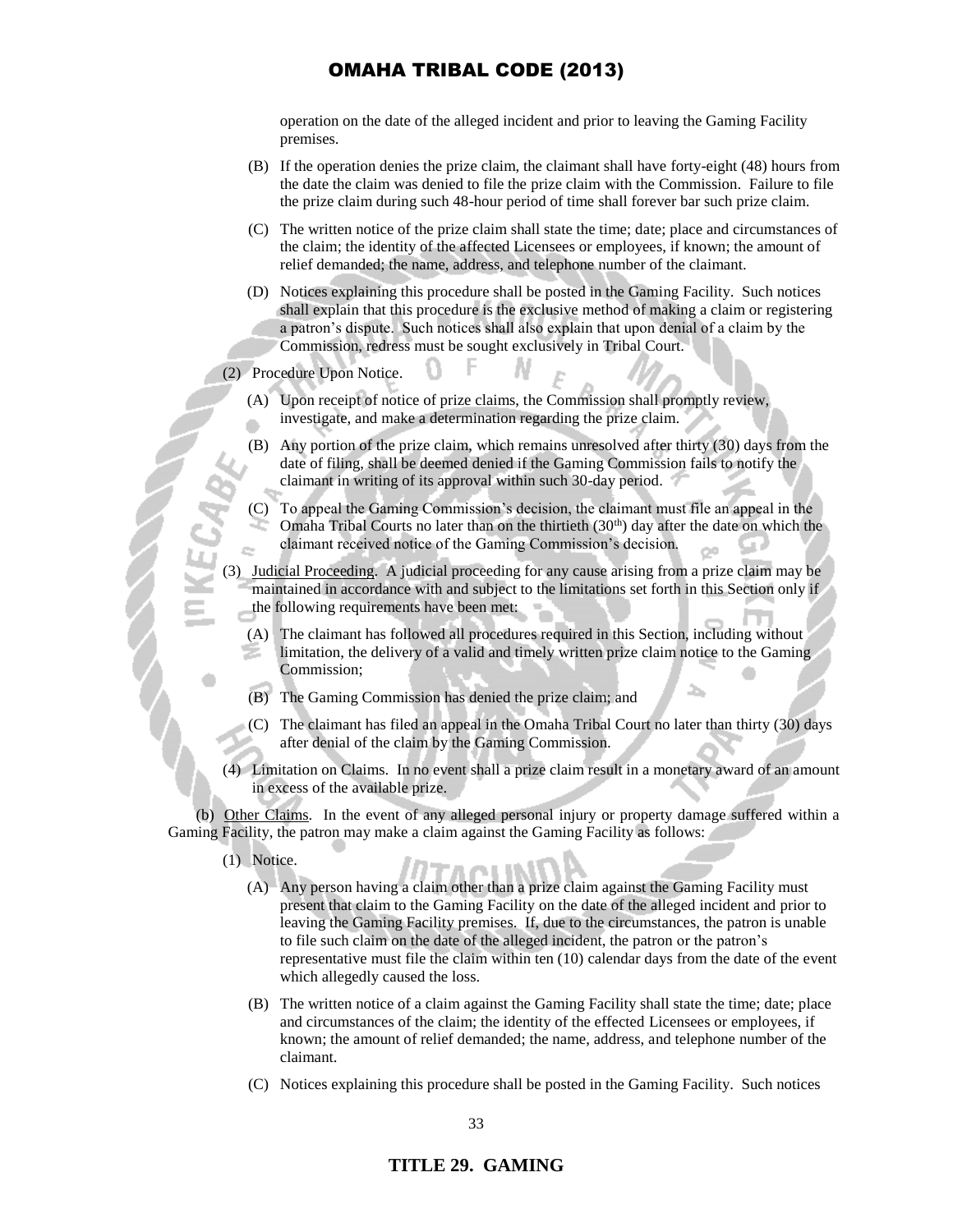shall explain that this procedure is the exclusive method of making a claim or registering a patron's claim. Such notices shall also explain that adjudication of all claims other than prize claims shall be held exclusively in the Omaha Tribal Courts.

- (2) Procedure Upon Notice.
	- (A) The Gaming Facility shall have up to thirty (30) days from the filing date, to resolve the claim and notify the claimant in writing of its decision. Failure to notify the claimant of a decision within the specified 30-day period shall be deemed a denial of the claim.
	- (B) To appeal the Gaming Facility's decision, the claimant must file an appeal in the Omaha Tribal Courts no later than on the thirtieth  $(30<sup>th</sup>)$  day after the date on which the claim was denied.
- (3) Adjudication. All claims other than a prize claim shall be adjudicated exclusively in the courts of the Omaha Tribe. The Omaha Tribal Court shall have original and exclusive jurisdiction to adjudicate such claims brought by a gaming patron only if:
	- (A) The purported injury or loss occurred within the premises of a Gaming Facility;
	- (B) The claimant has followed all procedures required by this Section, including without limitation, the delivery of a valid and timely written notice to the Gaming Facility;
	- (C) Following an investigation of the alleged injury or loss, the Gaming Facility has denied the patron's claim;
	- (D) The claimant has filed an appeal in the Omaha Tribal Courts no later than on the thirtieth  $(30<sup>th</sup>)$  day after the date on which the claimant received notice of the Gaming Facility's decision.
- (4) Insurance. The Operator shall maintain in good standing a public liability insurance policy with a registered and solvent insurance company, on behalf of the Tribe for the purpose of covering patron claims.
- (5) Limitations on Claims. The Omaha Tribal Court shall have no jurisdiction to award damages to any claimant in excess of the limits of the gaming operation's liability insurance policy, and no judgment may be entered or recovered except as against the gaming operation's public liability insurance policy.

(c) Sovereign Immunity. Nothing in this Section shall be deemed a waiver of the Operator's or Omaha Tribe's sovereign immunity from unconsented suit.

### **SECTION 29-1-47. Exclusion or Ejection of Certain Persons from Gaming Establishment.**

(a) Exclusion of Persons Required for Effective Regulation. The Tribe hereby declares that the exclusion or ejection of certain persons from licensed gaming establishments is necessary to carry out the policies of this Code and to maintain effectively the strict regulation of gaming activities. The Gaming Facility shall be authorized to remove and exclude such persons deemed unruly, disruptive, or who otherwise post a threat to the integrity of gaming operations or to the public health and safety of gaming patrons and employees or other persons on the premises.

(b) Exclusion List; Considerations. The Commission may provide each establishment with a list of persons who are to be excluded or ejected from any licensed Gaming Facility, including any person whose presence in the establishment is unruly, disruptive, or poses a threat to the public health and safety of gaming patrons and employees. In making the determination for exclusion, the Commission may consider any of the following:

- (1) A prior conviction of a felony, a misdemeanor involving moral turpitude or a violation of the gaming laws of any Indian tribe, state, the United States, or any of its possessions, enclaves, or territories;
- (2) A violation, attempt to violate, or conspiracy to violate the provisions of this Code, or the